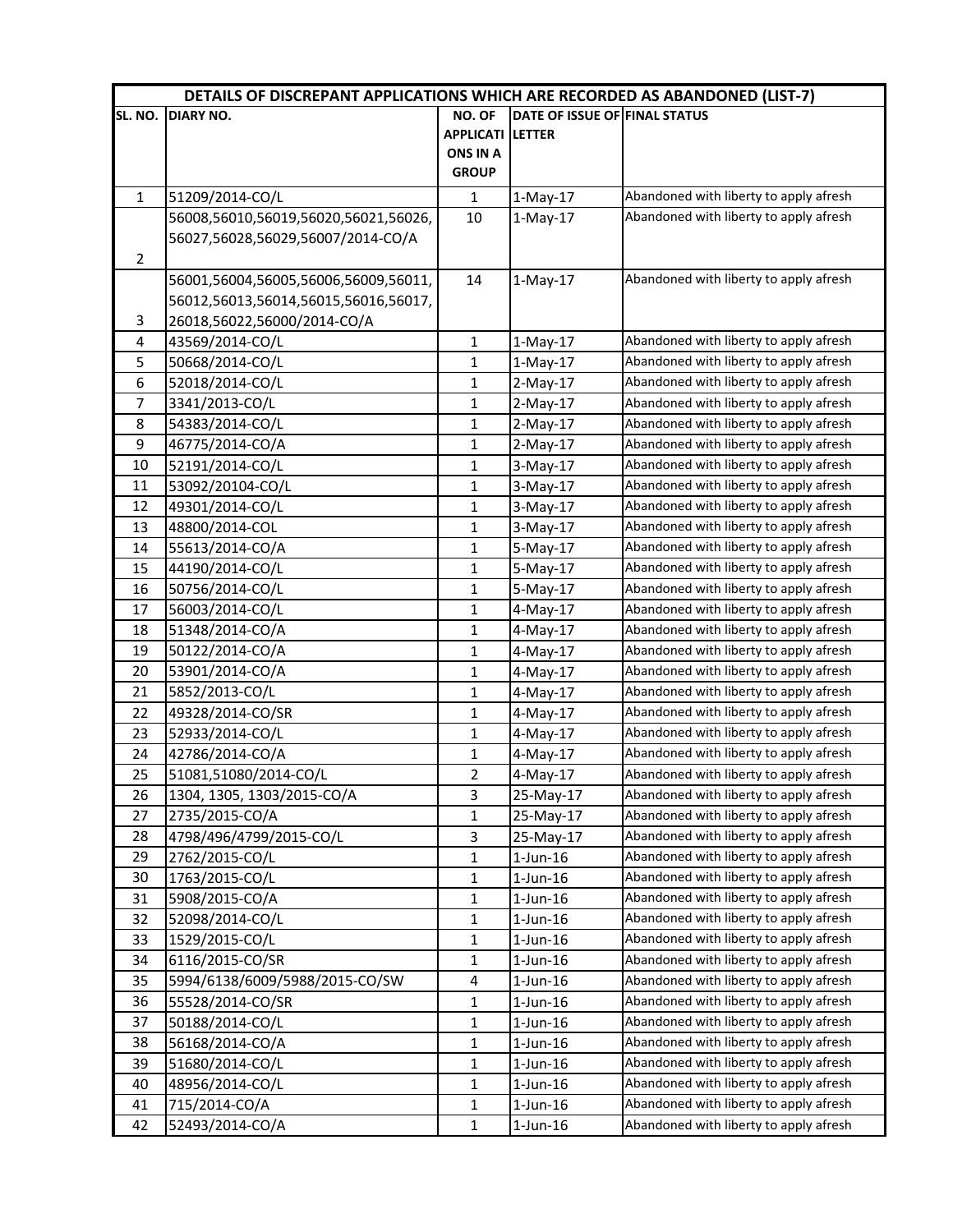| 43 | 9164 & 9165/2015-CO/M              | $\overline{2}$ | $1$ -Jun- $16$ | Abandoned with liberty to apply afresh |
|----|------------------------------------|----------------|----------------|----------------------------------------|
| 44 | 9329/9334/2015-CO/L                | 2              | $1$ -Jun- $16$ | Abandoned with liberty to apply afresh |
| 45 | 2674/2675/2012-CO/A                | $\overline{2}$ | $1$ -Jun- $16$ | Abandoned with liberty to apply afresh |
| 46 | 9290/2015-CO/SW                    | 1              | $1$ -Jun- $16$ | Abandoned with liberty to apply afresh |
| 47 | 7815/2015-CO/L                     | $\mathbf{1}$   | $1$ -Jun- $16$ | Abandoned with liberty to apply afresh |
| 48 | 6314/2015-CO/SW                    | 1              | $1$ -Jun- $16$ | Abandoned with liberty to apply afresh |
| 49 | 6344/2015-CO/L                     | 1              | $1$ -Jun- $16$ | Abandoned with liberty to apply afresh |
| 50 | 8890/2015-CO/A                     | $\mathbf{1}$   | $1$ -Jun- $16$ | Abandoned with liberty to apply afresh |
| 51 | 4458/2015-CO/L                     | $\mathbf{1}$   | $1$ -Jun- $16$ | Abandoned with liberty to apply afresh |
| 52 | 11699/2015-CO/A                    | $\mathbf{1}$   | $1$ -Jun- $16$ | Abandoned with liberty to apply afresh |
| 53 | 55267/2014-CO/SW                   | 1              | $1$ -Jun- $16$ | Abandoned with liberty to apply afresh |
| 54 | 4259/2015-CO/A                     | 1              | $1$ -Jun- $16$ | Abandoned with liberty to apply afresh |
| 55 | 11788/2015-CO/A                    | 1              | $1$ -Jun- $16$ | Abandoned with liberty to apply afresh |
| 56 | 12405/2015-CO/L                    | 1              | $1$ -Jun- $16$ | Abandoned with liberty to apply afresh |
| 57 | 11687/2015-CO/L                    | $\mathbf{1}$   | $1$ -Jun- $16$ | Abandoned with liberty to apply afresh |
| 58 | 6070/2015-CO/A                     | 1              | $1$ -Jun- $16$ | Abandoned with liberty to apply afresh |
| 59 | 11009/2015-CO/L                    | 1              | $1$ -Jun- $16$ | Abandoned with liberty to apply afresh |
| 60 | 48957/2014-CO/A                    | $\mathbf{1}$   | $1$ -Jun-16    | Abandoned with liberty to apply afresh |
| 61 | 878/2014-CO/SR                     | $\mathbf{1}$   | $1$ -Jun- $16$ | Abandoned with liberty to apply afresh |
| 62 | 10455/2015-CO/A                    | 1              | $1$ -Jun- $16$ | Abandoned with liberty to apply afresh |
| 63 | 11689/2015-CO/A                    | 1              | $1$ -Jun- $16$ | Abandoned with liberty to apply afresh |
| 64 | 11692/2015-CO/A                    | 1              | $1$ -Jun- $16$ | Abandoned with liberty to apply afresh |
| 65 | 50361/2014-CO/SR                   | 1              | $1$ -Jun- $16$ | Abandoned with liberty to apply afresh |
| 66 | 55096/2014-CO/L                    | 1              | $1$ -Jun- $16$ | Abandoned with liberty to apply afresh |
|    | 6938/6939/6940/6941/6942/2012-CO/L | 5              | $1$ -Jun- $16$ | Abandoned with liberty to apply afresh |
| 67 |                                    |                |                |                                        |
| 68 | 49276/2014-CO/L                    | 1              | $1$ -Jun- $16$ | Abandoned with liberty to apply afresh |
| 69 | 4852/4909/2015-CO/SW               | 2              | $1$ -Jun-16    | Abandoned with liberty to apply afresh |
| 70 | 4580/2015-CO/L                     | 1              | $1$ -Jun-16    | Abandoned with liberty to apply afresh |
| 71 | 56642/2014-CO/L                    | 1              | $1$ -Jun- $16$ | Abandoned with liberty to apply afresh |
| 72 | 7455/7456/2015-CO/SW               | 2              | $1$ -Jun- $16$ | Abandoned with liberty to apply afresh |
| 73 | 51202/2014-CO/A                    | 1              | $1$ -Jun- $16$ | Abandoned with liberty to apply afresh |
| 74 | 56754/2014-CO/M                    | 1              | $1$ -Jun- $16$ | Abandoned with liberty to apply afresh |
|    | 51994/51996/51998/52010/2014-CO/A  | 4              | $1$ -Jun-16    | Abandoned with liberty to apply afresh |
| 75 |                                    |                |                |                                        |
| 76 | 53233/53332/2014-CO/M              | $\overline{2}$ | $1$ -Jun- $16$ | Abandoned with liberty to apply afresh |
| 77 | 53361/53362/53363/2014-CO/A        | 3              | $1$ -Jun- $16$ | Abandoned with liberty to apply afresh |
| 78 | 456/457/2014-CO/L                  | 1              | $1$ -Jun- $16$ | Abandoned with liberty to apply afresh |
| 79 | 54218/2014-CO/SW                   | $\mathbf{1}$   | 2-Jun-17       | Abandoned with liberty to apply afresh |
| 80 | 50643/2014-CO/L                    | 1              | $2$ -Jun-17    | Abandoned with liberty to apply afresh |
| 81 | 1372/2014-CO/L                     | $\mathbf{1}$   | $2$ -Jun-17    | Abandoned with liberty to apply afresh |
| 82 | 1745/2014-CO/A                     | $\mathbf{1}$   | 2-Jun-17       | Abandoned with liberty to apply afresh |
| 83 | 3419/2012-CO/L                     | 1              | $2$ -Jun-17    | Abandoned with liberty to apply afresh |
| 84 | 213/2014-CO/L                      | $\mathbf{1}$   | $2$ -Jun-17    | Abandoned with liberty to apply afresh |
| 85 | 47550/2014-CO/SR47547/2014-CO/L    | $\overline{2}$ | 2-Jun-17       | Abandoned with liberty to apply afresh |
| 86 | 52460/2014-CO/L                    | $\mathbf 1$    | $2$ -Jun-17    | Abandoned with liberty to apply afresh |
| 87 | 4554/4555/2012-CO/A                | 2              | $2$ -Jun-17    | Abandoned with liberty to apply afresh |
| 88 | 49671/2014-CO/L                    | $\mathbf{1}$   | 2-Jun-17       | Abandoned with liberty to apply afresh |
| 89 | 53545/2014-CO/A                    | $\mathbf{1}$   | 2-Jun-17       | Abandoned with liberty to apply afresh |
| 90 | 8881/8659/2015-CO/SW               | $\overline{2}$ | 2-Jun-17       | Abandoned with liberty to apply afresh |
| 91 | 43950/2014-CO/L                    | $\mathbf{1}$   | 2-Jun-17       | Abandoned with liberty to apply afresh |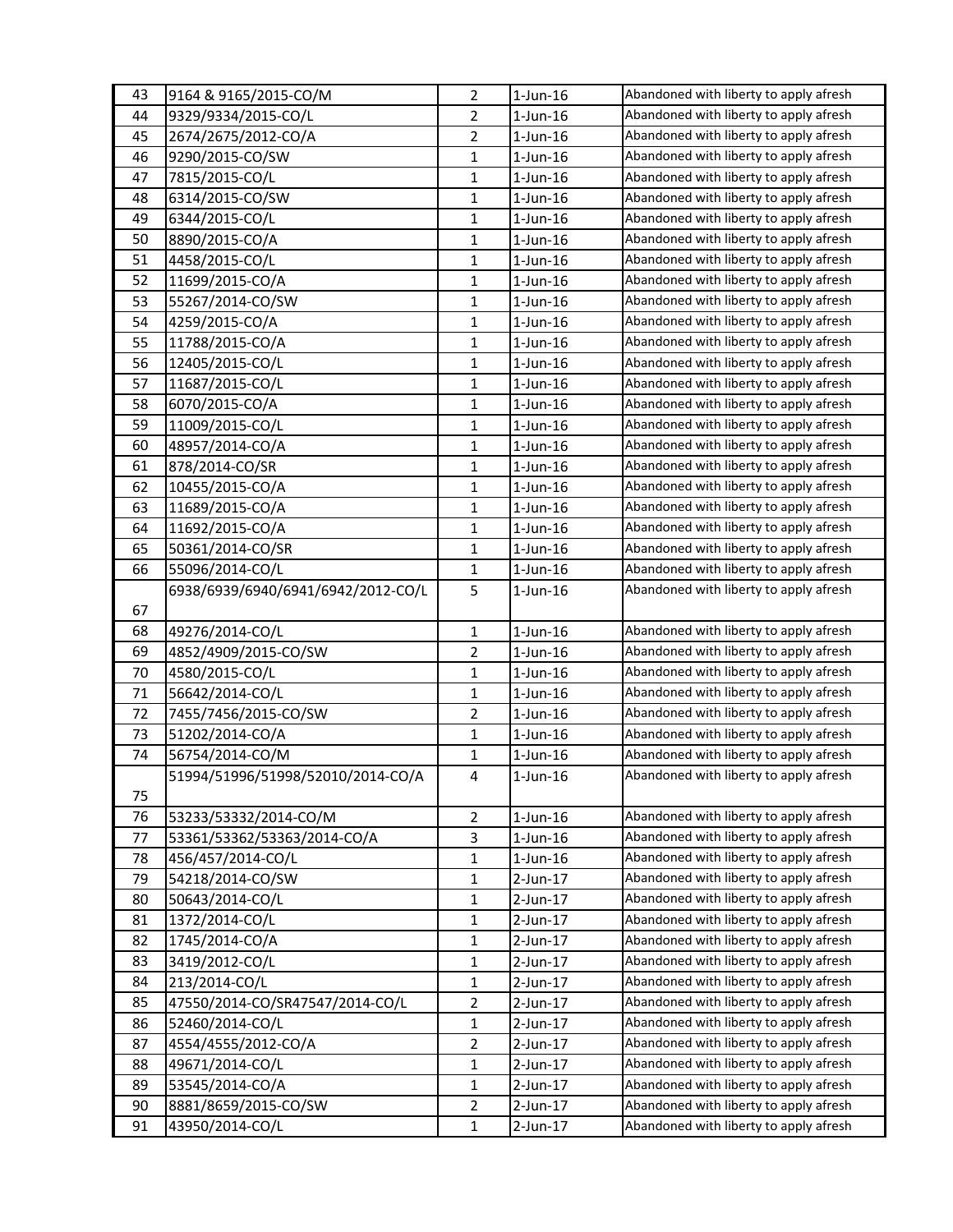| 92  | 10809/10810/2012-CO/L         | $\overline{2}$ | $2$ -Jun-17 | Abandoned with liberty to apply afresh |
|-----|-------------------------------|----------------|-------------|----------------------------------------|
| 93  | 5779/2015-CO/L                | 1              | 2-Jun-17    | Abandoned with liberty to apply afresh |
| 94  | 13013/2015-CO/L               | 1              | 2-Jun-17    | Abandoned with liberty to apply afresh |
| 95  | 8078/2012-CO/A                | $\mathbf{1}$   | 2-Jun-17    | Abandoned with liberty to apply afresh |
| 96  | 55804/2014-CO/SW              | $\mathbf{1}$   | 2-Jun-17    | Abandoned with liberty to apply afresh |
| 97  | 9753/2015-CO/L                | 1              | 2-Jun-17    | Abandoned with liberty to apply afresh |
| 98  | 55495/2014-CO/L               | 1              | 2-Jun-17    | Abandoned with liberty to apply afresh |
| 99  | 4425/2014-CO/A                | 1              | 2-Jun-17    | Abandoned with liberty to apply afresh |
| 100 | 9375/9379/9377/9378/2015-CO/L | 4              | 2-Jun-17    | Abandoned with liberty to apply afresh |
| 101 | 836/2015-CO/A                 | 1              | $2$ -Jun-17 | Abandoned with liberty to apply afresh |
| 102 | 50434/2014-CO/A               | 1              | 2-Jun-17    | Abandoned with liberty to apply afresh |
| 103 | 55238/2014-CO/L               | 1              | 2-Jun-17    | Abandoned with liberty to apply afresh |
| 104 | 6101/6102/6103/2013-CO/A      | 3              | 2-Jun-17    | Abandoned with liberty to apply afresh |
| 105 | 56858/2014-CO/L               | $\mathbf{1}$   | $2$ -Jun-17 | Abandoned with liberty to apply afresh |
| 106 | 8220/2015-CO/L                | 1              | $2$ -Jun-17 | Abandoned with liberty to apply afresh |
| 107 | 43157/2014-CO/L               | $\mathbf{1}$   | 2-Jun-17    | Abandoned with liberty to apply afresh |
| 108 | 52100/2014-CO/CF              | 1              | 2-Jun-17    | Abandoned with liberty to apply afresh |
| 109 | 47815/2014-CO/L               | 1              | 2-Jun-17    | Abandoned with liberty to apply afresh |
| 110 | 51682/2014-CO/L               | 1              | $2$ -Jun-17 | Abandoned with liberty to apply afresh |
| 111 | 54411/2014-CO/L               | $\mathbf{1}$   | $2$ -Jun-17 | Abandoned with liberty to apply afresh |
| 112 | 49777/2014-CO/L               | 1              | 2-Jun-17    | Abandoned with liberty to apply afresh |
| 113 | 54860/2014-CO/L               | 1              | 2-Jun-17    | Abandoned with liberty to apply afresh |
| 114 | 10173/2012-CO/L               | $\mathbf{1}$   | 2-Jun-17    | Abandoned with liberty to apply afresh |
| 115 | 55695/2014-CO/A               | 1              | 2-Jun-17    | Abandoned with liberty to apply afresh |
| 116 | 44076/2014-CO/A               | $\mathbf{1}$   | 2-Jun-17    | Abandoned with liberty to apply afresh |
| 117 | 7599/2015-CO/M                | 1              | $2$ -Jun-17 | Abandoned with liberty to apply afresh |
| 118 | 43929/2014-CO/L               | $\mathbf{1}$   | 2-Jun-17    | Abandoned with liberty to apply afresh |
| 119 | 6430/2015-CO/L                | $\mathbf{1}$   | 2-Jun-17    | Abandoned with liberty to apply afresh |
| 120 | 6186/2015-CO/SW               | 1              | 2-Jun-17    | Abandoned with liberty to apply afresh |
| 121 | 54131/2014-CO/L               | $\mathbf{1}$   | 2-Jun-17    | Abandoned with liberty to apply afresh |
| 122 | 52544/2014-CO/A               | 1              | $2$ -Jun-17 | Abandoned with liberty to apply afresh |
| 123 | 43223/2014-CO/A               | $\mathbf{1}$   | $2$ -Jun-17 | Abandoned with liberty to apply afresh |
| 124 | 46875/2014-CO/A               | 1              | $2$ -Jun-17 | Abandoned with liberty to apply afresh |
| 125 | 5461/2015-CO/L                | $\mathbf{1}$   | $2$ -Jun-17 | Abandoned with liberty to apply afresh |
| 126 | 11022/2015-CO/A               | $\mathbf{1}$   | 2-Jun-17    | Abandoned with liberty to apply afresh |
| 127 | 10914/2015-CO/A               | 1              | 2-Jun-17    | Abandoned with liberty to apply afresh |
| 128 | 6401/2015-CO/SW               | $\mathbf{1}$   | $2$ -Jun-17 | Abandoned with liberty to apply afresh |
| 129 | 13679/2015-CO/M               | 1              | $2$ -Jun-17 | Abandoned with liberty to apply afresh |
| 130 | 13781/2015-CO/L               | $\mathbf{1}$   | $2$ -Jun-17 | Abandoned with liberty to apply afresh |
| 131 | 13761/2015-CO/A               | 1              | 2-Jun-17    | Abandoned with liberty to apply afresh |
| 132 | 7793/2015-CO/A                | 1              | 2-Jun-17    | Abandoned with liberty to apply afresh |
| 133 | 7500/2015-CO/A                | $\mathbf{1}$   | $2$ -Jun-17 | Abandoned with liberty to apply afresh |
| 134 | 55675/2014-CO/L               | 1              | 2-Jun-17    | Abandoned with liberty to apply afresh |
| 135 | 49522/2014-CO/SW              | $\mathbf{1}$   | $2$ -Jun-17 | Abandoned with liberty to apply afresh |
| 136 | 10636/2013-CO/SR              | 1              | 2-Jun-17    | Abandoned with liberty to apply afresh |
| 137 | 47204/2014-CO/L               | $\mathbf{1}$   | 2-Jun-17    | Abandoned with liberty to apply afresh |
| 138 | 53466/2014-CO/L               | 1              | 2-Jun-17    | Abandoned with liberty to apply afresh |
| 139 | 3931/2015-CO/A                | 1              | $2$ -Jun-17 | Abandoned with liberty to apply afresh |
| 140 | 49747/2014-CO/L               | 1              | 2-Jun-17    | Abandoned with liberty to apply afresh |
| 141 | 52743/2014-CO/L               | 1              | 2-Jun-17    | Abandoned with liberty to apply afresh |
| 142 | 52842/2014-CO/L               | $\mathbf{1}$   | $2$ -Jun-17 | Abandoned with liberty to apply afresh |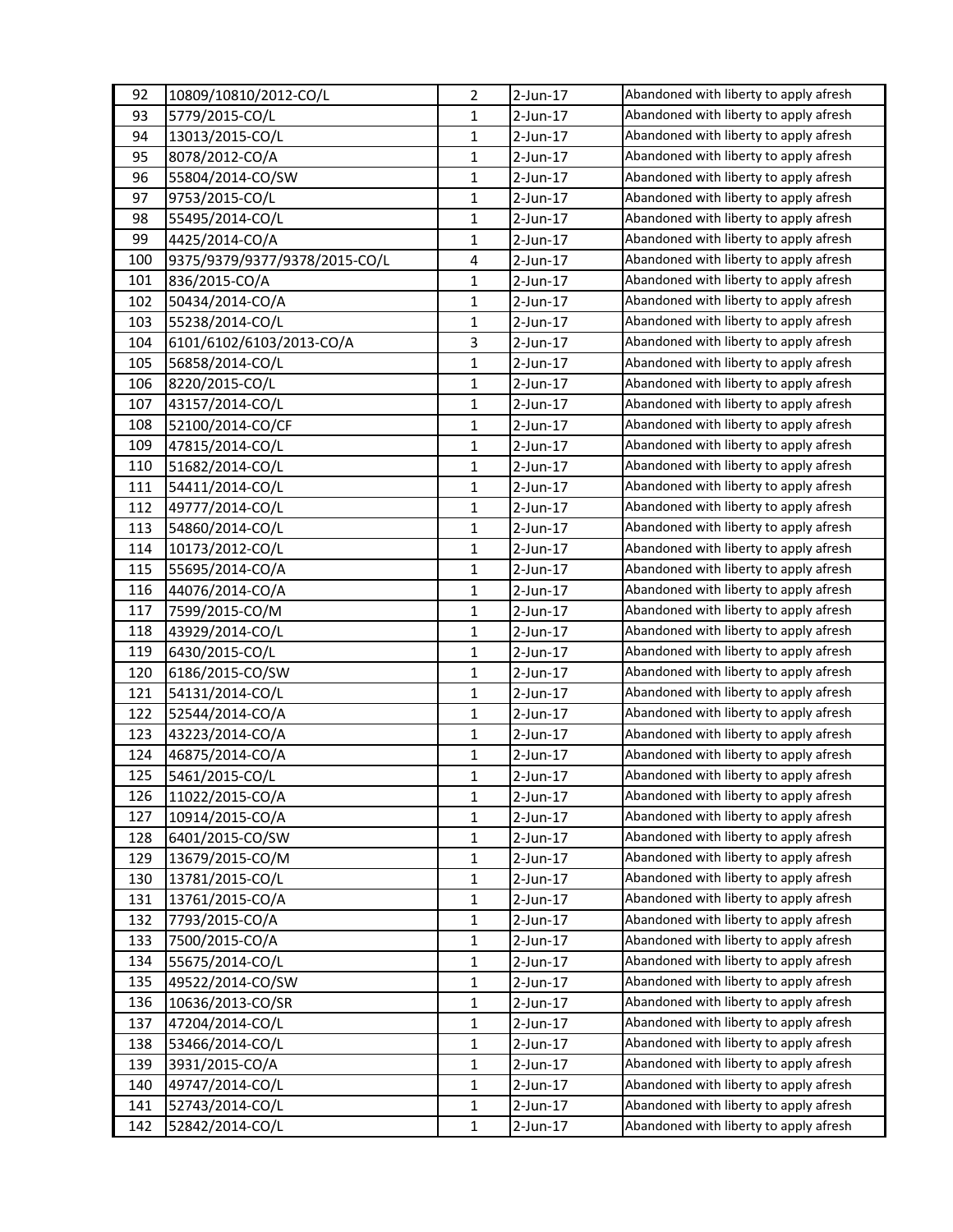| 143 | 4532/2015-CO/A                     | $\mathbf{1}$ | 2-Jun-17    | Abandoned with liberty to apply afresh |
|-----|------------------------------------|--------------|-------------|----------------------------------------|
| 144 | 55394/2014-CO/L                    | 1            | 2-Jun-17    | Abandoned with liberty to apply afresh |
| 145 | 49091/2014-CO/L                    | $\mathbf{1}$ | $2$ -Jun-17 | Abandoned with liberty to apply afresh |
| 146 | 54927/2014-CO/A                    | $\mathbf{1}$ | 2-Jun-17    | Abandoned with liberty to apply afresh |
| 147 | 1478/2014-CO/A                     | $\mathbf{1}$ | $2$ -Jun-17 | Abandoned with liberty to apply afresh |
| 148 | 55377/2014-CO/SR                   | $\mathbf{1}$ | 2-Jun-17    | Abandoned with liberty to apply afresh |
| 149 | 50786/2014-CO/A                    | 1            | 2-Jun-17    | Abandoned with liberty to apply afresh |
| 150 | 4571/2015-CO/A                     | $\mathbf{1}$ | 2-Jun-17    | Abandoned with liberty to apply afresh |
| 151 | 10555/2015-CO/SR                   | $\mathbf{1}$ | $2$ -Jun-17 | Abandoned with liberty to apply afresh |
| 152 | 3831/2015-CO/A                     | $\mathbf{1}$ | $2$ -Jun-17 | Abandoned with liberty to apply afresh |
| 153 | 7961/2015-CO/SW                    | 1            | 2-Jun-17    | Abandoned with liberty to apply afresh |
| 154 | 1812/21012-CO/L                    | 1            | 2-Jun-17    | Abandoned with liberty to apply afresh |
| 155 | 10100/2013-CO/L                    | $\mathbf{1}$ | 2-Jun-17    | Abandoned with liberty to apply afresh |
| 156 | 50722/2014-CO/A                    | 1            | $2$ -Jun-17 | Abandoned with liberty to apply afresh |
| 157 | 879/2015-CO/L                      | $\mathbf{1}$ | 2-Jun-17    | Abandoned with liberty to apply afresh |
| 158 | 9202/2015-CO/A                     | 1            | 2-Jun-17    | Abandoned with liberty to apply afresh |
| 159 | 5104/2015-CO/M                     | $\mathbf{1}$ | 2-Jun-17    | Abandoned with liberty to apply afresh |
| 160 | 53571/2014-CO/L                    | $\mathbf{1}$ | $2$ -Jun-17 | Abandoned with liberty to apply afresh |
| 161 | 55696/2014-CO/A                    | $\mathbf{1}$ | 2-Jun-17    | Abandoned with liberty to apply afresh |
| 162 | 2408/2012-CO/A                     | $\mathbf{1}$ | 2-Jun-17    | Abandoned with liberty to apply afresh |
| 163 | 957/2015-CO/A                      | 1            | 2-Jun-17    | Abandoned with liberty to apply afresh |
| 164 | 2883/2015-CO/A                     | 1            | $2$ -Jun-17 | Abandoned with liberty to apply afresh |
| 165 | 5259/2015-CO/L                     | $\mathbf{1}$ | $2$ -Jun-17 | Abandoned with liberty to apply afresh |
| 166 | 4617/2015-CO/L                     | $\mathbf{1}$ | $2$ -Jun-17 | Abandoned with liberty to apply afresh |
| 167 | 3996/2015-CO/L                     | $\mathbf{1}$ | 2-Jun-17    | Abandoned with liberty to apply afresh |
| 168 | 735/2015-CO/L                      | 1            | $2$ -Jun-17 | Abandoned with liberty to apply afresh |
| 169 | 6544/2015-CO/L                     | $\mathbf{1}$ | 2-Jun-17    | Abandoned with liberty to apply afresh |
| 170 | 8493/2015-CO/A                     | $\mathbf{1}$ | $2$ -Jun-17 | Abandoned with liberty to apply afresh |
| 171 | 5231/2015-CO/A                     | $\mathbf{1}$ | $2$ -Jun-17 | Abandoned with liberty to apply afresh |
| 172 | 4995/2015-CO/A                     | 1            | $2$ -Jun-17 | Abandoned with liberty to apply afresh |
|     | 53277/53278/53279/53280/53271/5327 | 13           | $2$ -Jun-17 | Abandoned with liberty to apply afresh |
|     | 2/53273/53274/53275/53276/53242/53 |              |             |                                        |
| 173 | 244/53245/2014-CO/L                |              |             |                                        |
| 174 | 9421/2015-CO/L                     | 1            | $2$ -Jun-17 | Abandoned with liberty to apply afresh |
| 175 | 7119/2015-CO/L                     | 1            | 2-Jun-17    | Abandoned with liberty to apply afresh |
| 176 | 53510/2014-CO/L                    | 1            | 2-Jun-17    | Abandoned with liberty to apply afresh |
|     | 51030/51031/51032/51035/51025/5102 | 6            | 2-Jun-17    | Abandoned with liberty to apply afresh |
| 177 | 6/2014-CO/SW                       |              |             |                                        |
| 178 | 53358/2014-CO/A                    | $\mathbf{1}$ | 2-Jun-17    | Abandoned with liberty to apply afresh |
| 179 | 53367/2014-CO/L                    | $\mathbf{1}$ | 2-Jun-17    | Abandoned with liberty to apply afresh |
| 180 | 5028/5044/5049/5037/2015-CO/SW     | 4            | 2-Jun-17    | Abandoned with liberty to apply afresh |
| 181 | 2160/2012-CO/L                     | $\mathbf{1}$ | 2-Jun-17    | Abandoned with liberty to apply afresh |
| 182 | 45974/2014-CO/A                    | $\mathbf{1}$ | $2$ -Jun-17 | Abandoned with liberty to apply afresh |
| 183 | 49277/2014-CO/A                    | 1            | 2-Jun-17    | Abandoned with liberty to apply afresh |
| 184 | 53326/2014-CO/A                    | 1            | 2-Jun-17    | Abandoned with liberty to apply afresh |
| 185 | 6769/2015-CO/A                     | $\mathbf{1}$ | 2-Jun-17    | Abandoned with liberty to apply afresh |
| 186 | 5402/2015-CO/L                     | 1            | 2-Jun-17    | Abandoned with liberty to apply afresh |
| 187 | 51819/2014-CO/M                    | $\mathbf{1}$ | $2$ -Jun-17 | Abandoned with liberty to apply afresh |
| 188 | 55304/55327/55283/2014-CO/A        | 3            | 2-Jun-17    | Abandoned with liberty to apply afresh |
| 189 | 11495/2015-CO/A                    | 1            | $2$ -Jun-17 | Abandoned with liberty to apply afresh |
| 190 | 7133/2015-CO/SW                    | $\mathbf{1}$ | 2-Jun-17    | Abandoned with liberty to apply afresh |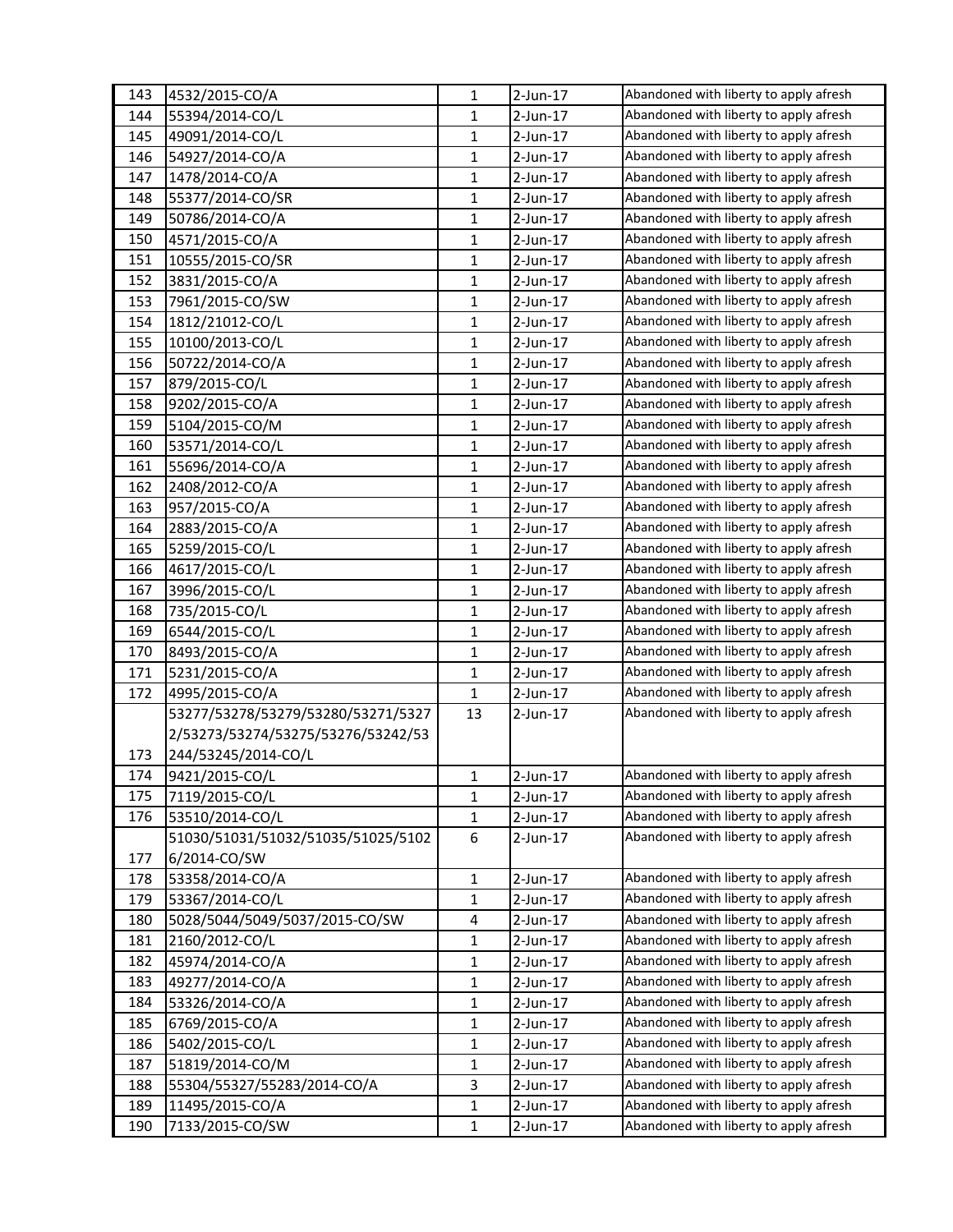| 191 | 55476/2014-CO/L                     | $\mathbf{1}$   | $2$ -Jun-17 | Abandoned with liberty to apply afresh |
|-----|-------------------------------------|----------------|-------------|----------------------------------------|
| 192 | 53551/2014-CO/L                     | 1              | $2$ -Jun-17 | Abandoned with liberty to apply afresh |
| 193 | 2147/2015-CO/L                      | $\mathbf{1}$   | 2-Jun-17    | Abandoned with liberty to apply afresh |
| 194 | 8807/2015-CO/SW                     | 1              | $2$ -Jun-17 | Abandoned with liberty to apply afresh |
| 195 | 53546/2014-CO/L                     | $\mathbf{1}$   | $2$ -Jun-17 | Abandoned with liberty to apply afresh |
| 196 | 5733/2015-CO/L                      | 1              | 2-Jun-17    | Abandoned with liberty to apply afresh |
| 197 | 1338/2015-CO/L                      | 1              | 2-Jun-17    | Abandoned with liberty to apply afresh |
| 198 | 4015/2015-CO/L                      | $\mathbf{1}$   | 2-Jun-17    | Abandoned with liberty to apply afresh |
| 199 | 12253/2015-CO/L                     | $\mathbf{1}$   | 2-Jun-17    | Abandoned with liberty to apply afresh |
|     | 12549/12664/12677/12848/12655/2015- | 5              | 2-Jun-17    | Abandoned with liberty to apply afresh |
| 200 | CO/L                                |                |             |                                        |
| 201 | 10712 TO 10721/2015-CO/A            | 10             | 2-Jun-17    | Abandoned with liberty to apply afresh |
| 202 | 4530/4531/2015-CO/A                 | $\overline{2}$ | 2-Jun-17    | Abandoned with liberty to apply afresh |
| 203 | 6157/2015-CO/A                      | 1              | $2$ -Jun-17 | Abandoned with liberty to apply afresh |
| 204 | 4709/2015-CO/A                      | $\mathbf{1}$   | $2$ -Jun-17 | Abandoned with liberty to apply afresh |
| 205 | 1720/2015-CO/A                      | 1              | 2-Jun-17    | Abandoned with liberty to apply afresh |
| 206 | 8559/2015-CO/L                      | $\mathbf{1}$   | 2-Jun-17    | Abandoned with liberty to apply afresh |
| 207 | 53448/2014-CO/A                     | $\mathbf{1}$   | $2$ -Jun-17 | Abandoned with liberty to apply afresh |
| 208 | 53051/2014-CO/A                     | $\mathbf{1}$   | $2$ -Jun-17 | Abandoned with liberty to apply afresh |
| 209 | 12987/2015-CO/L                     | $\mathbf{1}$   | 2-Jun-17    | Abandoned with liberty to apply afresh |
| 210 | 8154/2015-CO/L                      | 1              | 2-Jun-17    | Abandoned with liberty to apply afresh |
| 211 | 50426/2014-CO/A                     | $\mathbf{1}$   | $2$ -Jun-17 | Abandoned with liberty to apply afresh |
| 212 | 43680/2014-CO/A                     | 1              | 2-Jun-17    | Abandoned with liberty to apply afresh |
| 213 | 55411/2014-CO/L                     | 1              | $2$ -Jun-17 | Abandoned with liberty to apply afresh |
|     | 56217/56218/56222/56229/56230/5623  | 7              | 2-Jun-17    | Abandoned with liberty to apply afresh |
| 214 | 2/56233/2014-CO/L                   |                |             |                                        |
| 215 | 46824/2014-CO/CF                    | $\mathbf{1}$   | 2-Jun-17    | Abandoned with liberty to apply afresh |
| 216 | 51761/2014-CO/A                     | $\mathbf{1}$   | 2-Jun-17    | Abandoned with liberty to apply afresh |
| 217 | 52910/52908/2014-CO/A               | $\overline{2}$ | $2$ -Jun-17 | Abandoned with liberty to apply afresh |
| 218 | 5261/2015-CO/A                      | $\mathbf{1}$   | 2-Jun-17    | Abandoned with liberty to apply afresh |
| 219 | 11347/2015-CO/A                     | 1              | 2-Jun-17    | Abandoned with liberty to apply afresh |
| 220 | 10049/2015-CO/L                     | $\mathbf{1}$   | $2$ -Jun-17 | Abandoned with liberty to apply afresh |
| 221 | 113031/2015-CO/L                    | 1              | $2$ -Jun-17 | Abandoned with liberty to apply afresh |
| 222 | 11313/2015-CO/L                     | $\mathbf{1}$   | $2$ -Jun-17 | Abandoned with liberty to apply afresh |
| 223 | 10346/2015-CO/A                     | 1              | 2-Jun-17    | Abandoned with liberty to apply afresh |
| 224 | 2817/2015-CO/A                      | 1              | 2-Jun-17    | Abandoned with liberty to apply afresh |
| 225 | 12798/2015-CO/A                     | $\mathbf{1}$   | $2$ -Jun-17 | Abandoned with liberty to apply afresh |
| 226 | 12774/2015-CO/L                     | $\mathbf{1}$   | 2-Jun-17    | Abandoned with liberty to apply afresh |
| 227 | 12152/2015-CO/L                     | $\mathbf{1}$   | 2-Jun-17    | Abandoned with liberty to apply afresh |
| 228 | 11465/2015-CO/L                     | 1              | 2-Jun-17    | Abandoned with liberty to apply afresh |
| 229 | 11255 TO 11264/2015-CO/A            | 10             | $2$ -Jun-17 | Abandoned with liberty to apply afresh |
| 230 | 13850/2015-CO/A                     | $\mathbf{1}$   | 2-Jun-17    | Abandoned with liberty to apply afresh |
| 231 | 5490/2013-CO/L                      | 1              | 2-Jun-17    | Abandoned with liberty to apply afresh |
| 232 | 5306/5224/2015-CO/L                 | 2              | 2-Jun-17    | Abandoned with liberty to apply afresh |
| 233 | 48543/2014-CO/L                     | $\mathbf{1}$   | 2-Jun-17    | Abandoned with liberty to apply afresh |
| 234 | 53760/53770/2014-CO/SW              | $\overline{2}$ | 2-Jun-17    | Abandoned with liberty to apply afresh |
| 235 | 53958/2014-CO/A                     | 1              | $2$ -Jun-17 | Abandoned with liberty to apply afresh |
| 236 | 49754/2014-CO/A                     | 1              | 2-Jun-17    | Abandoned with liberty to apply afresh |
| 237 | 54984/2014-CO/L                     | $\mathbf{1}$   | 2-Jun-17    | Abandoned with liberty to apply afresh |
| 238 | 55064/2014-CO/A                     | 1              | 2-Jun-17    | Abandoned with liberty to apply afresh |
| 239 | 56777/56784/2014-CO/L               | $\overline{2}$ | 2-Jun-17    | Abandoned with liberty to apply afresh |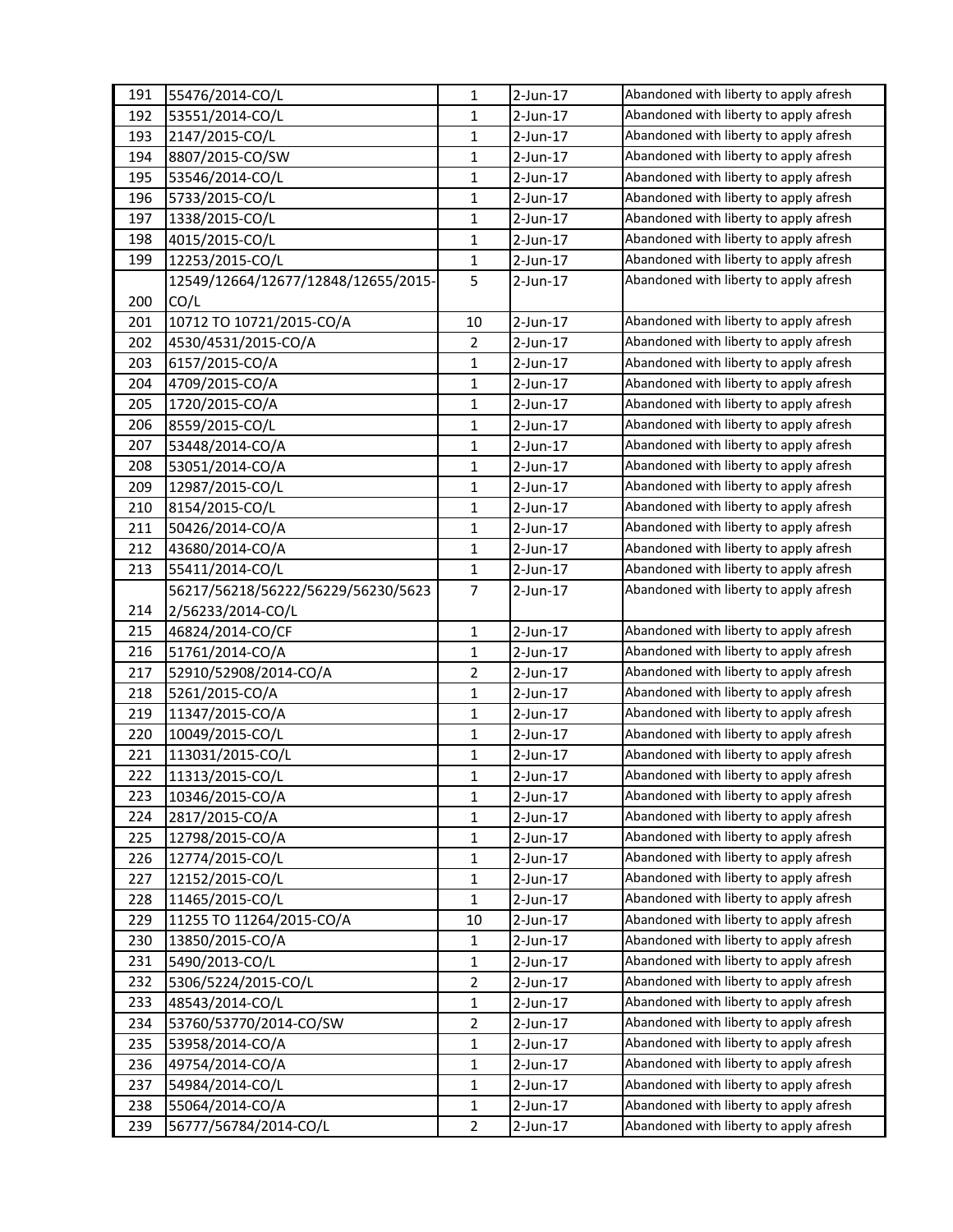| 240 | 55067/2014-CO/L                     | $\mathbf{1}$     | $2$ -Jun-17 | Abandoned with liberty to apply afresh |
|-----|-------------------------------------|------------------|-------------|----------------------------------------|
| 241 | 49886/2014-CO/A                     | 1                | $2$ -Jun-17 | Abandoned with liberty to apply afresh |
| 242 | 56087/2014-CO/L                     | $\mathbf 1$      | $2$ -Jun-17 | Abandoned with liberty to apply afresh |
| 243 | 43465/2014-CO/L                     | $\mathbf 1$      | $2$ -Jun-17 | Abandoned with liberty to apply afresh |
| 244 | 55339/2014-CO/A                     | 1                | $2$ -Jun-17 | Abandoned with liberty to apply afresh |
| 245 | 44754/2014-CO/L                     | 1                | 2-Jun-17    | Abandoned with liberty to apply afresh |
| 246 | 54060/2014-CO/A, 54062/2014-CO/A    | $\overline{2}$   | $2$ -Jun-17 | Abandoned with liberty to apply afresh |
|     | 45146/45148/45149/45151/45154/4515  | 6                | 5-Jun-17    | Abandoned with liberty to apply afresh |
| 247 | 5/2014-CO/L                         |                  |             |                                        |
| 248 | 45433/45434/2014-CO/L               | $\overline{2}$   | 5-Jun-17    | Abandoned with liberty to apply afresh |
| 249 | 3580 TO 3583/2012-CO/L              | 4                | 5-Jun-17    | Abandoned with liberty to apply afresh |
| 250 | 4487/2015-CO/A                      | $\mathbf 1$      | 5-Jun-17    | Abandoned with liberty to apply afresh |
| 251 | 5245/2015-CO/L                      | 1                | 5-Jun-17    | Abandoned with liberty to apply afresh |
| 252 | 5125/2015-CO/A                      | 1                | 5-Jun-17    | Abandoned with liberty to apply afresh |
| 253 | 51489/2014-CO/L                     | $\mathbf{1}$     | 5-Jun-17    | Abandoned with liberty to apply afresh |
| 254 | 54012/2014-CO/L                     | 1                | 5-Jun-17    | Abandoned with liberty to apply afresh |
| 255 | 48981/2014-CO/L                     | $\mathbf 1$      | 5-Jun-17    | Abandoned with liberty to apply afresh |
| 256 | 10223/2015-CO/SW                    | 1                | 5-Jun-17    | Abandoned with liberty to apply afresh |
| 257 | 50737/2014-CO/L                     | 1                | 5-Jun-17    | Abandoned with liberty to apply afresh |
| 258 | 9207/2015-CO/A                      | 1                | 5-Jun-17    | Abandoned with liberty to apply afresh |
| 259 | 4843/4906/4908/2015-CO/SW           | 3                | 5-Jun-17    | Abandoned with liberty to apply afresh |
| 260 | 6383/2015-CO/L                      | $\mathbf{1}$     | 5-Jun-17    | Abandoned with liberty to apply afresh |
| 261 | 7412/2015-CO/SW                     | $\mathbf 1$      | 5-Jun-17    | Abandoned with liberty to apply afresh |
| 262 | 53985/2014-CO/L                     | 1                | 5-Jun-17    | Abandoned with liberty to apply afresh |
|     |                                     |                  |             | Abandoned with liberty to apply afresh |
| 263 | 56488/56492/2014-CO/L               | $\overline{2}$   | 5-Jun-17    |                                        |
| 264 | 53686/53746/2014-CO/A               | $\overline{2}$   | 5-Jun-17    | Abandoned with liberty to apply afresh |
| 265 | 8972/2015-CO/A                      | $\mathbf{1}$     | 5-Jun-17    | Abandoned with liberty to apply afresh |
| 266 | 56472/2014-CO/M                     | $\mathbf 1$      | 5-Jun-17    | Abandoned with liberty to apply afresh |
| 267 | 56328/2014-CO/A                     | $\mathbf 1$      | 5-Jun-17    | Abandoned with liberty to apply afresh |
| 268 | 56224/56227/2014-CO/SR              | $\overline{2}$   | $5$ -Jun-17 | Abandoned with liberty to apply afresh |
| 269 | 11284/2015-CO/L                     | $\mathbf 1$      | 5-Jun-17    | Abandoned with liberty to apply afresh |
| 270 | 54164/2014-CO/A                     | 1                | 5-Jun-17    | Abandoned with liberty to apply afresh |
|     | 897/892/2014-CO/L, 898/899/2014-    | 4                | 5-Jun-17    | Abandoned with liberty to apply afresh |
| 271 | CO/SR                               |                  |             |                                        |
| 272 | 7938/2015-CO/L                      | 1                | 5-Jun-17    | Abandoned with liberty to apply afresh |
| 273 | 3284/3279/3281/3283/2015-CO/L       | 4                | 5-Jun-17    | Abandoned with liberty to apply afresh |
|     | 10578/10577/10579/10580/10581/2015- | 5                | 5-Jun-17    | Abandoned with liberty to apply afresh |
| 274 | CO/A                                |                  |             |                                        |
|     | 10060/10061/10062/10058/2015-CO/L   | 4                | 5-Jun-17    | Abandoned with liberty to apply afresh |
| 275 |                                     |                  |             |                                        |
| 276 | 45634/2014-CO/CF                    | $\mathbf{1}$     | 5-Jun-17    | Abandoned with liberty to apply afresh |
| 277 | 51514/2014-CO/A                     | $\mathbf 1$      | 5-Jun-17    | Abandoned with liberty to apply afresh |
|     | 6023/6061/6044/6075/6079/6035/2015- | $\boldsymbol{6}$ | 5-Jun-17    | Abandoned with liberty to apply afresh |
| 278 | CO/SW                               |                  |             |                                        |
| 279 | 4066/4097/5611/2015-CO/L            | 3                | 5-Jun-17    | Abandoned with liberty to apply afresh |
| 280 | 8956/2011-CO/A                      | $\mathbf{1}$     | 5-Jun-17    | Abandoned with liberty to apply afresh |
| 281 | 7299/2015-CO/L                      | 1                | 5-Jun-17    | Abandoned with liberty to apply afresh |
| 282 | 56323/2014-CO/L                     | $\mathbf 1$      | 5-Jun-17    | Abandoned with liberty to apply afresh |
| 283 | 44228/2014-CO/L                     | 1                | 5-Jun-17    | Abandoned with liberty to apply afresh |
| 284 | 56336/2014-CO/M                     | 1                | 5-Jun-17    | Abandoned with liberty to apply afresh |
| 285 | 53008/2014-CO/SW                    | $\mathbf{1}$     | 5-Jun-17    | Abandoned with liberty to apply afresh |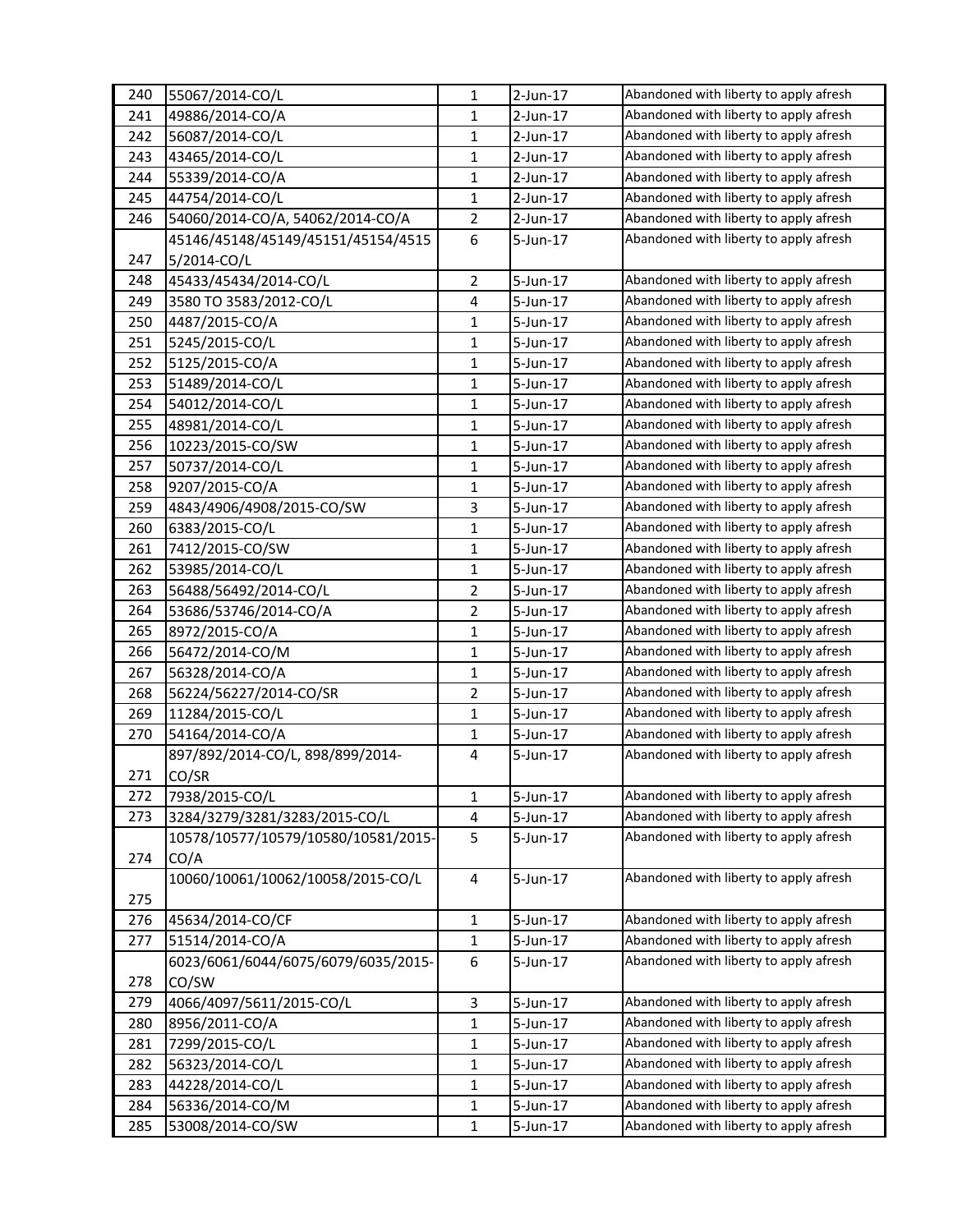| 286 | 13700/2012-CO/SR                   | $\mathbf{1}$   | 5-Jun-17    | Abandoned with liberty to apply afresh |
|-----|------------------------------------|----------------|-------------|----------------------------------------|
| 287 | 56450/2014-CO/L                    | 1              | 5-Jun-17    | Abandoned with liberty to apply afresh |
| 288 | 44993/2014-CO/L                    | $\mathbf{1}$   | 5-Jun-17    | Abandoned with liberty to apply afresh |
| 289 | 11954/2015-CO/SR                   | 1              | $6$ -Jun-17 | Abandoned with liberty to apply afresh |
| 290 | 12287/2015-CO/L                    | $\mathbf{1}$   | $6$ -Jun-17 | Abandoned with liberty to apply afresh |
| 291 | 3321/2015-CO/L                     | 1              | 6-Jun-17    | Abandoned with liberty to apply afresh |
| 292 | 9974/2012-CO/A                     | $\mathbf{1}$   | $6$ -Jun-17 | Abandoned with liberty to apply afresh |
| 293 | 51746/2014-CO/L                    | 1              | $6$ -Jun-17 | Abandoned with liberty to apply afresh |
| 294 | 5183/2014-CO/A                     | $\mathbf{1}$   | $6$ -Jun-17 | Abandoned with liberty to apply afresh |
| 295 | 6233/2015-CO/A                     | $\mathbf{1}$   | $6$ -Jun-17 | Abandoned with liberty to apply afresh |
| 296 | 10948/2015-CO/SR                   | $\mathbf{1}$   | $6$ -Jun-17 | Abandoned with liberty to apply afresh |
| 297 | 11346/11344/2012-CO/L              | $\overline{2}$ | $6$ -Jun-17 | Abandoned with liberty to apply afresh |
| 298 | 639/638/2014-CO/L                  | $\mathbf{1}$   | $6$ -Jun-17 | Abandoned with liberty to apply afresh |
| 299 | 2339/2015-CO/A                     | $\mathbf{1}$   | $6$ -Jun-17 | Abandoned with liberty to apply afresh |
| 300 | 8779/2013-CO/A                     | $\mathbf{1}$   | 6-Jun-17    | Abandoned with liberty to apply afresh |
| 301 | 1028/2010-CO/A                     | $\mathbf{1}$   | $6$ -Jun-17 | Abandoned with liberty to apply afresh |
| 302 | 1792 - 1794/2010-CO/A              | 3              | 6-Jun-17    | Abandoned with liberty to apply afresh |
| 303 | 52756/2014-CO/A                    | $\mathbf{1}$   | $6$ -Jun-17 | Abandoned with liberty to apply afresh |
| 304 | 6062/2015-CO/L                     | $\mathbf{1}$   | $6$ -Jun-17 | Abandoned with liberty to apply afresh |
| 305 | 56922/2014-CO/A                    | $\mathbf{1}$   | $6$ -Jun-17 | Abandoned with liberty to apply afresh |
| 306 | 49665/2014-CO/A                    | $\mathbf{1}$   | $6$ -Jun-17 | Abandoned with liberty to apply afresh |
| 307 | 51155/2014-CO/A                    | $\mathbf{1}$   | $6$ -Jun-17 | Abandoned with liberty to apply afresh |
| 308 | 50460/2014-CO/L                    | $\mathbf{1}$   | $6$ -Jun-17 | Abandoned with liberty to apply afresh |
| 309 | 54238/2014-CO/L                    | 1              | $6$ -Jun-17 | Abandoned with liberty to apply afresh |
|     | 56363/56364/56365/56366/2014-      | 4              | 6-Jun-17    | Abandoned with liberty to apply afresh |
| 310 | CO/SW                              |                |             |                                        |
| 311 | 51576/2014-CO/SW                   | 1              | $6$ -Jun-17 | Abandoned with liberty to apply afresh |
| 312 | 3856/3863/2015-CO/A                | $\overline{2}$ | $6$ -Jun-17 | Abandoned with liberty to apply afresh |
| 313 | 1835/2015-CO/SR                    | $\mathbf{1}$   | $6$ -Jun-17 | Abandoned with liberty to apply afresh |
| 314 | 49173/2014-CO/A                    | $\mathbf{1}$   | $6$ -Jun-17 | Abandoned with liberty to apply afresh |
| 315 | 3484/3483/2015-CO/A                | $\overline{2}$ | 6-Jun-17    | Abandoned with liberty to apply afresh |
| 316 | 54818/2014-CO/L                    | $\mathbf{1}$   | $6$ -Jun-17 | Abandoned with liberty to apply afresh |
| 317 | 52237/2014-CO/L                    | $\mathbf{1}$   | $6$ -Jun-17 | Abandoned with liberty to apply afresh |
| 318 | 5369/5354/5359/2015-CO/SW          | 3              | 6-Jun-17    | Abandoned with liberty to apply afresh |
| 319 | 5644/2015-CO/SW                    | 1              | $6$ -Jun-17 | Abandoned with liberty to apply afresh |
|     | 511/2014-CO/L, 500/502/509/2014-   | 4              | 6-Jun-17    | Abandoned with liberty to apply afresh |
| 320 | CO/A                               |                |             |                                        |
| 321 | 51437/2014-CO/L                    | 1              | $6$ -Jun-17 | Abandoned with liberty to apply afresh |
| 322 | 7405/2015-CO/L                     | $\mathbf{1}$   | $6$ -Jun-17 | Abandoned with liberty to apply afresh |
| 323 | 8980/8979/2015-CO/A                | 2              | 6-Jun-17    | Abandoned with liberty to apply afresh |
| 324 | 5171/2015-CO/SW                    | $\mathbf{1}$   | $6$ -Jun-17 | Abandoned with liberty to apply afresh |
| 325 | 5811/5810/2015-CO/SW               | $\overline{2}$ | $6$ -Jun-17 | Abandoned with liberty to apply afresh |
|     | 3043/3044/3045/3046/3047/3041/3042 | $\overline{7}$ | $6$ -Jun-17 | Abandoned with liberty to apply afresh |
| 326 | /2015-CO/SW                        |                |             |                                        |
| 327 | 62/2014-CO/A                       | 1              | 6-Jun-17    | Abandoned with liberty to apply afresh |
| 328 | 2145/2015-CO/L                     | $\mathbf 1$    | 6-Jun-17    | Abandoned with liberty to apply afresh |
| 329 | 55003/55002/2014-CO/A              | 2              | $6$ -Jun-17 | Abandoned with liberty to apply afresh |
| 330 | 7830/2015-CO/A                     | $\mathbf{1}$   | $6$ -Jun-17 | Abandoned with liberty to apply afresh |
| 331 | 7831/2015-CO/A                     | $\mathbf{1}$   | 6-Jun-17    | Abandoned with liberty to apply afresh |
| 332 | 7879/2015-CO/A                     | 1              | 6-Jun-17    | Abandoned with liberty to apply afresh |
| 333 | 51797/51798/2014-CO/A              | $\overline{2}$ | $6$ -Jun-17 | Abandoned with liberty to apply afresh |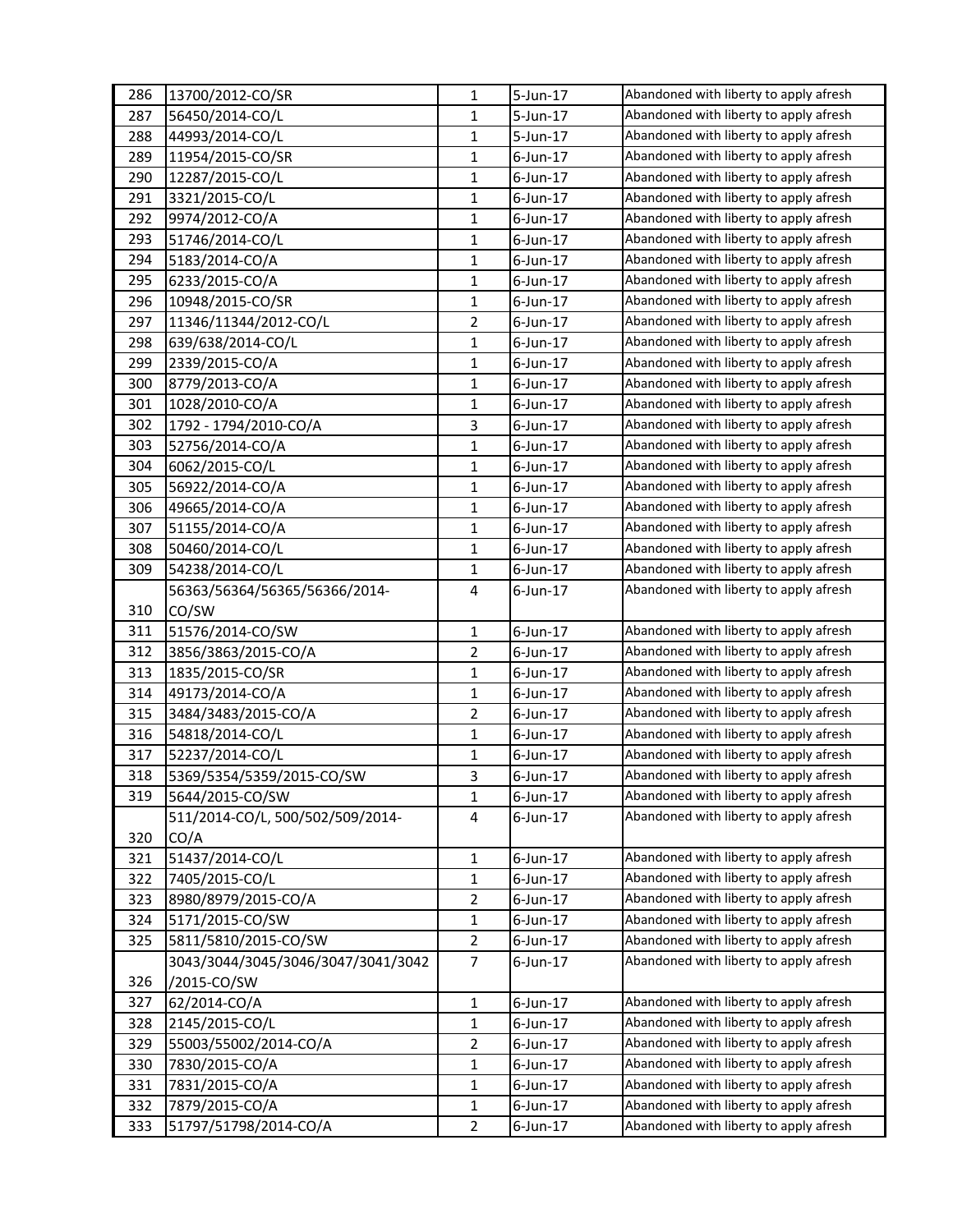| 334 | 56181/2014-CO/A                     | $\mathbf{1}$            | $6$ -Jun-17 | Abandoned with liberty to apply afresh |
|-----|-------------------------------------|-------------------------|-------------|----------------------------------------|
| 335 | 51106/2014-CO/A                     | 1                       | 6-Jun-17    | Abandoned with liberty to apply afresh |
| 336 | 7872/2015-CO/L                      | $\mathbf{1}$            | $6$ -Jun-17 | Abandoned with liberty to apply afresh |
| 337 | 9079/2015-CO/L                      | $\mathbf{1}$            | $6$ -Jun-17 | Abandoned with liberty to apply afresh |
| 338 | 13696/2015-CO/A                     | $\mathbf{1}$            | $6$ -Jun-17 | Abandoned with liberty to apply afresh |
| 339 | 3617/2015-CO/L                      | $\mathbf{1}$            | $6$ -Jun-17 | Abandoned with liberty to apply afresh |
| 340 | 52251/2014-CO/A                     | 1                       | $6$ -Jun-17 | Abandoned with liberty to apply afresh |
| 341 | 55763/2014-CO/A                     | $\mathbf{1}$            | $6$ -Jun-17 | Abandoned with liberty to apply afresh |
|     | 42969/42967/42966/42965/42964/4296  | 8                       | $6$ -Jun-17 | Abandoned with liberty to apply afresh |
| 342 | 3/42962/42961/2014-CO/SR            |                         |             |                                        |
| 343 | 4693/2015-CO/A                      | 1                       | 6-Jun-17    | Abandoned with liberty to apply afresh |
| 344 | 988/2015-CO/A                       | 1                       | $6$ -Jun-17 | Abandoned with liberty to apply afresh |
| 345 | 303/2015-CO/A                       | $\mathbf{1}$            | $6$ -Jun-17 | Abandoned with liberty to apply afresh |
| 346 | 2500/2015-CO/A                      | 1                       | $6$ -Jun-17 | Abandoned with liberty to apply afresh |
| 347 | 2427/2015-CO/A                      | $\mathbf{1}$            | $6$ -Jun-17 | Abandoned with liberty to apply afresh |
| 348 | 51108/2014-CO/L                     | 1                       | $6$ -Jun-17 | Abandoned with liberty to apply afresh |
| 349 | 824/2015-CO/L                       | $\mathbf{1}$            | $6$ -Jun-17 | Abandoned with liberty to apply afresh |
| 350 | 514/2014-CO/A                       | $\mathbf{1}$            | $6$ -Jun-17 | Abandoned with liberty to apply afresh |
| 351 | 54638/2014-CO/A                     | $\mathbf{1}$            | 6-Jun-17    | Abandoned with liberty to apply afresh |
| 352 | 56517/2014-CO/L                     | $\mathbf{1}$            | 6-Jun-17    | Abandoned with liberty to apply afresh |
| 353 | 51722/2014-CO/A                     | 1                       | 6-Jun-17    | Abandoned with liberty to apply afresh |
| 354 | 4348/4360/4351/4361/2015-CO/L       | 4                       | $6$ -Jun-17 | Abandoned with liberty to apply afresh |
| 355 | 3523/3811/2015-CO/L                 | $\overline{2}$          | $6$ -Jun-17 | Abandoned with liberty to apply afresh |
| 356 | 12251/12250/2011-CO/A               | $\overline{2}$          | 7-Jun-17    | Abandoned with liberty to apply afresh |
| 357 | 12814/2010-CO/L                     | $\mathbf{1}$            | 7-Jun-17    | Abandoned with liberty to apply afresh |
| 358 | 7578 - 7581/2012-CO/SW              | $\overline{\mathbf{4}}$ | 7-Jun-17    | Abandoned with liberty to apply afresh |
| 359 | 2149/2012-CO/L                      | $\mathbf{1}$            | 7-Jun-17    | Abandoned with liberty to apply afresh |
| 360 | 53714/2014-CO/A                     | $\mathbf{1}$            | 7-Jun-17    | Abandoned with liberty to apply afresh |
| 361 | 7868/7869/2012-CO/SW                | 2                       | 7-Jun-17    | Abandoned with liberty to apply afresh |
| 362 | 8113/8115/2011-CO/A                 | 2                       | 7-Jun-17    | Abandoned with liberty to apply afresh |
| 363 | 21418/2012-CO/L                     | 1                       | 7-Jun-17    | Abandoned with liberty to apply afresh |
| 364 | 21295/2012-CO/L                     | $\mathbf{1}$            | 7-Jun-17    | Abandoned with liberty to apply afresh |
| 365 | 11446/2011-CO/L                     | $\mathbf{1}$            | 7-Jun-17    | Abandoned with liberty to apply afresh |
| 366 | 137/2011-CO/L                       | 1                       | 7-Jun-17    | Abandoned with liberty to apply afresh |
|     | 11430/11440/11526/11534/11544/2012- | 5                       | 7-Jun-17    | Abandoned with liberty to apply afresh |
| 367 | CO/L                                |                         |             |                                        |
| 368 | 186/2011-CO/A                       | $\mathbf{1}$            | 7-Jun-17    | Abandoned with liberty to apply afresh |
| 369 | 12910/2015-CO/A                     | $\mathbf{1}$            | 7-Jun-17    | Abandoned with liberty to apply afresh |
| 370 | 12961/2015-CO/A                     | 1                       | 7-Jun-17    | Abandoned with liberty to apply afresh |
| 371 | 12499/12493/12489/2015-CO/L         | 3                       | 7-Jun-17    | Abandoned with liberty to apply afresh |
| 372 | 5102/2015-CO/L                      | $\mathbf{1}$            | 7-Jun-17    | Abandoned with liberty to apply afresh |
| 373 | 8345/2017-CO/L, 21200/2012-CO/L     | $\mathbf{1}$            | 7-Jun-17    | Abandoned with liberty to apply afresh |
| 374 | 21326/2012-CO/L                     | $\mathbf{1}$            | 7-Jun-17    | Abandoned with liberty to apply afresh |
| 375 | 5772/2015-CO/A                      | 1                       | 7-Jun-17    | Abandoned with liberty to apply afresh |
| 376 | 5865/2015-CO/A                      | 1                       | 7-Jun-17    | Abandoned with liberty to apply afresh |
| 377 | 12715/2015-CO/A                     | $\mathbf{1}$            | 7-Jun-17    | Abandoned with liberty to apply afresh |
| 378 | 21380/2012-CO/L                     | 1                       | 7-Jun-17    | Abandoned with liberty to apply afresh |
| 379 | 12877/2015-CO/L                     | $\mathbf{1}$            | 7-Jun-17    | Abandoned with liberty to apply afresh |
| 380 | 11384/2015-CO/SR                    | 1                       | 7-Jun-17    | Abandoned with liberty to apply afresh |
| 381 | 13080/2015-CO/A                     | 1                       | 7-Jun-17    | Abandoned with liberty to apply afresh |
| 382 | 12362/2015-CO/M                     | $\mathbf{1}$            | 7-Jun-17    | Abandoned with liberty to apply afresh |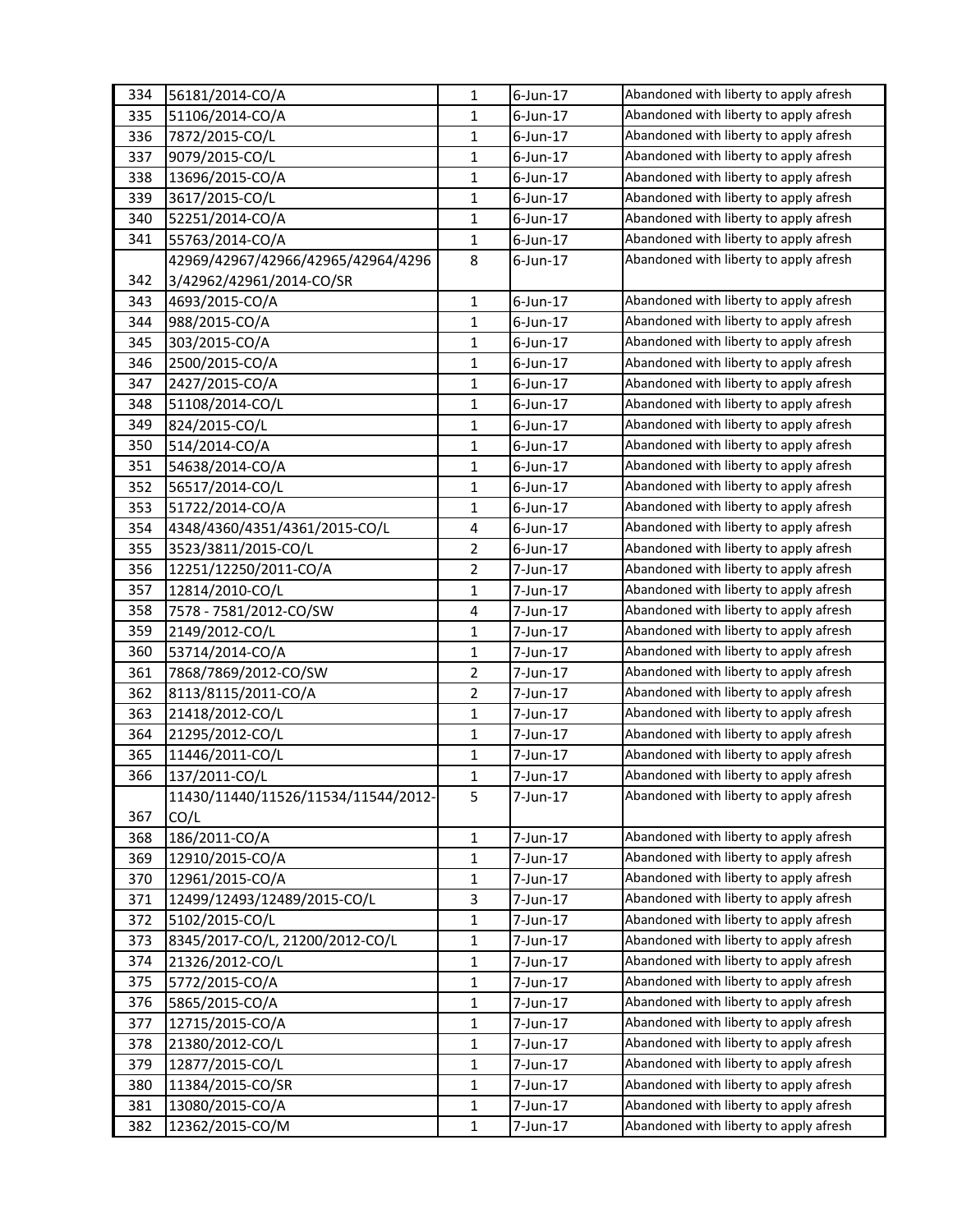| 383 | 54772/2014-CO/L                    | $\mathbf{1}$            | 7-Jun-17 | Abandoned with liberty to apply afresh |
|-----|------------------------------------|-------------------------|----------|----------------------------------------|
| 384 | 43246/2014-CO/A                    | 1                       | 7-Jun-17 | Abandoned with liberty to apply afresh |
| 385 | 51713/2014-CO/L                    | $\mathbf{1}$            | 7-Jun-17 | Abandoned with liberty to apply afresh |
| 386 | 44941/2014-CO/L                    | 1                       | 7-Jun-17 | Abandoned with liberty to apply afresh |
| 387 | 52887/2014-CO/L                    | $\mathbf{1}$            | 7-Jun-17 | Abandoned with liberty to apply afresh |
| 388 | 13670/2013-CO/SR                   | $\mathbf{1}$            | 7-Jun-17 | Abandoned with liberty to apply afresh |
| 389 | 43693/2014-CO/L                    | $\mathbf{1}$            | 7-Jun-17 | Abandoned with liberty to apply afresh |
| 390 | 4460/2012-CO/A                     | $\mathbf{1}$            | 7-Jun-17 | Abandoned with liberty to apply afresh |
| 391 | 11861/2013-CO/SR                   | $\mathbf{1}$            | 7-Jun-17 | Abandoned with liberty to apply afresh |
| 392 | 49209/2014-CO/L                    | $\mathbf{1}$            | 7-Jun-17 | Abandoned with liberty to apply afresh |
| 393 | 11754/2015-CO/CF                   | $\mathbf{1}$            | 7-Jun-17 | Abandoned with liberty to apply afresh |
| 394 | 12979/2015-CO/L                    | $\mathbf{1}$            | 7-Jun-17 | Abandoned with liberty to apply afresh |
| 395 | 45504/2014-CO/CF                   | $\mathbf{1}$            | 7-Jun-17 | Abandoned with liberty to apply afresh |
| 396 | 1470/2015-CO/SR                    | $\mathbf{1}$            | 7-Jun-17 | Abandoned with liberty to apply afresh |
| 397 | 11709/2015-CO/A                    | $\mathbf{1}$            | 7-Jun-17 | Abandoned with liberty to apply afresh |
| 398 | 11590/2015-CO/L                    | 1                       | 7-Jun-17 | Abandoned with liberty to apply afresh |
| 399 | 10790/2015-CO/A                    | $\mathbf{1}$            | 7-Jun-17 | Abandoned with liberty to apply afresh |
| 400 | 12484/2015-CO/A                    | $\mathbf{1}$            | 7-Jun-17 | Abandoned with liberty to apply afresh |
| 401 | 9062/2015-CO/M                     | $\mathbf{1}$            | 7-Jun-17 | Abandoned with liberty to apply afresh |
| 402 | 6550/2015-CO/A                     | $\mathbf{1}$            | 7-Jun-17 | Abandoned with liberty to apply afresh |
| 403 | 7452/2015-CO/A                     | 1                       | 7-Jun-17 | Abandoned with liberty to apply afresh |
| 404 | 951/2015-CO/A                      | $\mathbf{1}$            | 7-Jun-17 | Abandoned with liberty to apply afresh |
| 405 | 9700/2015-CO/L                     | $\mathbf{1}$            | 7-Jun-17 | Abandoned with liberty to apply afresh |
| 406 | 743/746/748/750/2015-CO/L          | $\overline{\mathbf{4}}$ | 7-Jun-17 | Abandoned with liberty to apply afresh |
| 407 | 6903/2015-CO/L                     | $\mathbf{1}$            | 7-Jun-17 | Abandoned with liberty to apply afresh |
| 408 | 8976/2015-CO/SW                    | 1                       | 7-Jun-17 | Abandoned with liberty to apply afresh |
| 409 | 6269/6271/2015-CO/L                | $\overline{2}$          | 7-Jun-17 | Abandoned with liberty to apply afresh |
|     | 6248/6254/6307/6524/6530/6561/6569 | 11                      | 7-Jun-17 | Abandoned with liberty to apply afresh |
| 410 | /6596/6570/6576/6241/2015-CO/L     |                         |          |                                        |
| 411 | 7403/2015-CO/SW                    | $\mathbf{1}$            | 7-Jun-17 | Abandoned with liberty to apply afresh |
| 412 | 7298/2015-CO/M                     | $\mathbf{1}$            | 7-Jun-17 | Abandoned with liberty to apply afresh |
| 413 | 7176/2015-CO/L                     | $\mathbf{1}$            | 7-Jun-17 | Abandoned with liberty to apply afresh |
| 414 | 7632/7645/2015-CO/SW               | $\overline{2}$          | 7-Jun-17 | Abandoned with liberty to apply afresh |
| 415 | 5693/2015-CO/SW                    | $\mathbf{1}$            | 7-Jun-17 | Abandoned with liberty to apply afresh |
| 416 | 49792/2014-CO/SW                   | $\mathbf{1}$            | 7-Jun-17 | Abandoned with liberty to apply afresh |
| 417 | 12953/12952/2015-CO/A              | $\overline{2}$          | 7-Jun-17 | Abandoned with liberty to apply afresh |
| 418 | 508585/2014-CO/L                   | $\mathbf{1}$            | 7-Jun-17 | Abandoned with liberty to apply afresh |
| 419 | 55326/2014-CO/A                    | $\mathbf{1}$            | 7-Jun-17 | Abandoned with liberty to apply afresh |
| 420 | 52916/52934/52914/2014-CO/L        | $\overline{\mathbf{3}}$ | 7-Jun-17 | Abandoned with liberty to apply afresh |
| 421 | 2496/2012-CO/L                     | $\mathbf{1}$            | 7-Jun-17 | Abandoned with liberty to apply afresh |
| 422 | 53920/2014-CO/L                    | $\mathbf{1}$            | 7-Jun-17 | Abandoned with liberty to apply afresh |
| 423 | 9938/2013-CO/L                     | $\mathbf{1}$            | 7-Jun-17 | Abandoned with liberty to apply afresh |
|     | 1584/2014-CO/A                     | $\mathbf{1}$            |          | Abandoned with liberty to apply afresh |
| 424 |                                    |                         | 7-Jun-17 | Abandoned with liberty to apply afresh |
| 425 | 49245/2014-CO/SR                   | $\mathbf{1}$            | 7-Jun-17 | Abandoned with liberty to apply afresh |
| 426 | 5304/2015-CO/L                     | $\mathbf{1}$            | 7-Jun-17 | Abandoned with liberty to apply afresh |
| 427 | 13076/2015-CO/A                    | $\mathbf{1}$            | 7-Jun-17 |                                        |
| 428 | 7124/7125/7122/2015-CO/SW          | $\overline{3}$          | 7-Jun-17 | Abandoned with liberty to apply afresh |
| 429 | 55715/2014-CO/L                    | $\mathbf{1}$            | 7-Jun-17 | Abandoned with liberty to apply afresh |
| 430 | 6424/2015-CO/SW                    | $\mathbf{1}$            | 7-Jun-17 | Abandoned with liberty to apply afresh |
| 431 | 54976/2014-CO/L                    | $\mathbf{1}$            | 7-Jun-17 | Abandoned with liberty to apply afresh |
| 432 | 53567/2014-CO/A                    | $\mathbf{1}$            | 7-Jun-17 | Abandoned with liberty to apply afresh |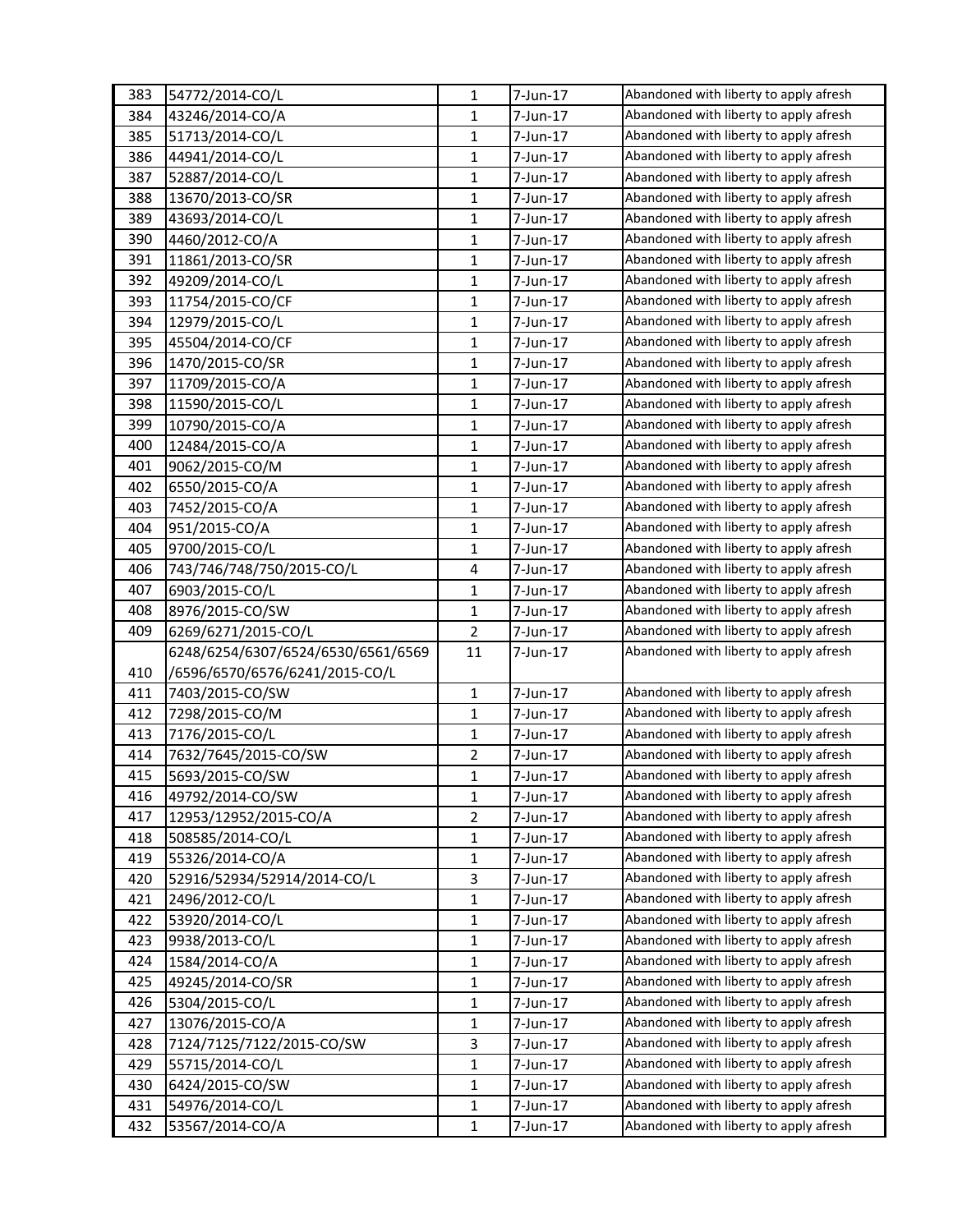| 433 | 49041/2014-CO/L                    | $\mathbf{1}$   | 7-Jun-17 | Abandoned with liberty to apply afresh |
|-----|------------------------------------|----------------|----------|----------------------------------------|
| 434 | 7803/2015-CO/SR                    | 1              | 7-Jun-17 | Abandoned with liberty to apply afresh |
| 435 | 12955/12956/2015-CO/A              | $\overline{2}$ | 7-Jun-17 | Abandoned with liberty to apply afresh |
| 436 | 49178/2014-CO/A                    | $\mathbf{1}$   | 7-Jun-17 | Abandoned with liberty to apply afresh |
| 437 | 8214/2015-CO/L                     | $\mathbf{1}$   | 8-Jun-17 | Abandoned with liberty to apply afresh |
| 438 | 2663/2015-CO/A                     | $\mathbf{1}$   | 8-Jun-17 | Abandoned with liberty to apply afresh |
| 439 | 13108/2015-CO/L                    | 1              | 8-Jun-17 | Abandoned with liberty to apply afresh |
| 440 | 901/2014-CO/L                      | $\mathbf{1}$   | 8-Jun-17 | Abandoned with liberty to apply afresh |
| 441 | 888/2014-CO/SR                     | $\mathbf{1}$   | 8-Jun-17 | Abandoned with liberty to apply afresh |
| 442 | 50662/2014-CO/L                    | $\mathbf{1}$   | 8-Jun-17 | Abandoned with liberty to apply afresh |
| 443 | 47641/2014-CO/A                    | 1              | 8-Jun-17 | Abandoned with liberty to apply afresh |
| 444 | 1843/2014-CO/L                     | 1              | 8-Jun-17 | Abandoned with liberty to apply afresh |
| 445 | 10927/2015-CO/L                    | $\mathbf{1}$   | 8-Jun-17 | Abandoned with liberty to apply afresh |
| 446 | 13334/2015-CO/L                    | 1              | 8-Jun-17 | Abandoned with liberty to apply afresh |
| 447 | 4683/2015-CO/SW                    | $\mathbf{1}$   | 8-Jun-17 | Abandoned with liberty to apply afresh |
| 448 | 13214/2015-CO/L                    | 1              | 8-Jun-17 | Abandoned with liberty to apply afresh |
| 449 | 19/2015-CO/A                       | $\mathbf{1}$   | 8-Jun-17 | Abandoned with liberty to apply afresh |
| 450 | 548/2015-CO/L                      | $\mathbf{1}$   | 8-Jun-17 | Abandoned with liberty to apply afresh |
| 451 | 342/2015-CO/A                      | $\mathbf{1}$   | 8-Jun-17 | Abandoned with liberty to apply afresh |
| 452 | 57046/2014-CO/L                    | $\mathbf{1}$   | 8-Jun-17 | Abandoned with liberty to apply afresh |
| 453 | 81/2015-CO/L                       | 1              | 8-Jun-17 | Abandoned with liberty to apply afresh |
| 454 | 539/2015-CO/L                      | 1              | 8-Jun-17 | Abandoned with liberty to apply afresh |
| 455 | 55488/2014-CO/L                    | $\mathbf{1}$   | 8-Jun-17 | Abandoned with liberty to apply afresh |
| 456 | 6771/2015-CO/L                     | 1              | 8-Jun-17 | Abandoned with liberty to apply afresh |
| 457 | 7147/2015-CO/L                     | $\mathbf{1}$   | 8-Jun-17 | Abandoned with liberty to apply afresh |
| 458 | 9874/2015-CO/A                     | 1              | 8-Jun-17 | Abandoned with liberty to apply afresh |
| 459 | 7824/2015-CO/L                     | $\mathbf{1}$   | 8-Jun-17 | Abandoned with liberty to apply afresh |
| 460 | 2897/2896/2015-CO/SW               | $\overline{2}$ | 8-Jun-17 | Abandoned with liberty to apply afresh |
| 461 | 56470/2014-CO/L                    | $\mathbf{1}$   | 8-Jun-17 | Abandoned with liberty to apply afresh |
| 462 | 48775/48771/2014-CO/A              | 2              | 8-Jun-17 | Abandoned with liberty to apply afresh |
| 463 | 53577/2014-CO/L                    | 1              | 8-Jun-17 | Abandoned with liberty to apply afresh |
| 464 | 48823/2014-CO/SR                   | $\mathbf{1}$   | 8-Jun-17 | Abandoned with liberty to apply afresh |
| 465 | 49170/2014-CO/A                    | $\mathbf{1}$   | 8-Jun-17 | Abandoned with liberty to apply afresh |
| 466 | 51417/2014-CO/A                    | 1              | 8-Jun-17 | Abandoned with liberty to apply afresh |
|     | 4392/4641/4636/4642/4646/4404/4405 | $\overline{7}$ | 8-Jun-17 | Abandoned with liberty to apply afresh |
| 467 | /2015-CO/L                         |                |          |                                        |
| 468 | 53794/2014-CO/M                    | $\mathbf{1}$   | 8-Jun-17 | Abandoned with liberty to apply afresh |
| 469 | 43812/2014-CO/L                    | $\mathbf{1}$   | 8-Jun-17 | Abandoned with liberty to apply afresh |
| 470 | 52087/52088/2014-CO/L              | 2              | 8-Jun-17 | Abandoned with liberty to apply afresh |
| 471 | 49787/49790/2014-CO/L              | $\overline{2}$ | 8-Jun-17 | Abandoned with liberty to apply afresh |
| 472 | 54408/2014-CO/L                    | $\mathbf{1}$   | 8-Jun-17 | Abandoned with liberty to apply afresh |
| 473 | 1816/1817/1832/2014-CO/A           | 3              | 8-Jun-17 | Abandoned with liberty to apply afresh |
| 474 | 51863/2014-CO/A                    | $\mathbf{1}$   | 8-Jun-17 | Abandoned with liberty to apply afresh |
| 475 | 50883/2014-CO/SR                   | 1              | 8-Jun-17 | Abandoned with liberty to apply afresh |
| 476 | 52190/2014-CO/L                    | 1              | 8-Jun-17 | Abandoned with liberty to apply afresh |
| 477 | 49059/49060/2014-CO/A              | $\overline{2}$ | 8-Jun-17 | Abandoned with liberty to apply afresh |
| 478 | 51389/2014-CO/L                    | 1              | 8-Jun-17 | Abandoned with liberty to apply afresh |
| 479 | 53024/2014-CO/L                    | $\mathbf{1}$   | 8-Jun-17 | Abandoned with liberty to apply afresh |
| 480 | 54701/2014-CO/A                    | 1              | 8-Jun-17 | Abandoned with liberty to apply afresh |
| 481 | 54201/2014-CO/L                    | 1              | 8-Jun-17 | Abandoned with liberty to apply afresh |
| 482 | 53173/2014-CO/L                    | $\mathbf{1}$   | 8-Jun-17 | Abandoned with liberty to apply afresh |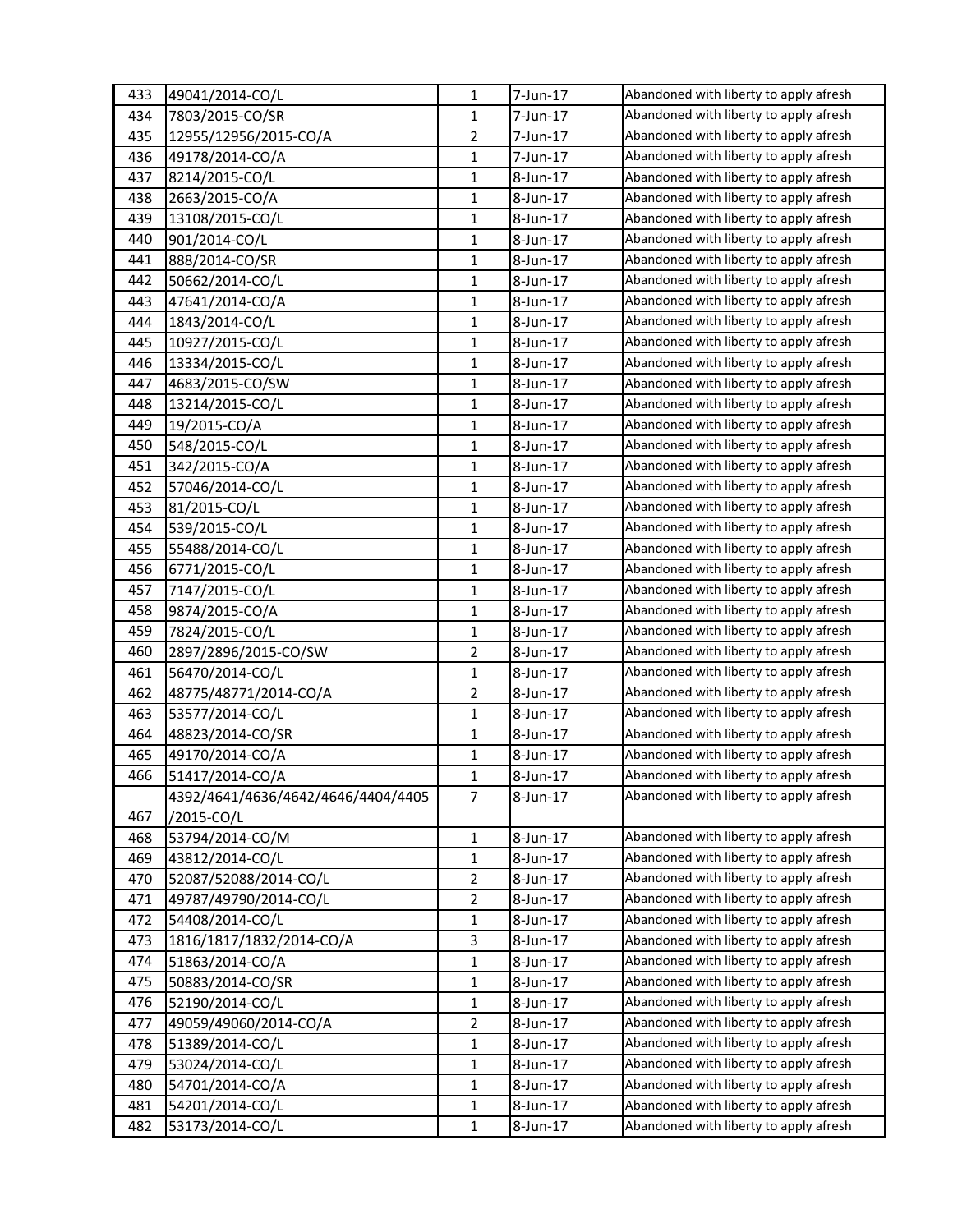| 483 | 56989/2014-CO/A                          | $\mathbf{1}$   | 8-Jun-17  | Abandoned with liberty to apply afresh |
|-----|------------------------------------------|----------------|-----------|----------------------------------------|
| 484 | 45978/45979/2014-CO/SW                   | 2              | 8-Jun-17  | Abandoned with liberty to apply afresh |
| 485 | 1868/2014-CO/L                           | $\mathbf{1}$   | 8-Jun-17  | Abandoned with liberty to apply afresh |
|     | 5816/5817/5820/5821/5922/5923/2015-      | 6              | 8-Jun-17  | Abandoned with liberty to apply afresh |
| 486 | CO/L                                     |                |           |                                        |
| 487 | 5409/2015-CO/SW                          | 1              | 8-Jun-17  | Abandoned with liberty to apply afresh |
| 488 | 1293/2014-CO/M                           | 1              | 8-Jun-17  | Abandoned with liberty to apply afresh |
| 489 | 51984/2014-CO/A                          | $\mathbf{1}$   | 8-Jun-17  | Abandoned with liberty to apply afresh |
| 490 | 51720/2014-CO/A                          | 1              | 8-Jun-17  | Abandoned with liberty to apply afresh |
| 491 | 4638/4649/2015-CO/L                      | $\overline{2}$ | 8-Jun-17  | Abandoned with liberty to apply afresh |
| 492 | 4365/4373/4390/4396/2015-CO/L            | 4              | 8-Jun-17  | Abandoned with liberty to apply afresh |
| 493 | 11221/2015-CO/L                          | 1              | 8-Jun-17  | Abandoned with liberty to apply afresh |
| 494 | 56974/2014-CO/A                          | $\mathbf{1}$   | 8-Jun-17  | Abandoned with liberty to apply afresh |
| 495 | 12721/2015-CO/L                          | $\mathbf{1}$   | 8-Jun-17  | Abandoned with liberty to apply afresh |
| 496 | 2148/2015-CO/A                           | $\mathbf{1}$   | 8-Jun-17  | Abandoned with liberty to apply afresh |
| 497 | 5574/2015-CO/SW                          | 1              | 8-Jun-17  | Abandoned with liberty to apply afresh |
|     | 5646/5640/5645/5647/5648/5649/5653       | 7              | 8-Jun-17  | Abandoned with liberty to apply afresh |
| 498 | /2015-CO/SW                              |                |           |                                        |
| 499 | 8775/8776/2015-CO/L                      | $\overline{2}$ | 8-Jun-17  | Abandoned with liberty to apply afresh |
| 500 | 57153/2015-CO/L                          | 1              | 8-Jun-17  | Abandoned with liberty to apply afresh |
| 501 | 57193/2015-CO/L                          | 1              | 8-Jun-17  | Abandoned with liberty to apply afresh |
| 502 | 4061/2015-CO/SW                          | 1              | 8-Jun-17  | Abandoned with liberty to apply afresh |
| 503 | 8910/2015-CO/L                           | $\mathbf{1}$   | 8-Jun-17  | Abandoned with liberty to apply afresh |
| 504 | 7409/2015-CO/L                           | $\mathbf{1}$   | 8-Jun-17  | Abandoned with liberty to apply afresh |
| 505 | 8077/2015-CO/L                           | 1              | 8-Jun-17  | Abandoned with liberty to apply afresh |
| 506 | 2123/2124/2015-CO/L                      | $\mathbf{1}$   | 8-Jun-17  | Abandoned with liberty to apply afresh |
|     |                                          | $\overline{7}$ |           | Abandoned with liberty to apply afresh |
| 507 | 6595/6597/6598/6599/6600/6601/6602       |                | 8-Jun-17  |                                        |
|     | /2015-CO/L<br>880/889/886/885/2014-CO/L, | 8              | 8-Jun-17  | Abandoned with liberty to apply afresh |
|     |                                          |                |           |                                        |
| 508 | 881/890/875/2014-CO/SR, 876/2014-        |                |           |                                        |
|     | CO/M<br>10957/2015-CO/L                  |                | 8-Jun-17  | Abandoned with liberty to apply afresh |
| 509 |                                          | $\mathbf{1}$   |           | Abandoned with liberty to apply afresh |
| 510 | 341/2015-CO/A                            | $\mathbf{1}$   | 8-Jun-17  |                                        |
| 511 | 418/419/2015-CO/L                        | 2              | 8-Jun-17  | Abandoned with liberty to apply afresh |
| 512 | 25/35/2015-CO/L                          | 2              | 8-Jun-17  | Abandoned with liberty to apply afresh |
| 513 | 6454/2015-CO/L                           | 1              | 8-Jun-17  | Abandoned with liberty to apply afresh |
| 514 | 536/2015-CO/L                            | 1              | 8-Jun-17  | Abandoned with liberty to apply afresh |
| 515 | 54675/2014-CO/L                          | 1              | 8-Jun-17  | Abandoned with liberty to apply afresh |
| 516 | 12214/2015-CO/A                          | 1              | 8-Jun-17  | Abandoned with liberty to apply afresh |
| 517 | 49378/49377/2014-CO/L                    | $\overline{2}$ | 8-Jun-17  | Abandoned with liberty to apply afresh |
| 518 | 8123/2015-CO/L                           | 1              | 8-Jun-17  | Abandoned with liberty to apply afresh |
| 519 | 57181/2015-CO/L                          | $\mathbf{1}$   | 8-Jun-17  | Abandoned with liberty to apply afresh |
|     | 56859/56860/56861/56862/2014-CO/L        | 4              | 8-Jun-17  | Abandoned with liberty to apply afresh |
| 520 |                                          |                |           |                                        |
|     | 15748/15747/15687/15745/2012-CO/L        | 4              | 8-Jun-17  | Abandoned with liberty to apply afresh |
| 521 |                                          |                |           |                                        |
| 522 | 1561/1550/2012-CO/L                      | $\overline{2}$ | 8-Jun-17  | Abandoned with liberty to apply afresh |
| 523 | 9221/9225/2015-CO/L                      | 2              | 8-Jun-17  | Abandoned with liberty to apply afresh |
| 524 | 10448/2015-CO/L                          | 1              | 12-Jun-17 | Abandoned with liberty to apply afresh |
| 525 | 55072/2014-CO/L                          | 1              | 12-Jun-17 | Abandoned with liberty to apply afresh |
| 526 | 50070/2014-CO/A                          | $\mathbf{1}$   | 12-Jun-17 | Abandoned with liberty to apply afresh |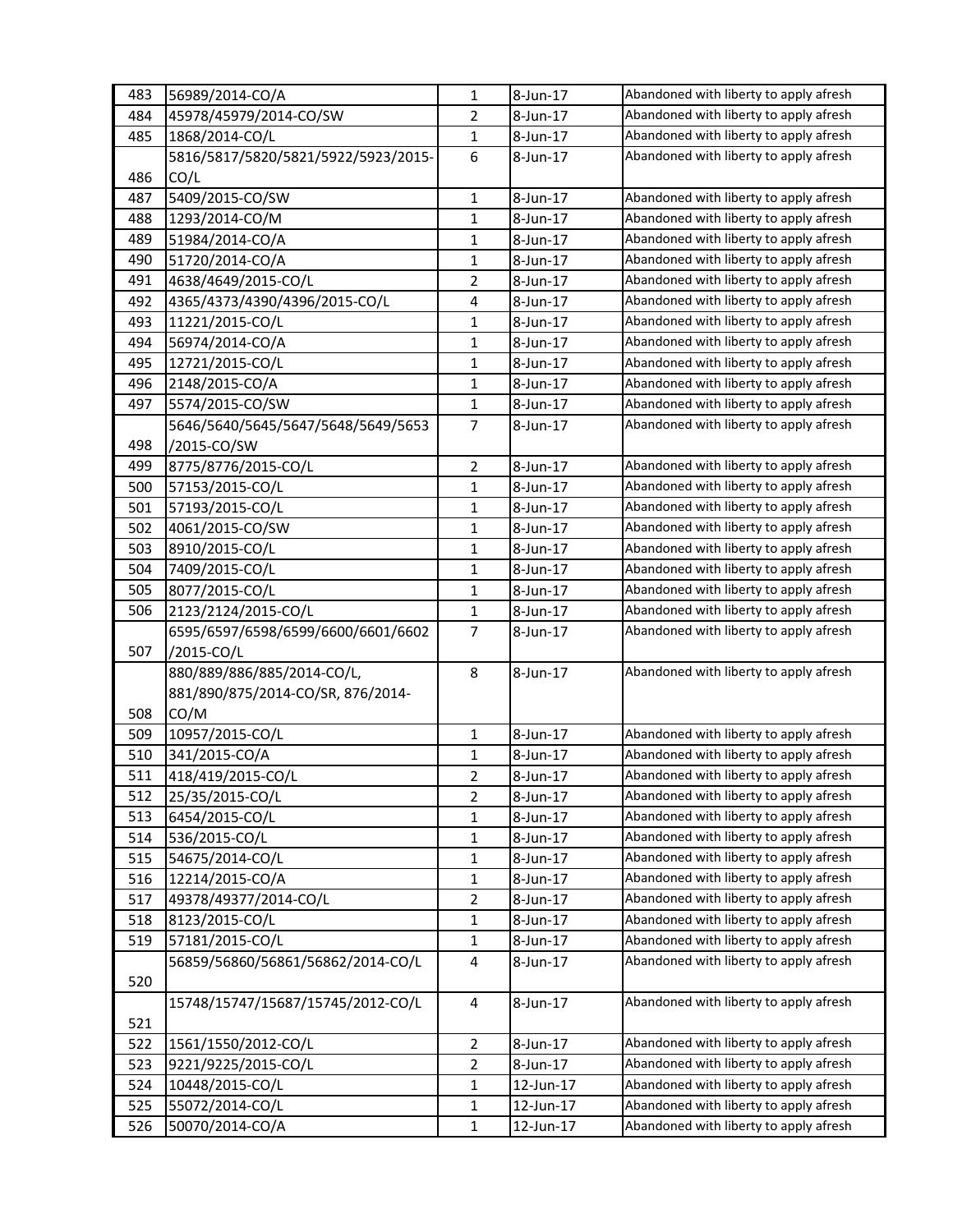|     | 11303/11096/11109/12066/11305/2015- | 5              | 12-Jun-17 | Abandoned with liberty to apply afresh |
|-----|-------------------------------------|----------------|-----------|----------------------------------------|
| 527 | CO/L                                |                |           |                                        |
| 528 | 10550/2015-CO/A                     | $\mathbf{1}$   | 12-Jun-17 | Abandoned with liberty to apply afresh |
|     | 54566/54563/54559/54561/54560/5455  | 16             | 12-Jun-17 | Abandoned with liberty to apply afresh |
|     | 7/54829/54578/54573/54571/54576/54  |                |           |                                        |
|     | 577/54562/54574/54575/54558/2014-   |                |           |                                        |
| 529 | CO/SR                               |                |           |                                        |
| 530 | 13372/2015-CO/M                     | $\mathbf{1}$   | 12-Jun-17 | Abandoned with liberty to apply afresh |
| 531 | 4340/2015-CO/M                      | $\mathbf{1}$   | 12-Jun-17 | Abandoned with liberty to apply afresh |
| 532 | 6919/2015-CO/M                      | $\mathbf{1}$   | 12-Jun-17 | Abandoned with liberty to apply afresh |
| 533 | 6482/2015-CO/L                      | 1              | 12-Jun-17 | Abandoned with liberty to apply afresh |
| 534 | 6021/2015-CO/L                      | $\mathbf{1}$   | 12-Jun-17 | Abandoned with liberty to apply afresh |
| 535 | 5868/2015-CO/L                      | 1              | 12-Jun-17 | Abandoned with liberty to apply afresh |
| 536 | 831/2015-CO/L                       | $\mathbf{1}$   | 12-Jun-17 | Abandoned with liberty to apply afresh |
| 537 | 13424/2015-CO/A                     | $\mathbf{1}$   | 12-Jun-17 | Abandoned with liberty to apply afresh |
| 538 | 13077/2015-CO/A                     | 1              | 12-Jun-17 | Abandoned with liberty to apply afresh |
| 539 | 13557/2015-CO/L                     | $\mathbf{1}$   | 12-Jun-17 | Abandoned with liberty to apply afresh |
| 540 | 10055/2015-CO/A                     | $\mathbf{1}$   | 12-Jun-17 | Abandoned with liberty to apply afresh |
| 541 | 9688/2015-CO/L                      | $\mathbf{1}$   | 12-Jun-17 | Abandoned with liberty to apply afresh |
| 542 | 13644/2015-CO/L                     | 1              | 12-Jun-17 | Abandoned with liberty to apply afresh |
| 543 | 13968/2015-CO/L                     | 1              | 12-Jun-17 | Abandoned with liberty to apply afresh |
| 544 | 10929/2015-CO/L                     | $\mathbf{1}$   | 12-Jun-17 | Abandoned with liberty to apply afresh |
| 545 | 5556/2015-CO/A                      | 1              | 12-Jun-17 | Abandoned with liberty to apply afresh |
| 546 | 8501/2015-CO/L                      | $\mathbf{1}$   | 12-Jun-17 | Abandoned with liberty to apply afresh |
| 547 | 12350/2015-CO/L                     | 1              | 12-Jun-17 | Abandoned with liberty to apply afresh |
| 548 | 12162/2015-CO/L                     | 1              | 12-Jun-17 | Abandoned with liberty to apply afresh |
|     | 6850/6991/6983/7025/7015/7022/6979  | 10             | 12-Jun-17 | Abandoned with liberty to apply afresh |
| 549 | /6966/6697/7012/2015-CO/SW          |                |           |                                        |
| 550 | 7334/2015-CO/A                      | $\mathbf{1}$   | 12-Jun-17 | Abandoned with liberty to apply afresh |
| 551 | 11195/2015-CO/L                     | 1              | 12-Jun-17 | Abandoned with liberty to apply afresh |
| 552 | 5982/2015-CO/L                      | $\mathbf{1}$   | 12-Jun-17 | Abandoned with liberty to apply afresh |
| 553 | 11937/2015-CO/M                     | 1              | 12-Jun-17 | Abandoned with liberty to apply afresh |
| 554 | 5563/5533/2015-CO/L                 | $\overline{2}$ | 12-Jun-17 | Abandoned with liberty to apply afresh |
| 555 | 8568/2015-CO/A                      | $\mathbf{1}$   | 12-Jun-17 | Abandoned with liberty to apply afresh |
| 556 | 6308/2015-CO/L                      | 1              | 12-Jun-17 | Abandoned with liberty to apply afresh |
| 557 | 5770/2015-CO/SR                     | 1              | 12-Jun-17 | Abandoned with liberty to apply afresh |
| 558 | 15100/2011-CO/L                     | 1              | 12-Jun-17 | Abandoned with liberty to apply afresh |
| 559 | 5264/5265/5275/2015-CO/A            | 3              | 12-Jun-17 | Abandoned with liberty to apply afresh |
|     | 7363/7355/7356/7357/7352/7371/7372  | $\overline{7}$ | 12-Jun-17 | Abandoned with liberty to apply afresh |
| 560 | /2015-CO/A                          |                |           |                                        |
| 561 | 10163/10154/2015-CO/L               | $\mathbf{2}$   | 12-Jun-17 | Abandoned with liberty to apply afresh |
| 562 | 444/445/2015-CO/L                   | $\overline{2}$ | 12-Jun-17 | Abandoned with liberty to apply afresh |
| 563 | 12684/12696/12693/2015-CO/SR        | 3              | 12-Jun-17 | Abandoned with liberty to apply afresh |
| 564 | 4960/2015-CO/SW                     | 1              | 12-Jun-17 | Abandoned with liberty to apply afresh |
| 565 | 6662/2015-CO/SW                     | 1              | 12-Jun-17 | Abandoned with liberty to apply afresh |
|     | 43192/13194/13196/43188/2014-CO/A   | 4              | 12-Jun-17 | Abandoned with liberty to apply afresh |
| 566 |                                     |                |           |                                        |
| 567 | 3782/2015-CO/L                      | 1              | 12-Jun-17 | Abandoned with liberty to apply afresh |
| 568 | 49669/2014-CO/A                     | 1              | 12-Jun-17 | Abandoned with liberty to apply afresh |
|     | 10430/10432/10428/10429/2015-CO/A   | 4              | 12-Jun-17 | Abandoned with liberty to apply afresh |
| 569 |                                     |                |           |                                        |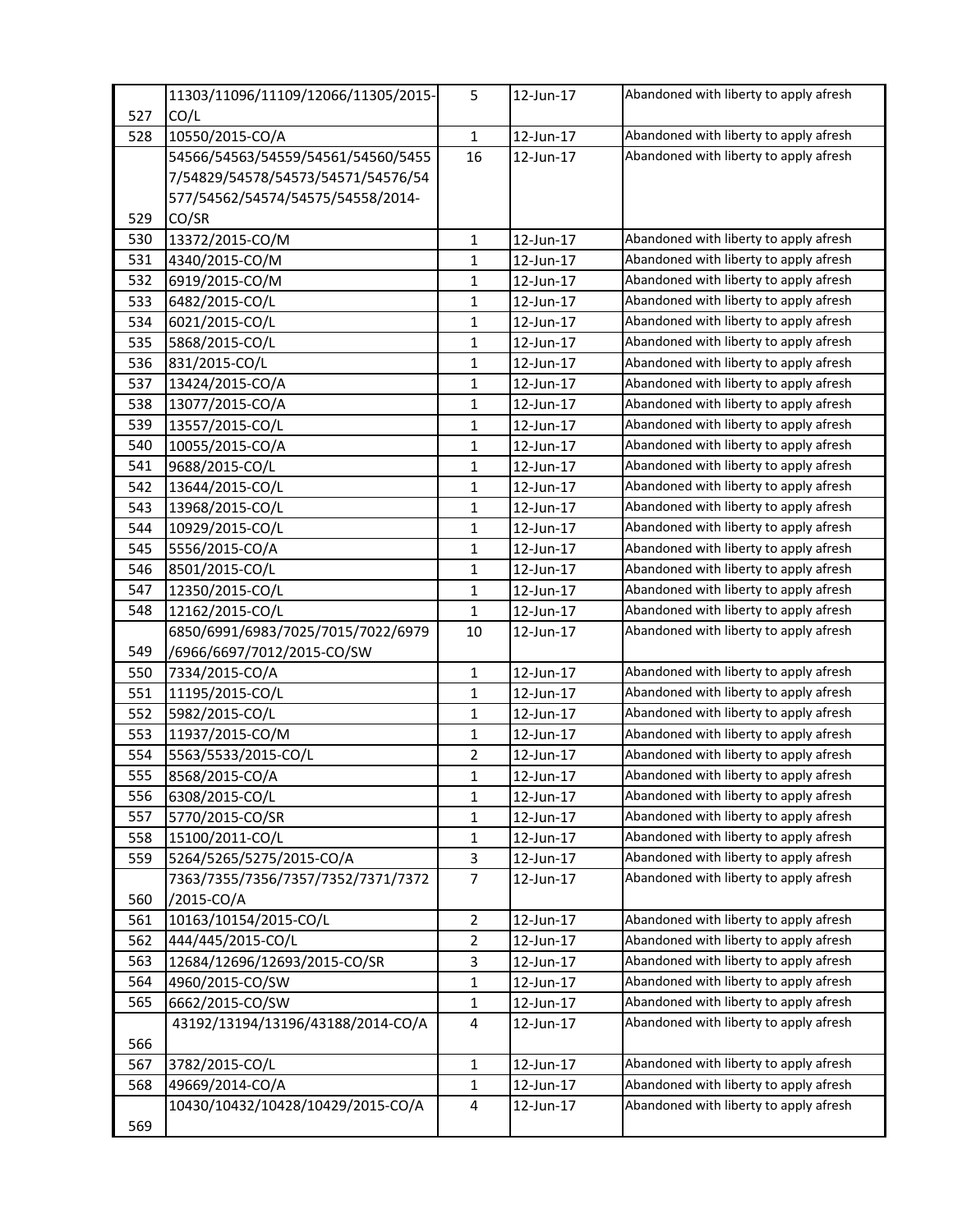| 570 | 1508/2015-CO/L                     | 1              | 12-Jun-17 | Abandoned with liberty to apply afresh |
|-----|------------------------------------|----------------|-----------|----------------------------------------|
| 571 | 7204/2015-CO/L                     | 1              | 12-Jun-17 | Abandoned with liberty to apply afresh |
| 572 | 9644/2015-CO/M                     | $\mathbf{1}$   | 12-Jun-17 | Abandoned with liberty to apply afresh |
| 573 | 11490/2015-CO/L                    | 1              | 12-Jun-17 | Abandoned with liberty to apply afresh |
| 574 | 5025/2015-CO/L                     | 1              | 12-Jun-17 | Abandoned with liberty to apply afresh |
| 575 | 12650/2015-CO/A                    | 1              | 12-Jun-17 | Abandoned with liberty to apply afresh |
| 576 | 6031/2015-CO/SR                    | 1              | 12-Jun-17 | Abandoned with liberty to apply afresh |
| 577 | 1521/1522/2015-CO/A                | $\overline{2}$ | 12-Jun-17 | Abandoned with liberty to apply afresh |
| 578 | 1776/2015-CO/M                     | $\mathbf{1}$   | 12-Jun-17 | Abandoned with liberty to apply afresh |
| 579 | 1525/2015-CO/L                     | $\mathbf{1}$   | 12-Jun-17 | Abandoned with liberty to apply afresh |
| 580 | 3079/2015-CO/L                     | 1              | 12-Jun-17 | Abandoned with liberty to apply afresh |
| 581 | 6548/2015-CO/L                     | 1              | 12-Jun-17 | Abandoned with liberty to apply afresh |
| 582 | 9682/2015-CO/L                     | 1              | 12-Jun-17 | Abandoned with liberty to apply afresh |
| 583 | 57147/2015-CO/SR                   | 1              | 12-Jun-17 | Abandoned with liberty to apply afresh |
| 584 | 5967/2015-CO/A                     | $\mathbf{1}$   | 12-Jun-17 | Abandoned with liberty to apply afresh |
| 585 | 4886/4760/4884/2015-CO/SW          | 3              | 12-Jun-17 | Abandoned with liberty to apply afresh |
| 586 | 5528/2015-CO/L                     | 1              | 12-Jun-17 | Abandoned with liberty to apply afresh |
| 587 | 9405/2015-CO/A                     | $\mathbf{1}$   | 12-Jun-17 | Abandoned with liberty to apply afresh |
| 588 | 9526/2015-CO/A                     | $\mathbf{1}$   | 12-Jun-17 | Abandoned with liberty to apply afresh |
| 589 | 1841/2015-CO/L                     | 1              | 12-Jun-17 | Abandoned with liberty to apply afresh |
| 590 | 393/2015-CO/A                      | 1              | 12-Jun-17 | Abandoned with liberty to apply afresh |
| 591 | 4494/2015-CO/L                     | 1              | 12-Jun-17 | Abandoned with liberty to apply afresh |
| 592 | 12167/2015-CO/M                    | 1              | 12-Jun-17 | Abandoned with liberty to apply afresh |
| 593 | 11741/2015-CO/M                    | 1              | 12-Jun-17 | Abandoned with liberty to apply afresh |
| 594 | 13119/2015-CO/A                    | 1              | 12-Jun-17 | Abandoned with liberty to apply afresh |
| 595 | 12335/2015-CO/A                    | 1              | 12-Jun-17 | Abandoned with liberty to apply afresh |
| 596 | 11557/2015-CO/L                    | 1              | 12-Jun-17 | Abandoned with liberty to apply afresh |
| 597 | 12783/2015-CO/A                    | $\mathbf{1}$   | 12-Jun-17 | Abandoned with liberty to apply afresh |
| 598 | 3573/2015-CO/L                     | $\mathbf{1}$   | 12-Jun-17 | Abandoned with liberty to apply afresh |
| 599 | 12886/2015-CO/A                    | $\mathbf{1}$   | 12-Jun-17 | Abandoned with liberty to apply afresh |
| 600 | 4254/2015-CO/A                     | 1              | 12-Jun-17 | Abandoned with liberty to apply afresh |
| 601 | 6933/2015-CO/L                     | 1              | 12-Jun-17 | Abandoned with liberty to apply afresh |
| 602 | 6336/2015-CO/A                     | 1              | 12-Jun-17 | Abandoned with liberty to apply afresh |
| 603 | 13302/2015-CO/L                    | 1              | 12-Jun-17 | Abandoned with liberty to apply afresh |
| 604 | 2020/2015-CO/L                     | 1              | 12-Jun-17 | Abandoned with liberty to apply afresh |
| 605 | 6027/2015-CO/SR                    | 1              | 12-Jun-17 | Abandoned with liberty to apply afresh |
| 606 | 51174/2014-CO/A                    | $\mathbf{1}$   | 12-Jun-17 | Abandoned with liberty to apply afresh |
| 607 | 12410/2015-CO/L                    | 1              | 12-Jun-17 | Abandoned with liberty to apply afresh |
| 608 | 8757/2015-CO/L                     | $\mathbf{1}$   | 12-Jun-17 | Abandoned with liberty to apply afresh |
| 609 | 6149/2015-CO/L                     | 1              | 12-Jun-17 | Abandoned with liberty to apply afresh |
| 610 | 5215/2015-CO/L                     | 1              | 12-Jun-17 | Abandoned with liberty to apply afresh |
| 611 | 8833/2015-CO/A                     | $\mathbf{1}$   | 12-Jun-17 | Abandoned with liberty to apply afresh |
| 612 | 7030/2015-CO/L                     | 1              | 12-Jun-17 | Abandoned with liberty to apply afresh |
|     | 9427/9622/9544/9527/9614/9621/9615 | $10\,$         | 12-Jun-17 | Abandoned with liberty to apply afresh |
| 613 | /9530/9534/9420/2015-CO/L          |                |           |                                        |
| 614 | 8955 TO 8962/8954/2015-CO/SR       | 8              | 12-Jun-17 | Abandoned with liberty to apply afresh |
| 615 | 55094/2014-CO/SW                   | 1              | 12-Jun-17 | Abandoned with liberty to apply afresh |
| 616 | 3781/3780/2011-CO/A                | 2              | 12-Jun-17 | Abandoned with liberty to apply afresh |
| 617 | 10393/10389/2015-CO/SW             | $\overline{2}$ | 12-Jun-17 | Abandoned with liberty to apply afresh |
| 618 | 2888/2015-CO/L                     | 1              | 12-Jun-17 | Abandoned with liberty to apply afresh |
| 619 | 13293/2015-CO/L                    | $\mathbf{1}$   | 12-Jun-17 | Abandoned with liberty to apply afresh |
|     |                                    |                |           |                                        |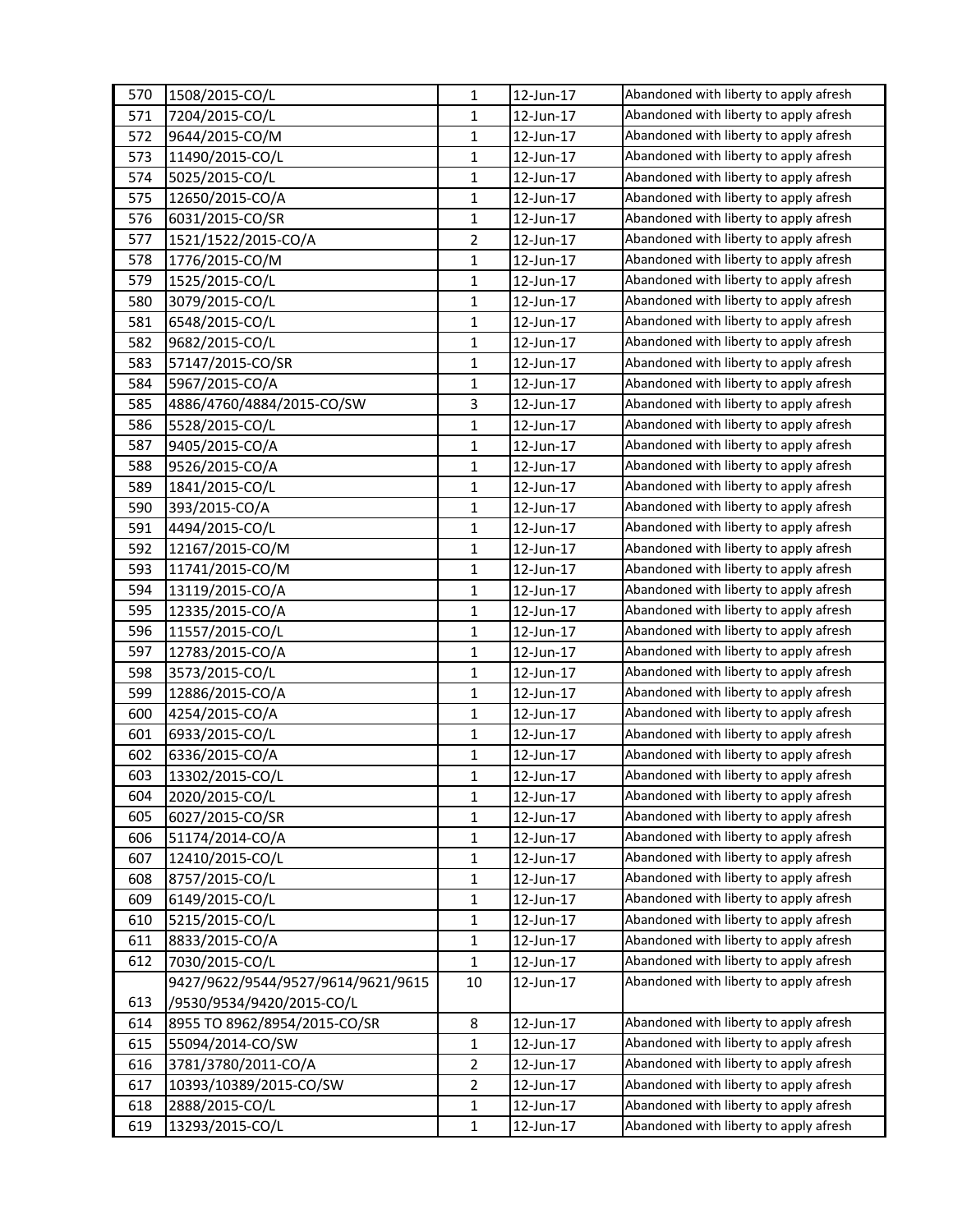| 620 | 51007/2014-CO/L                    | $\mathbf{1}$   | 12-Jun-17 | Abandoned with liberty to apply afresh |
|-----|------------------------------------|----------------|-----------|----------------------------------------|
| 621 | 2637/2636/2015-CO/A                | $\overline{2}$ | 12-Jun-17 | Abandoned with liberty to apply afresh |
| 622 | 6908/2015-CO/L                     | $\mathbf{1}$   | 12-Jun-17 | Abandoned with liberty to apply afresh |
| 623 | 9875/2015-CO/A                     | 1              | 12-Jun-17 | Abandoned with liberty to apply afresh |
| 624 | 8683/2015-CO/A                     | $\mathbf{1}$   | 12-Jun-17 | Abandoned with liberty to apply afresh |
| 625 | 5175/2015-CO/L                     | $\mathbf{1}$   | 12-Jun-17 | Abandoned with liberty to apply afresh |
| 626 | 9845/2015-CO/L                     | 1              | 12-Jun-17 | Abandoned with liberty to apply afresh |
| 627 | 9511/2015-CO/L                     | $\mathbf{1}$   | 12-Jun-17 | Abandoned with liberty to apply afresh |
| 628 | 10369/2015-CO/L                    | $\mathbf{1}$   | 12-Jun-17 | Abandoned with liberty to apply afresh |
| 629 | 56483/2014-CO/A                    | $\mathbf{1}$   | 12-Jun-17 | Abandoned with liberty to apply afresh |
| 630 | 51578/51577/2014-CO/SR             | $\overline{2}$ | 12-Jun-17 | Abandoned with liberty to apply afresh |
| 631 | 1947/1945/1949/2015-CO/SW          | 3              | 13-Jun-17 | Abandoned with liberty to apply afresh |
| 632 | 1477/2015-CO/A                     | $\mathbf{1}$   | 13-Jun-17 | Abandoned with liberty to apply afresh |
| 633 | 1778/2015-CO/L                     | $\mathbf{1}$   | 13-Jun-17 | Abandoned with liberty to apply afresh |
| 634 | 11684/2015-CO/A                    | $\mathbf{1}$   | 13-Jun-17 | Abandoned with liberty to apply afresh |
| 635 | 8115/2015-CO/L                     | 1              | 13-Jun-17 | Abandoned with liberty to apply afresh |
| 636 | 11586/2015-CO/L                    | $\mathbf{1}$   | 13-Jun-17 | Abandoned with liberty to apply afresh |
| 637 | 11226/2015-CO/L                    | $\mathbf{1}$   | 13-Jun-17 | Abandoned with liberty to apply afresh |
| 638 | 3687/2015-CO/L                     | $\mathbf{1}$   | 13-Jun-17 | Abandoned with liberty to apply afresh |
| 639 | 1722/1723/2015-CO/A                | $\overline{2}$ | 13-Jun-17 | Abandoned with liberty to apply afresh |
| 640 | 11852/2015-CO/L                    | 1              | 13-Jun-17 | Abandoned with liberty to apply afresh |
| 641 | 5701/5702/2015-CO/A                | $\overline{2}$ | 13-Jun-17 | Abandoned with liberty to apply afresh |
| 642 | 10766/2015-CO/L                    | $\mathbf{1}$   | 13-Jun-17 | Abandoned with liberty to apply afresh |
| 643 | 1747/2015-CO/L                     | $\mathbf{1}$   | 13-Jun-17 | Abandoned with liberty to apply afresh |
| 644 | 6412/2015-CO/CF                    | $\mathbf{1}$   | 13-Jun-17 | Abandoned with liberty to apply afresh |
| 645 | 5790/5705/2015-CO/CF               | $\overline{2}$ | 13-Jun-17 | Abandoned with liberty to apply afresh |
| 646 | 4187/4195/2015-CO/L                | $\overline{2}$ | 13-Jun-17 | Abandoned with liberty to apply afresh |
|     |                                    | $\mathbf{1}$   |           | Abandoned with liberty to apply afresh |
| 647 | 1198/2015-CO/A                     | $\mathbf{1}$   | 13-Jun-17 | Abandoned with liberty to apply afresh |
| 648 | 3426/2015-CO/A                     |                | 13-Jun-17 | Abandoned with liberty to apply afresh |
| 649 | 12229/2015-CO/A                    | $\mathbf{1}$   | 13-Jun-17 | Abandoned with liberty to apply afresh |
| 650 | 57191/2015CO/M                     | $\mathbf{1}$   | 13-Jun-17 | Abandoned with liberty to apply afresh |
| 651 | 12370/2015-CO/A                    | $\mathbf{1}$   | 13-Jun-17 | Abandoned with liberty to apply afresh |
| 652 | 12278/2015-CO/A                    | $\mathbf{1}$   | 13-Jun-17 |                                        |
| 653 | 49721/2014-CO/A                    | $\mathbf{1}$   | 13-Jun-17 | Abandoned with liberty to apply afresh |
|     | 6471/6479/6480/6485/6491/2015-CO/L | 5              | 13-Jun-17 | Abandoned with liberty to apply afresh |
| 654 |                                    |                |           |                                        |
| 655 | 11461/2015-CO/CF                   | $\mathbf{1}$   | 13-Jun-17 | Abandoned with liberty to apply afresh |
| 656 | 13117/2015-CO/L                    | $\mathbf{1}$   | 13-Jun-17 | Abandoned with liberty to apply afresh |
| 657 | 4009/2015-CO/A                     | $\mathbf{1}$   | 13-Jun-17 | Abandoned with liberty to apply afresh |
| 658 | 3774/2015-CO/L                     | $\mathbf{1}$   | 13-Jun-17 | Abandoned with liberty to apply afresh |
| 659 | 398/2015-CO/SW                     | $\mathbf{1}$   | 13-Jun-17 | Abandoned with liberty to apply afresh |
| 660 | 13640/2015-CO/L                    | $\mathbf{1}$   | 13-Jun-17 | Abandoned with liberty to apply afresh |
| 661 | 52541/2014-CO/A                    | $\mathbf{1}$   | 13-Jun-17 | Abandoned with liberty to apply afresh |
| 662 | 52256/52260/2014-CO/A              | $\overline{2}$ | 13-Jun-17 | Abandoned with liberty to apply afresh |
| 663 | 5752/2015-CO/A                     | $\mathbf{1}$   | 13-Jun-17 | Abandoned with liberty to apply afresh |
| 664 | 10702 TO 10711/2015-CO/A           | 10             | 14-Jun-17 | Abandoned with liberty to apply afresh |
| 665 | 8970/2015-CO/L                     | $\mathbf{1}$   | 14-Jun-17 | Abandoned with liberty to apply afresh |
| 666 | 43267/2014-CO/A                    | $\mathbf{1}$   | 14-Jun-17 | Abandoned with liberty to apply afresh |
| 667 | 1413/2015-CO/A                     | $\mathbf{1}$   | 14-Jun-17 | Abandoned with liberty to apply afresh |
| 668 | 13259/2015-CO/A                    | $\mathbf{1}$   | 14-Jun-17 | Abandoned with liberty to apply afresh |
| 669 | 13342/2015-CO/L                    | $\mathbf{1}$   | 14-Jun-17 | Abandoned with liberty to apply afresh |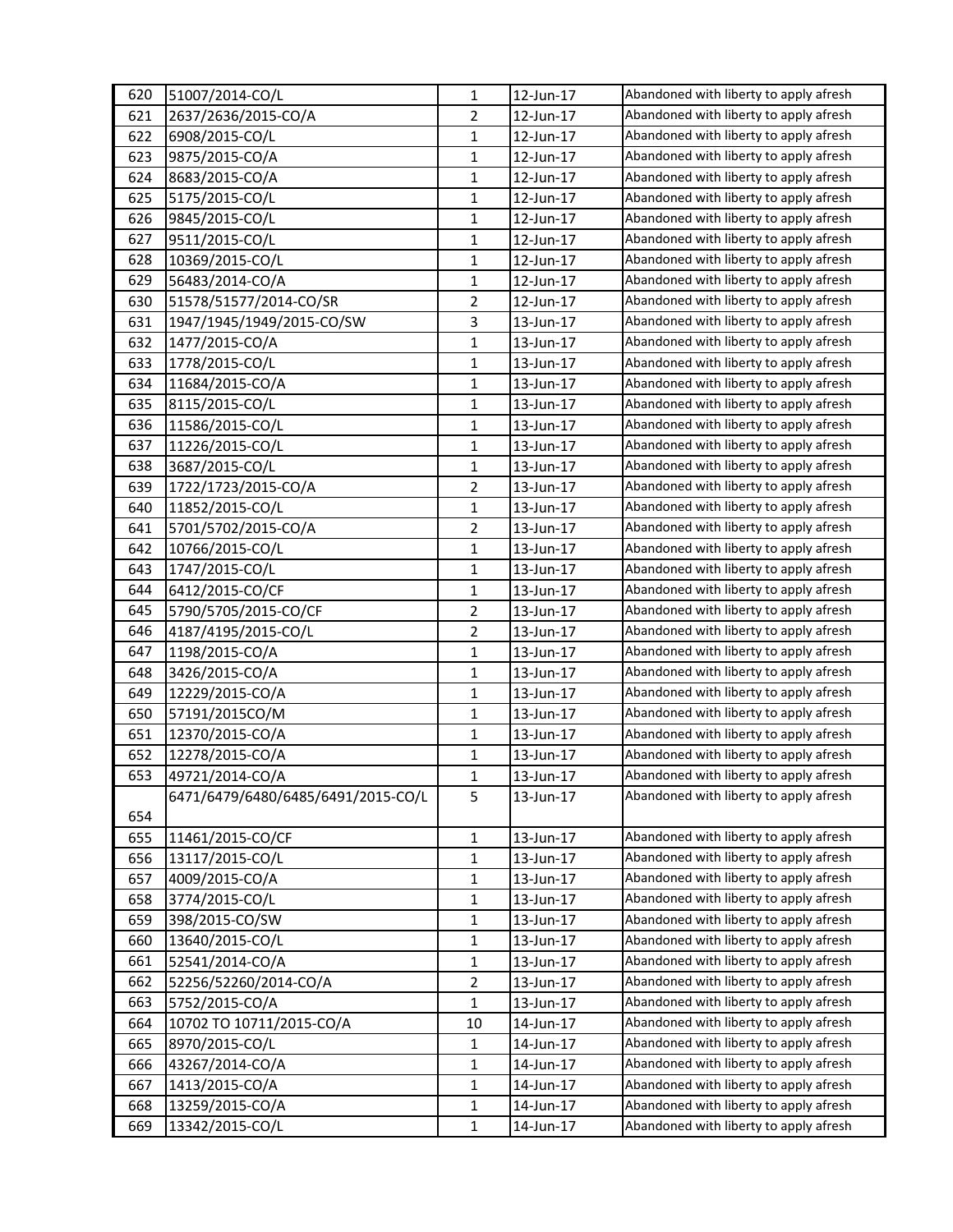| 670        | 11365/2015-CO/L             | $\mathbf{1}$                 | 14-Jun-17              | Abandoned with liberty to apply afresh |
|------------|-----------------------------|------------------------------|------------------------|----------------------------------------|
| 671        | 1822/1826/2015-CO/L         | $\overline{2}$               | 14-Jun-17              | Abandoned with liberty to apply afresh |
| 672        | 11209/2015-CO/L             | $\mathbf{1}$                 | 14-Jun-17              | Abandoned with liberty to apply afresh |
| 673        | 924/2015-CO/SW              | 1                            | 14-Jun-17              | Abandoned with liberty to apply afresh |
| 674        | 3915/2015-CO/L              | $\mathbf{1}$                 | 14-Jun-17              | Abandoned with liberty to apply afresh |
| 675        | 3389/2015-CO/A              | $\mathbf{1}$                 | 14-Jun-17              | Abandoned with liberty to apply afresh |
| 676        | 3784/2015-CO/L              | $\mathbf{1}$                 | 14-Jun-17              | Abandoned with liberty to apply afresh |
| 677        | 1242/2015-CO/L              | $\mathbf{1}$                 | 14-Jun-17              | Abandoned with liberty to apply afresh |
| 678        | 12342/2015-CO/A             | $\mathbf{1}$                 | 14-Jun-17              | Abandoned with liberty to apply afresh |
| 679        | 1876/2015-CO/A              | $\mathbf{1}$                 | 14-Jun-17              | Abandoned with liberty to apply afresh |
| 680        | 10275/2015-CO/SW            | $\mathbf{1}$                 | 14-Jun-17              | Abandoned with liberty to apply afresh |
| 681        | 9380/2015-CO/L              | $\mathbf{1}$                 | 14-Jun-17              | Abandoned with liberty to apply afresh |
| 682        | 3529/2015-CO/A              | $\mathbf{1}$                 | 14-Jun-17              | Abandoned with liberty to apply afresh |
| 683        | 1404/2015-CO/L              | $\mathbf{1}$                 | 14-Jun-17              | Abandoned with liberty to apply afresh |
| 684        | 4933/2015-CO/SW             | $\mathbf{1}$                 | 14-Jun-17              | Abandoned with liberty to apply afresh |
| 685        | 12926/2015-CO/A             | 1                            | 14-Jun-17              | Abandoned with liberty to apply afresh |
| 686        | 10305/2015-CO/SR            | $\mathbf{1}$                 | 14-Jun-17              | Abandoned with liberty to apply afresh |
| 687        | 3300/2015-CO/L              | $\mathbf{1}$                 | 14-Jun-17              | Abandoned with liberty to apply afresh |
| 688        | 1250/2015-CO/L              | $\mathbf{1}$                 | 14-Jun-17              | Abandoned with liberty to apply afresh |
| 689        | 11316/2015-CO/L             | $\mathbf{1}$                 | 14-Jun-17              | Abandoned with liberty to apply afresh |
| 690        | 1178/2015-CO/L              | 1                            | 14-Jun-17              | Abandoned with liberty to apply afresh |
| 691        | 6659/2015-CO/A              | $\mathbf{1}$                 | 14-Jun-17              | Abandoned with liberty to apply afresh |
| 692        | 6873/2015-CO/M              | $\mathbf{1}$                 | 14-Jun-17              | Abandoned with liberty to apply afresh |
| 693        | 4027/2015-CO/L              | $\mathbf{1}$                 | 14-Jun-17              | Abandoned with liberty to apply afresh |
| 694        | 4492/2015-CO/SW             | $\mathbf{1}$                 | 14-Jun-17              | Abandoned with liberty to apply afresh |
| 695        | 8152/2015-CO/SW             | 1                            | 14-Jun-17              | Abandoned with liberty to apply afresh |
| 696        | 12279/2015-CO/L             | $\mathbf{1}$                 | 14-Jun-17              | Abandoned with liberty to apply afresh |
| 697        | 2177 & 2178/2176/2015-CO/SW | $\overline{3}$               | 14-Jun-17              | Abandoned with liberty to apply afresh |
| 698        | 2996/2015-CO/L              | $\mathbf{1}$                 | 14-Jun-17              | Abandoned with liberty to apply afresh |
| 699        | 8254/2015-CO/M              | $\mathbf{1}$                 | 14-Jun-17              | Abandoned with liberty to apply afresh |
| 700        | 3071/2015-CO/L              | $\mathbf{1}$                 | 14-Jun-17              | Abandoned with liberty to apply afresh |
| 701        | 2049/2015-CO/L              | $\mathbf{1}$                 | 14-Jun-17              | Abandoned with liberty to apply afresh |
| 702        | 13083/2015-CO/A             | $\mathbf{1}$                 | 14-Jun-17              | Abandoned with liberty to apply afresh |
| 703        | 11642/2015-CO/A             | $\mathbf{1}$                 | 14-Jun-17              | Abandoned with liberty to apply afresh |
| 704        | 1833/2015-CO/L              | 1                            | 14-Jun-17              | Abandoned with liberty to apply afresh |
| 705        | 9793/2015-CO/L              | $\mathbf{1}$                 | 14-Jun-17              | Abandoned with liberty to apply afresh |
| 706        | 10799/2015-CO/M             | $\mathbf{1}$                 | 14-Jun-17              | Abandoned with liberty to apply afresh |
| 707        | 2012/2015-CO/L              | $\mathbf{1}$                 | 14-Jun-17              | Abandoned with liberty to apply afresh |
| 708        | 1415/2015-CO/A              | $\mathbf{1}$                 | 14-Jun-17              | Abandoned with liberty to apply afresh |
|            | 1875/2015-CO/SR             | $\mathbf{1}$                 | 14-Jun-17              | Abandoned with liberty to apply afresh |
| 709        |                             |                              |                        | Abandoned with liberty to apply afresh |
| 710<br>711 | 3054/2015-CO/SW             | $\mathbf{1}$<br>$\mathbf{1}$ | 14-Jun-17              | Abandoned with liberty to apply afresh |
|            | 1744/2015-CO/L              |                              | 14-Jun-17              | Abandoned with liberty to apply afresh |
| 712        | 12206/2015-CO/L             | $\mathbf{1}$                 | 14-Jun-17<br>14-Jun-17 | Abandoned with liberty to apply afresh |
| 713        | 12706/2015-CO/L             | $\mathbf{1}$                 |                        | Abandoned with liberty to apply afresh |
| 714        | 1376/1368/2015-CO/L         | $\overline{2}$               | 14-Jun-17              | Abandoned with liberty to apply afresh |
| 715        | 1862/2015-CO/CF             | $\mathbf{1}$                 | 14-Jun-17              |                                        |
| 716        | 1887/2015-CO/A              | $\mathbf{1}$                 | 14-Jun-17              | Abandoned with liberty to apply afresh |
| 717        | 12707/12701/2015-CO/L       | $\overline{2}$               | 14-Jun-17              | Abandoned with liberty to apply afresh |
| 718        | 11513/2015-CO/A             | $\mathbf{1}$                 | 14-Jun-17              | Abandoned with liberty to apply afresh |
| 719        | 11755/2015-CO/L             | $\mathbf{1}$                 | 14-Jun-17              | Abandoned with liberty to apply afresh |
| 720        | 8715/2015-CO/L              | $\mathbf{1}$                 | 14-Jun-17              | Abandoned with liberty to apply afresh |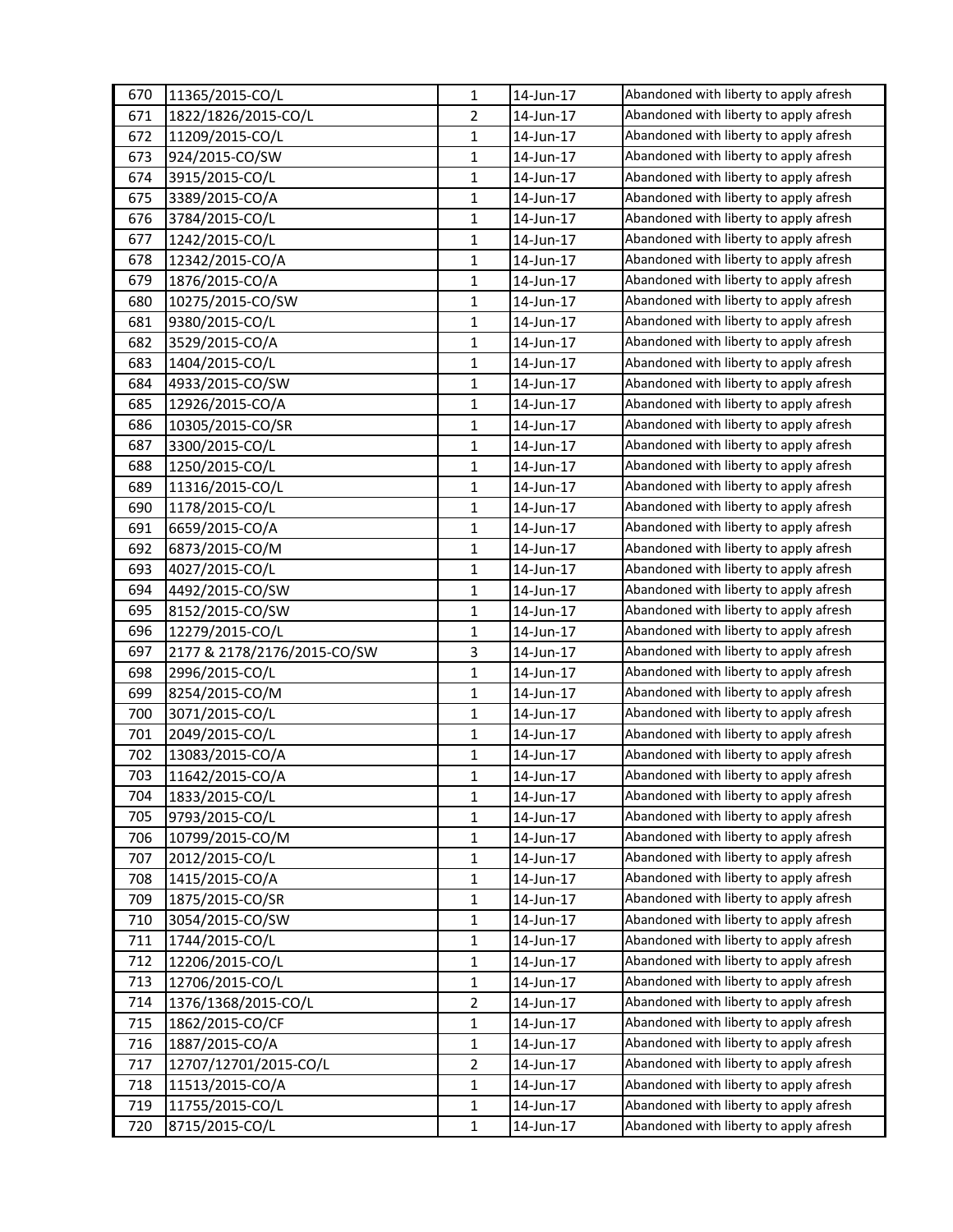| 721 | 11341/2015-CO/SR                   | 1            | 14-Jun-17 | Abandoned with liberty to apply afresh |
|-----|------------------------------------|--------------|-----------|----------------------------------------|
| 722 | 11418/11410/11417/2015-CO/M        | 3            | 14-Jun-17 | Abandoned with liberty to apply afresh |
| 723 | 10318/2015-CO/M                    | $\mathbf{1}$ | 14-Jun-17 | Abandoned with liberty to apply afresh |
| 724 | 11871/2015-CO/L                    | $\mathbf{1}$ | 14-Jun-17 | Abandoned with liberty to apply afresh |
| 725 | 9863/2015-CO/L                     | $\mathbf{1}$ | 14-Jun-17 | Abandoned with liberty to apply afresh |
| 726 | 11690/2015-CO/A                    | $\mathbf{1}$ | 14-Jun-17 | Abandoned with liberty to apply afresh |
|     | 3539/3538/3540/3541/3542/2015-CO/A | 5            | 14-Jun-17 | Abandoned with liberty to apply afresh |
| 727 |                                    |              |           |                                        |
| 728 | 4232/2015-CO/L                     | $\mathbf{1}$ | 14-Jun-17 | Abandoned with liberty to apply afresh |
| 729 | 8341/2015-CO/A                     | $\mathbf{1}$ | 14-Jun-17 | Abandoned with liberty to apply afresh |
| 730 | 3407/2015-CO/L                     | $\mathbf{1}$ | 14-Jun-17 | Abandoned with liberty to apply afresh |
| 731 | 51233/2014-CO/SW                   | $\mathbf{1}$ | 14-Jun-17 | Abandoned with liberty to apply afresh |
| 732 | 12265/2015-CO/L                    | $\mathbf{1}$ | 14-Jun-17 | Abandoned with liberty to apply afresh |
| 733 | 9649/2015-CO/L                     | $\mathbf{1}$ | 14-Jun-17 | Abandoned with liberty to apply afresh |
| 734 | 8759/2015-CO/L                     | $\mathbf{1}$ | 14-Jun-17 | Abandoned with liberty to apply afresh |
| 735 | 13047/2015-CO/L                    | $\mathbf{1}$ | 14-Jun-17 | Abandoned with liberty to apply afresh |
| 736 | 11406/2015-CO/CF                   | $\mathbf{1}$ | 14-Jun-17 | Abandoned with liberty to apply afresh |
| 737 | 8549/2015-CO/A                     | $\mathbf{1}$ | 14-Jun-17 | Abandoned with liberty to apply afresh |
| 738 | 2787/2015-CO/L                     | $\mathbf{1}$ | 14-Jun-17 | Abandoned with liberty to apply afresh |
| 739 | 2786/2015-CO/L                     | $\mathbf{1}$ | 14-Jun-17 | Abandoned with liberty to apply afresh |
| 740 | 12058/12062/12060/2015-CO/M        | 3            | 14-Jun-17 | Abandoned with liberty to apply afresh |
| 741 | 3797/2015-CO/L                     | $\mathbf{1}$ | 14-Jun-17 | Abandoned with liberty to apply afresh |
| 742 | 9799/2015-CO/L                     | $\mathbf{1}$ | 14-Jun-17 | Abandoned with liberty to apply afresh |
| 743 | 12141/2015-CO/L                    | $\mathbf{1}$ | 14-Jun-17 | Abandoned with liberty to apply afresh |
| 744 | 12851/2015-CO/A                    | $\mathbf{1}$ | 14-Jun-17 | Abandoned with liberty to apply afresh |
| 745 | 12446/2015-CO/L                    | $\mathbf{1}$ | 14-Jun-17 | Abandoned with liberty to apply afresh |
| 746 | 2464/2015-CO/L                     | $\mathbf{1}$ | 14-Jun-17 | Abandoned with liberty to apply afresh |
| 747 | 3975/3976/3977/3972/2015-CO/SR     | 4            | 14-Jun-17 | Abandoned with liberty to apply afresh |
| 748 | 3409/2015-CO/A                     | $\mathbf{1}$ | 14-Jun-17 | Abandoned with liberty to apply afresh |
| 749 | 2737/2015-CO/L                     | 1            | 14-Jun-17 | Abandoned with liberty to apply afresh |
| 750 | 2007/2015-CO/L                     | $\mathbf{1}$ | 14-Jun-17 | Abandoned with liberty to apply afresh |
| 751 | 2398/2015-CO/SW                    | $\mathbf{1}$ | 14-Jun-17 | Abandoned with liberty to apply afresh |
| 752 | 2353/2015-CO/SR                    | $\mathbf{1}$ | 14-Jun-17 | Abandoned with liberty to apply afresh |
| 753 | 2077/2015-CO/SR                    | $\mathbf{1}$ | 14-Jun-17 | Abandoned with liberty to apply afresh |
| 754 | 8111/2015-CO/L                     | $\mathbf{1}$ | 14-Jun-17 | Abandoned with liberty to apply afresh |
| 755 | 12337/2015-CO/A                    | $\mathbf{1}$ | 14-Jun-17 | Abandoned with liberty to apply afresh |
| 756 | 12334/2015-CO/A                    | $\mathbf{1}$ | 14-Jun-17 | Abandoned with liberty to apply afresh |
| 757 | 537/2015-CO/A                      | $\mathbf{1}$ | 14-Jun-17 | Abandoned with liberty to apply afresh |
| 758 | 4184/2015-CO/L                     | $\mathbf{1}$ | 14-Jun-17 | Abandoned with liberty to apply afresh |
| 759 | 1355/2015-CO/L                     | $\mathbf{1}$ | 14-Jun-17 | Abandoned with liberty to apply afresh |
| 760 | 9372/2015-CO/A                     | $\mathbf{1}$ | 14-Jun-17 | Abandoned with liberty to apply afresh |
| 761 | 6581/2015-CO/A                     | $\mathbf{1}$ | 14-Jun-17 | Abandoned with liberty to apply afresh |
| 762 | 6812/2015-CO/A                     | $\mathbf{1}$ | 14-Jun-17 | Abandoned with liberty to apply afresh |
| 763 | 1286/2015-CO/L                     | $\mathbf{1}$ | 14-Jun-17 | Abandoned with liberty to apply afresh |
| 764 | 1160/2015-CO/A                     | $\mathbf{1}$ | 14-Jun-17 | Abandoned with liberty to apply afresh |
| 765 | 6984/2015-CO/L                     | $\mathbf{1}$ | 14-Jun-17 | Abandoned with liberty to apply afresh |
| 766 | 8919/2015-CO/L                     | $\mathbf{1}$ | 14-Jun-17 | Abandoned with liberty to apply afresh |
| 767 | 2522/2015-CO/L                     | $\mathbf{1}$ | 14-Jun-17 | Abandoned with liberty to apply afresh |
| 768 | 2546/2015-CO/L                     | $\mathbf{1}$ | 14-Jun-17 | Abandoned with liberty to apply afresh |
| 769 | 2811/2015-CO/A                     | $\mathbf 1$  | 14-Jun-17 | Abandoned with liberty to apply afresh |
| 770 | 12256/2015-CO/A                    | $\mathbf{1}$ | 14-Jun-17 | Abandoned with liberty to apply afresh |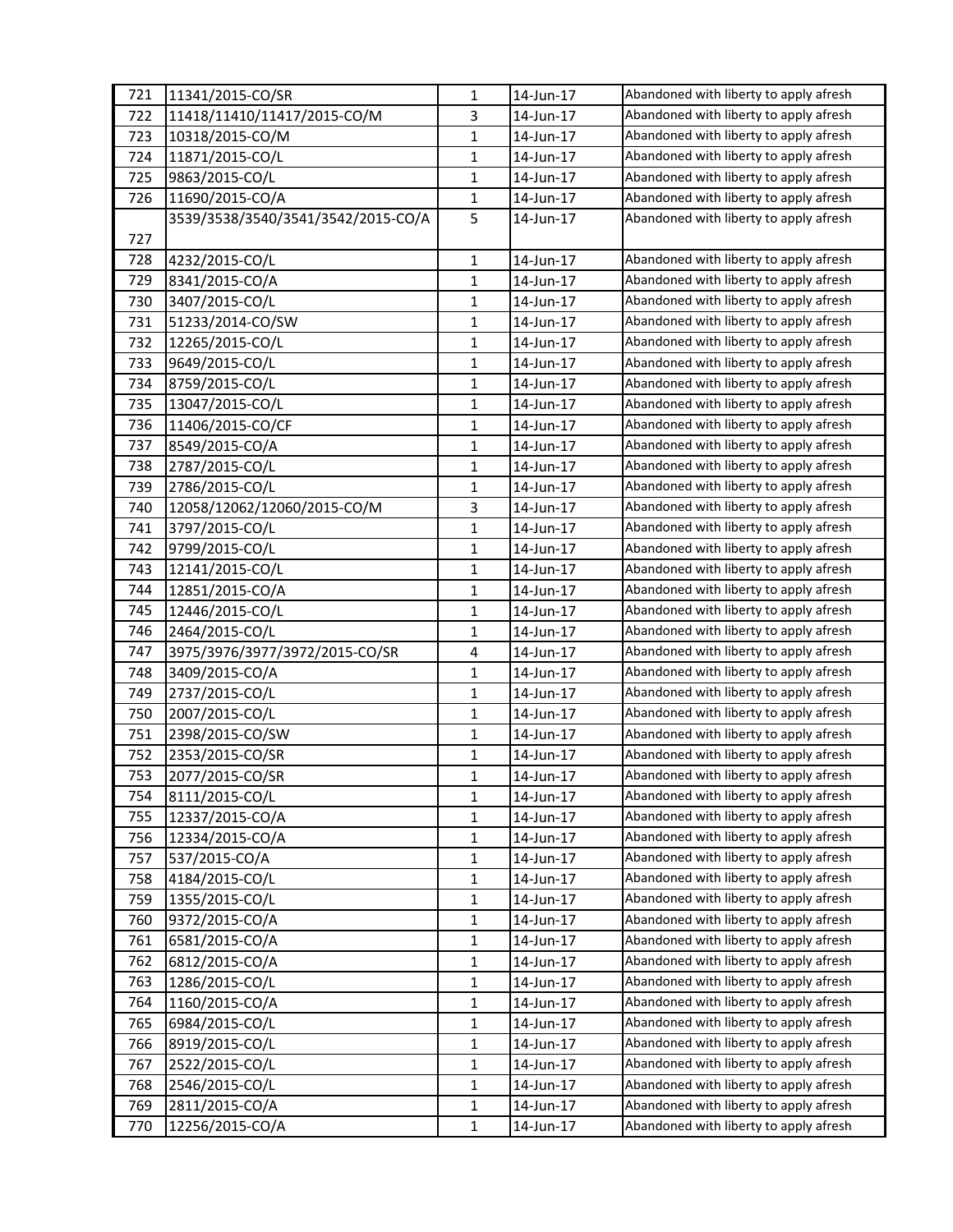| 771        | 13026/2015-CO/L                        | $\mathbf{1}$ | 14-Jun-17 | Abandoned with liberty to apply afresh |
|------------|----------------------------------------|--------------|-----------|----------------------------------------|
| 772        | 8528/2015-CO/L                         | 1            | 14-Jun-17 | Abandoned with liberty to apply afresh |
| 773        | 571/2015-CO/SR                         | $\mathbf{1}$ | 14-Jun-17 | Abandoned with liberty to apply afresh |
| 774        | 1920/2015-CO/L                         | $\mathbf{1}$ | 14-Jun-17 | Abandoned with liberty to apply afresh |
| 775        | 8509/2015-CO/L                         | $\mathbf{1}$ | 14-Jun-17 | Abandoned with liberty to apply afresh |
| 776        | 12407/2015-CO/L                        | 1            | 14-Jun-17 | Abandoned with liberty to apply afresh |
| 777        | 10063/2015-CO/A                        | 1            | 14-Jun-17 | Abandoned with liberty to apply afresh |
| 778        | 12940/2015-CO/L                        | $\mathbf{1}$ | 14-Jun-17 | Abandoned with liberty to apply afresh |
| 779        | 8515/2015-CO/CF                        | $\mathbf{1}$ | 14-Jun-17 | Abandoned with liberty to apply afresh |
| 780        | 2755/2015-CO/L                         | $\mathbf{1}$ | 14-Jun-17 | Abandoned with liberty to apply afresh |
|            | 8087/8088/8074/8076/8079/2015-CO/L     | 5            | 16-Jun-17 | Abandoned with liberty to apply afresh |
| 781        |                                        |              |           |                                        |
| 782        | 11032/2015-CO/A                        | $\mathbf{1}$ | 16-Jun-17 | Abandoned with liberty to apply afresh |
| 783        | 9419/2015-CO/L                         | $\mathbf{1}$ | 16-Jun-17 | Abandoned with liberty to apply afresh |
| 784        | 626/2015-CO/L                          | $\mathbf{1}$ | 16-Jun-17 | Abandoned with liberty to apply afresh |
| 785        | 9057/2015-CO/L                         | 1            | 16-Jun-17 | Abandoned with liberty to apply afresh |
| 786        | 10330/2015-CO/L                        | $\mathbf{1}$ | 16-Jun-17 | Abandoned with liberty to apply afresh |
| 787        | 8571/2015-CO/L                         | 1            | 16-Jun-17 | Abandoned with liberty to apply afresh |
| 788        | 1403/2015-CO/CF                        | $\mathbf{1}$ | 16-Jun-17 | Abandoned with liberty to apply afresh |
| 789        | 9653/2015-CO/L                         | 1            | 16-Jun-17 | Abandoned with liberty to apply afresh |
| 790        | 13132/2015-CO/L                        | 1            | 16-Jun-17 | Abandoned with liberty to apply afresh |
| 791        | 10465/2015-CO/L                        | 1            | 16-Jun-17 | Abandoned with liberty to apply afresh |
| 792        | 7021/2015-CO/A                         | $\mathbf{1}$ | 16-Jun-17 | Abandoned with liberty to apply afresh |
| 793        | 6718/2015-CO/A                         | $\mathbf{1}$ | 16-Jun-17 | Abandoned with liberty to apply afresh |
| 794        | 6902/2015-CO/M                         | $\mathbf{1}$ | 16-Jun-17 | Abandoned with liberty to apply afresh |
| 795        | 3671/2015-CO/L                         | $\mathbf{1}$ | 16-Jun-17 | Abandoned with liberty to apply afresh |
| 796        | 6959/2015-CO/SR                        |              | 16-Jun-17 | Abandoned with liberty to apply afresh |
| 797        |                                        | 1            |           | Abandoned with liberty to apply afresh |
|            | 4333/2015-CO/L                         | $\mathbf{1}$ | 16-Jun-17 | Abandoned with liberty to apply afresh |
| 798<br>799 | 9522/9520/2015-CO/L<br>10262/2015-CO/A | 2            | 16-Jun-17 | Abandoned with liberty to apply afresh |
|            |                                        | 1            | 16-Jun-17 | Abandoned with liberty to apply afresh |
| 800        | 55281/2015-CO/L<br>10052/2015-CO/M     | 1            | 16-Jun-17 | Abandoned with liberty to apply afresh |
| 801        |                                        | $\mathbf{1}$ | 16-Jun-17 | Abandoned with liberty to apply afresh |
| 802        | 2866/2015-CO/L                         | $\mathbf{1}$ | 16-Jun-17 |                                        |
| 803        | 623/2015-CO/L                          | 1            | 16-Jun-17 | Abandoned with liberty to apply afresh |
| 804        | 8382/2015-CO/L                         | 1            | 16-Jun-17 | Abandoned with liberty to apply afresh |
| 805        | 13066/2015-CO/L                        | 1            | 16-Jun-17 | Abandoned with liberty to apply afresh |
| 806        | 9831/2015-CO/L                         | 1            | 16-Jun-17 | Abandoned with liberty to apply afresh |
| 807        | 11775/2015-CO/A                        | 1            | 16-Jun-17 | Abandoned with liberty to apply afresh |
| 808        | 9209/2015-CO/SR                        | 1            | 16-Jun-17 | Abandoned with liberty to apply afresh |
|            | 54661/54666/54669/54671/54672/5465     | 10           | 16-Jun-17 | Abandoned with liberty to apply afresh |
|            | 6/54631/54634/54648/54653/2014-        |              |           |                                        |
| 809        | CO/A                                   |              |           |                                        |
| 810        | 5326/2015-CO/L                         | $\mathbf{1}$ | 16-Jun-17 | Abandoned with liberty to apply afresh |
|            | 9737/9784/9811/9812/9822/2015-CO/A     | 5            | 16-Jun-17 | Abandoned with liberty to apply afresh |
| 811        |                                        |              |           |                                        |
| 812        | 12920/2015-CO/A                        | $\mathbf{1}$ | 16-Jun-17 | Abandoned with liberty to apply afresh |
| 813        | 4988/2015-CO/L                         | 1            | 16-Jun-17 | Abandoned with liberty to apply afresh |
| 814        | 6104/6103/6099/2015-CO/L               | 3            | 16-Jun-17 | Abandoned with liberty to apply afresh |
| 815        | 5531/2015-CO/SR                        | 1            | 16-Jun-17 | Abandoned with liberty to apply afresh |
| 816        | 6565/2015-CO/L                         | 1            | 16-Jun-17 | Abandoned with liberty to apply afresh |
| 817        | 7454/2015-CO/L                         | $\mathbf{1}$ | 16-Jun-17 | Abandoned with liberty to apply afresh |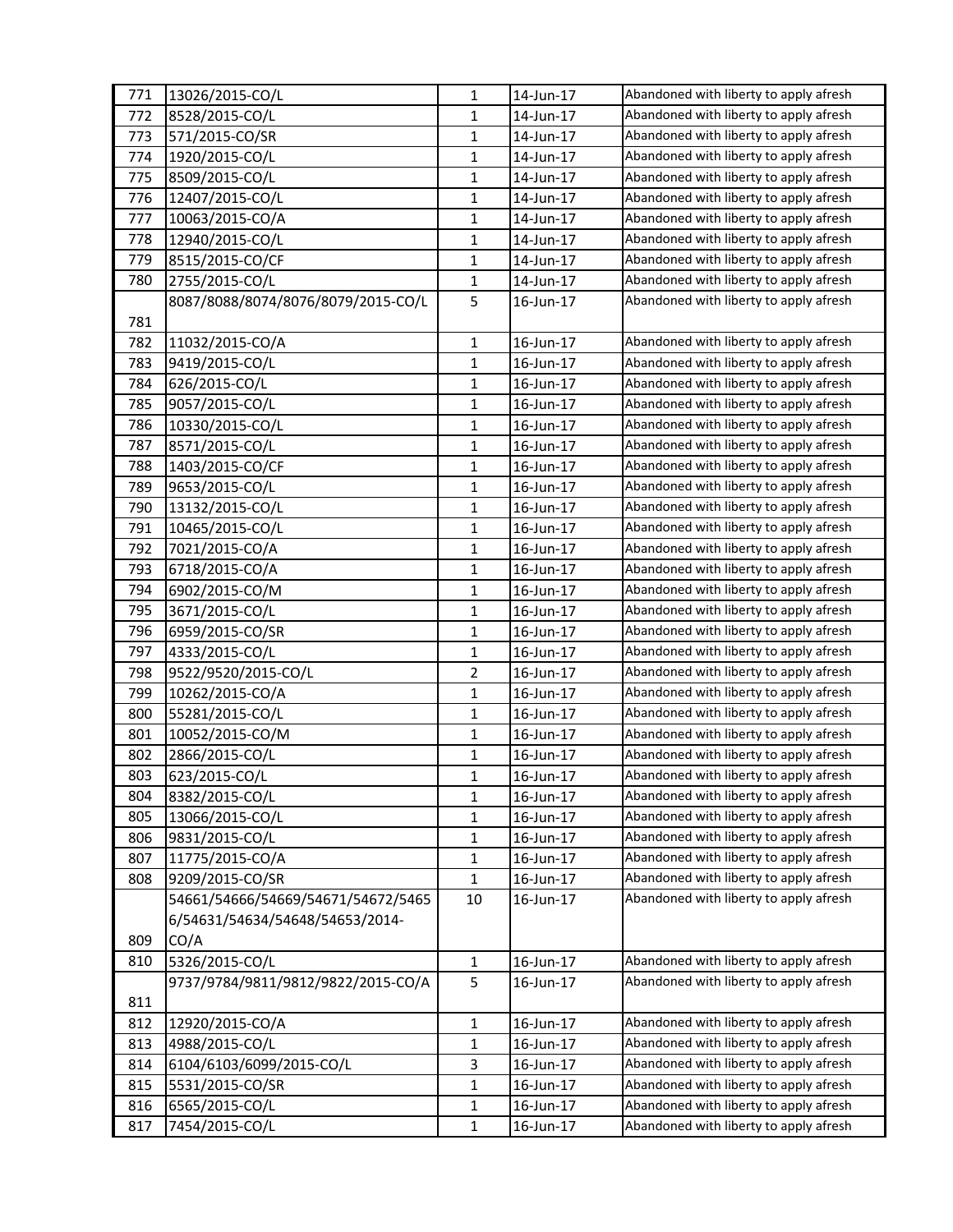| 818 | 8893/2015-CO/SW                             | $\mathbf{1}$   | 16-Jun-17 | Abandoned with liberty to apply afresh                                           |
|-----|---------------------------------------------|----------------|-----------|----------------------------------------------------------------------------------|
| 819 | 52454/2014-CO/A                             | $\mathbf{1}$   | 16-Jun-17 | Abandoned with liberty to apply afresh                                           |
| 820 | 10630/2015-CO/L                             | $\mathbf{1}$   | 16-Jun-17 | Abandoned with liberty to apply afresh                                           |
| 821 | 6459/2015-CO/A                              | $\mathbf{1}$   | 16-Jun-17 | Abandoned with liberty to apply afresh                                           |
| 822 | 2605/2603/2015-CO/SW                        | $\overline{2}$ | 16-Jun-17 | Abandoned with liberty to apply afresh                                           |
| 823 | 11197/2015-CO/L                             | $\mathbf{1}$   | 16-Jun-17 | Abandoned with liberty to apply afresh                                           |
| 824 | 8084/2015-CO/L                              | $\mathbf{1}$   | 16-Jun-17 | Abandoned with liberty to apply afresh                                           |
| 825 | 3129/2015-CO/A                              | $\mathbf{1}$   | 16-Jun-17 | Abandoned with liberty to apply afresh                                           |
| 826 | 11718/2015-CO/SW                            | $\mathbf{1}$   | 16-Jun-17 | Abandoned with liberty to apply afresh                                           |
| 827 | 12285/2015-CO/SW                            | $\mathbf{1}$   | 16-Jun-17 | Abandoned with liberty to apply afresh                                           |
| 828 | 1358/2015-CO/L                              | 1              | 16-Jun-17 | Abandoned with liberty to apply afresh                                           |
| 829 | 6794/2015-CO/CF                             | $\mathbf{1}$   | 16-Jun-17 | Abandoned with liberty to apply afresh                                           |
|     | 12778/12781/12782/12786/12790/1279          | 8              | 16-Jun-17 | Abandoned with liberty to apply afresh                                           |
| 830 | 1/12793/12777/2015-CO/A                     |                |           |                                                                                  |
| 831 | 7786/2015-CO/L                              | $\mathbf{1}$   | 16-Jun-17 | Abandoned with liberty to apply afresh                                           |
| 832 | 9510/2015-CO/L                              | 1              | 16-Jun-17 | Abandoned with liberty to apply afresh                                           |
|     | 10654/10653/10652/10651/10650/2015-         | 5              | 16-Jun-17 | Abandoned with liberty to apply afresh                                           |
| 833 | CO/A                                        |                |           |                                                                                  |
| 834 | 2752/2015-CO/A                              | $\mathbf{1}$   | 16-Jun-17 | Abandoned with liberty to apply afresh                                           |
| 835 | 52096/2014-CO/SW                            | $\mathbf{1}$   | 16-Jun-17 | Abandoned with liberty to apply afresh                                           |
| 836 | 9439/2015-CO/L                              | $\mathbf{1}$   | 16-Jun-17 | Abandoned with liberty to apply afresh                                           |
| 837 | 12904/2015-CO/A                             | $\mathbf{1}$   | 16-Jun-17 | Abandoned with liberty to apply afresh                                           |
| 838 | 6202/2015-CO/A                              | $\mathbf{1}$   | 16-Jun-17 | Abandoned with liberty to apply afresh                                           |
| 839 | 12149/2015-CO/A                             | $\mathbf{1}$   | 16-Jun-17 | Abandoned with liberty to apply afresh                                           |
| 840 | 12254/2015-CO/A                             | $\mathbf{1}$   | 16-Jun-17 | Abandoned with liberty to apply afresh                                           |
| 841 | 12156/2015-CO/L                             | $\mathbf{1}$   | 16-Jun-17 | Abandoned with liberty to apply afresh                                           |
| 842 | 6419/2015-CO/CF                             | $\mathbf{1}$   | 16-Jun-17 | Abandoned with liberty to apply afresh                                           |
| 843 | 8855/8858/8860/8853/2015-CO/A               | 4              | 16-Jun-17 | Abandoned with liberty to apply afresh                                           |
|     |                                             | 6              | 16-Jun-17 | Abandoned with liberty to apply afresh                                           |
| 844 | 9212/9214/9216/9217/9218/9219/2015-<br>CO/A |                |           |                                                                                  |
| 845 | 5381/5385/2015-CO/L                         | $\overline{2}$ | 16-Jun-17 | Abandoned with liberty to apply afresh                                           |
| 846 | 701/2015-CO/L                               | $\mathbf{1}$   | 16-Jun-17 | Abandoned with liberty to apply afresh                                           |
| 847 |                                             |                |           | Abandoned with liberty to apply afresh                                           |
|     | 136/2015-CO/L                               | $\mathbf{1}$   | 16-Jun-17 | Abandoned with liberty to apply afresh                                           |
| 848 | 133/2015-CO/L                               | $\mathbf{1}$   | 16-Jun-17 | Abandoned with liberty to apply afresh                                           |
| 849 | 8210/2015-CO/L                              | 1              | 16-Jun-17 |                                                                                  |
| 850 | 9889/2015-CO/A                              | $\mathbf{1}$   | 16-Jun-17 | Abandoned with liberty to apply afresh<br>Abandoned with liberty to apply afresh |
| 851 | 7080/2015-CO/L                              | $\mathbf{1}$   | 16-Jun-17 | Abandoned with liberty to apply afresh                                           |
| 852 | 12871/2015-CO/L                             | $\mathbf{1}$   | 16-Jun-17 |                                                                                  |
| 853 | 6144/2015-CO/A                              | 1              | 16-Jun-17 | Abandoned with liberty to apply afresh                                           |
| 854 | 12217/2015-CO/L                             | $\mathbf{1}$   | 16-Jun-17 | Abandoned with liberty to apply afresh                                           |
|     | 2259/2261/2269/2270/2271/2275/2273          | 8              | 16-Jun-17 | Abandoned with liberty to apply afresh                                           |
| 855 | /2252/2015-CO/L                             |                |           |                                                                                  |
| 856 | 7018/2015-CO/SW                             | $\mathbf{1}$   | 16-Jun-17 | Abandoned with liberty to apply afresh                                           |
| 857 | 8883/2015-CO/A                              | $\mathbf{1}$   | 16-Jun-17 | Abandoned with liberty to apply afresh                                           |
| 858 | 10107/2015-CO/A                             | $\mathbf{1}$   | 16-Jun-17 | Abandoned with liberty to apply afresh                                           |
| 859 | 9140/2015-CO/A                              | $\mathbf{1}$   | 16-Jun-17 | Abandoned with liberty to apply afresh                                           |
| 860 | 8593/2015-CO/A                              | $\mathbf{1}$   | 16-Jun-17 | Abandoned with liberty to apply afresh                                           |
| 861 | 51432/2014-CO/SW                            | $\mathbf{1}$   | 16-Jun-17 | Abandoned with liberty to apply afresh                                           |
| 862 | 889/2015-CO/L                               | $\mathbf{1}$   | 16-Jun-17 | Abandoned with liberty to apply afresh                                           |
| 863 | 47438/2014-CO/SW                            | $\mathbf{1}$   | 16-Jun-17 | Abandoned with liberty to apply afresh                                           |
| 864 | 10545/2015-CO/L                             | $\mathbf{1}$   | 16-Jun-17 | Abandoned with liberty to apply afresh                                           |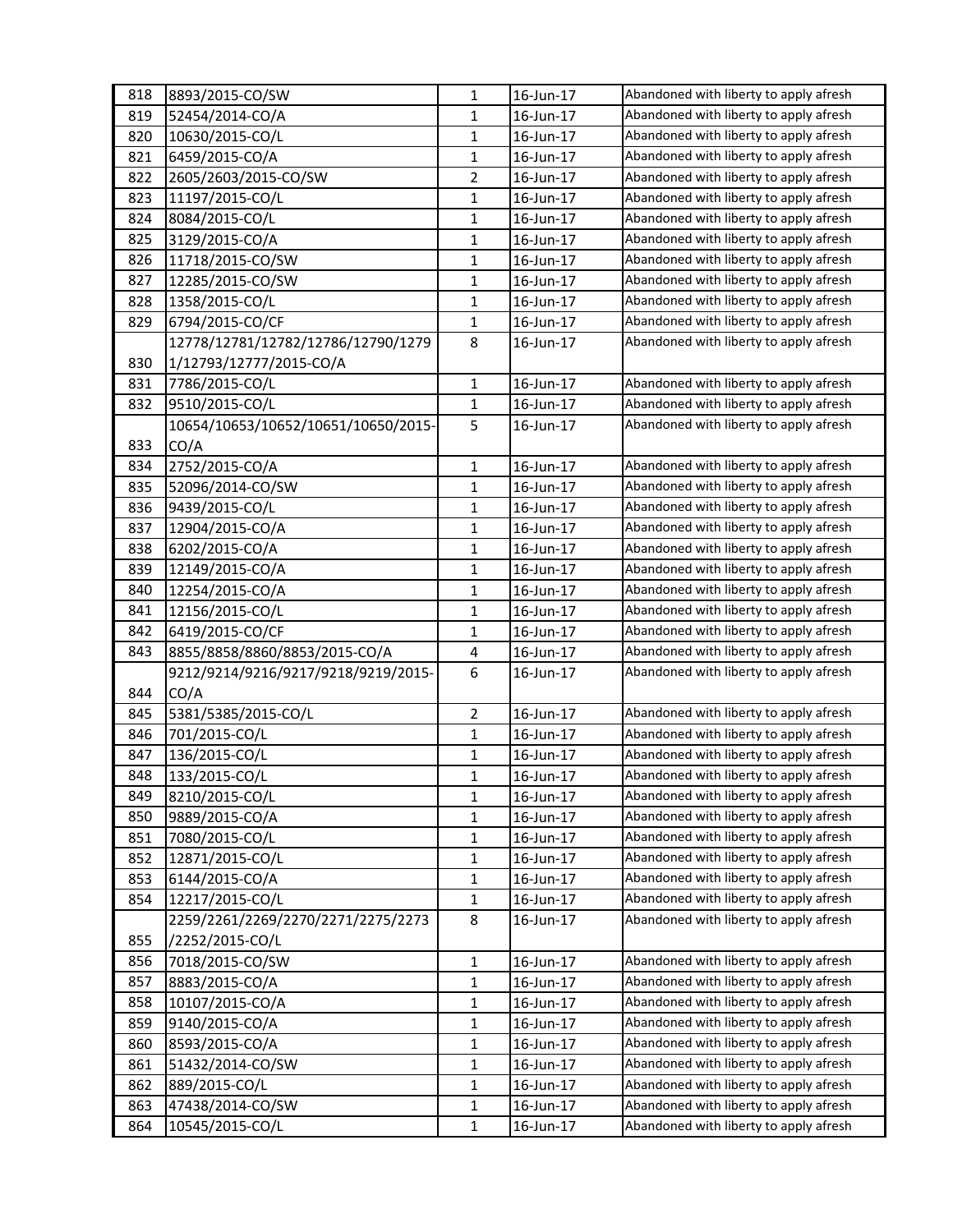| 865 | 3127/2015-CO/A                     | 1              | 16-Jun-17 | Abandoned with liberty to apply afresh |
|-----|------------------------------------|----------------|-----------|----------------------------------------|
| 866 | 11407/2015-CO/L                    | $\mathbf{1}$   | 16-Jun-17 | Abandoned with liberty to apply afresh |
| 867 | 846/2015-CO/L                      | $\mathbf{1}$   | 16-Jun-17 | Abandoned with liberty to apply afresh |
| 868 | 3843/2015-CO/A                     | $\mathbf{1}$   | 16-Jun-17 | Abandoned with liberty to apply afresh |
| 869 | 4218/2015-CO/A                     | $\mathbf{1}$   | 16-Jun-17 | Abandoned with liberty to apply afresh |
| 870 | 3131/2015-CO/A                     | 1              | 16-Jun-17 | Abandoned with liberty to apply afresh |
| 871 | 11828/2015-CO/A                    | $\mathbf{1}$   | 16-Jun-17 | Abandoned with liberty to apply afresh |
| 872 | 880/2015-CO/A                      | $\mathbf{1}$   | 16-Jun-17 | Abandoned with liberty to apply afresh |
| 873 | 9409/2015-CO/A                     | $\mathbf{1}$   | 16-Jun-17 | Abandoned with liberty to apply afresh |
| 874 | 10325/2015-CO/L                    | $\mathbf{1}$   | 16-Jun-17 | Abandoned with liberty to apply afresh |
| 875 | 2364/2015-CO/L                     | 1              | 16-Jun-17 | Abandoned with liberty to apply afresh |
| 876 | 11182/11176/11181/2015-CO/L        | 3              | 16-Jun-17 | Abandoned with liberty to apply afresh |
| 877 | 3292/2015-CO/L                     | $\mathbf{1}$   | 16-Jun-17 | Abandoned with liberty to apply afresh |
| 878 | 9749/2013-CO/A                     | $\mathbf{1}$   | 16-Jun-17 | Abandoned with liberty to apply afresh |
| 879 | 9094/2015-CO/SW                    | $\mathbf{1}$   | 16-Jun-17 | Abandoned with liberty to apply afresh |
| 880 | 10897/2015-CO/L                    | 1              | 16-Jun-17 | Abandoned with liberty to apply afresh |
| 881 | 12163/2015-CO/L                    | $\mathbf{1}$   | 16-Jun-17 | Abandoned with liberty to apply afresh |
| 882 | 5567/2014-CO/SW                    | $\mathbf{1}$   | 16-Jun-17 | Abandoned with liberty to apply afresh |
| 883 | 6437/2015-CO/A                     | $\mathbf{1}$   | 16-Jun-17 | Abandoned with liberty to apply afresh |
| 884 | 845/2015-CO/A                      | $\mathbf{1}$   | 16-Jun-17 | Abandoned with liberty to apply afresh |
| 885 | 883/2015-CO/M                      | 1              | 16-Jun-17 | Abandoned with liberty to apply afresh |
| 886 | 2595/2015-CO/L                     | $\mathbf{1}$   | 16-Jun-17 | Abandoned with liberty to apply afresh |
| 887 | 2813/2015-CO/A                     | $\mathbf{1}$   | 16-Jun-17 | Abandoned with liberty to apply afresh |
| 888 | 726/2015-CO/CF                     | $\mathbf{1}$   | 16-Jun-17 | Abandoned with liberty to apply afresh |
| 889 | 3258/3255/2015-CO/SW               | $\overline{2}$ | 16-Jun-17 | Abandoned with liberty to apply afresh |
| 890 | 8674/2015-CO/CF                    | 1              | 16-Jun-17 | Abandoned with liberty to apply afresh |
| 891 | 8729/2015-CO/SR                    | $\mathbf{1}$   | 16-Jun-17 | Abandoned with liberty to apply afresh |
| 892 | 51467/2014-CO/L                    | $\mathbf{1}$   | 16-Jun-17 | Abandoned with liberty to apply afresh |
| 893 | 1091/2015-CO/L                     | $\mathbf{1}$   | 16-Jun-17 | Abandoned with liberty to apply afresh |
| 894 | 976/2015-CO/L                      | $\mathbf{1}$   | 16-Jun-17 | Abandoned with liberty to apply afresh |
| 895 | 7908/2015-CO/SW                    | 1              | 16-Jun-17 | Abandoned with liberty to apply afresh |
| 896 | 3126/2015-CO/A                     | $\mathbf{1}$   | 16-Jun-17 | Abandoned with liberty to apply afresh |
| 897 | 10249/2015-CO/L                    | 1              | 16-Jun-17 | Abandoned with liberty to apply afresh |
| 898 | 497/2015-CO/L                      | $\mathbf{1}$   | 16-Jun-17 | Abandoned with liberty to apply afresh |
| 899 | 310/2015-CO/L                      | 1              | 16-Jun-17 | Abandoned with liberty to apply afresh |
| 900 | 11523/2015-CO/L                    | 1              | 16-Jun-17 | Abandoned with liberty to apply afresh |
|     | 4474/4620/4626/4624/4648/2015-CO/L | 5              | 16-Jun-17 | Abandoned with liberty to apply afresh |
| 901 |                                    |                |           |                                        |
| 902 | 10807/2015-CO/M                    | $\mathbf{1}$   | 16-Jun-17 | Abandoned with liberty to apply afresh |
| 903 | 8998/2015-CO/A                     | $\mathbf{1}$   | 16-Jun-17 | Abandoned with liberty to apply afresh |
|     | 12950/12958/12951/12949/2015-CO/A  | 4              | 16-Jun-17 | Abandoned with liberty to apply afresh |
| 904 |                                    |                |           |                                        |
| 905 | 5955/2015-CO/L                     | $\mathbf{1}$   | 16-Jun-17 | Abandoned with liberty to apply afresh |
| 906 | 6118/2015-CO/A                     | $\mathbf{1}$   | 16-Jun-17 | Abandoned with liberty to apply afresh |
| 907 | 13081/2015-CO/A                    | 1              | 16-Jun-17 | Abandoned with liberty to apply afresh |
| 908 | 8731/2015-CO/L                     | $\mathbf{1}$   | 16-Jun-17 | Abandoned with liberty to apply afresh |
| 909 | 2526/2015-CO/SR                    | $\mathbf{1}$   | 16-Jun-17 | Abandoned with liberty to apply afresh |
| 910 | 11499/11496/2015-CO/A              | $\overline{2}$ | 16-Jun-17 | Abandoned with liberty to apply afresh |
| 911 | 10541/2015-CO/L                    | $\mathbf{1}$   | 16-Jun-17 | Abandoned with liberty to apply afresh |
| 912 | 10878/2015-CO/L                    | $\mathbf{1}$   | 16-Jun-17 | Abandoned with liberty to apply afresh |
| 913 | 11766/2015-CO/A                    | $\mathbf{1}$   | 16-Jun-17 | Abandoned with liberty to apply afresh |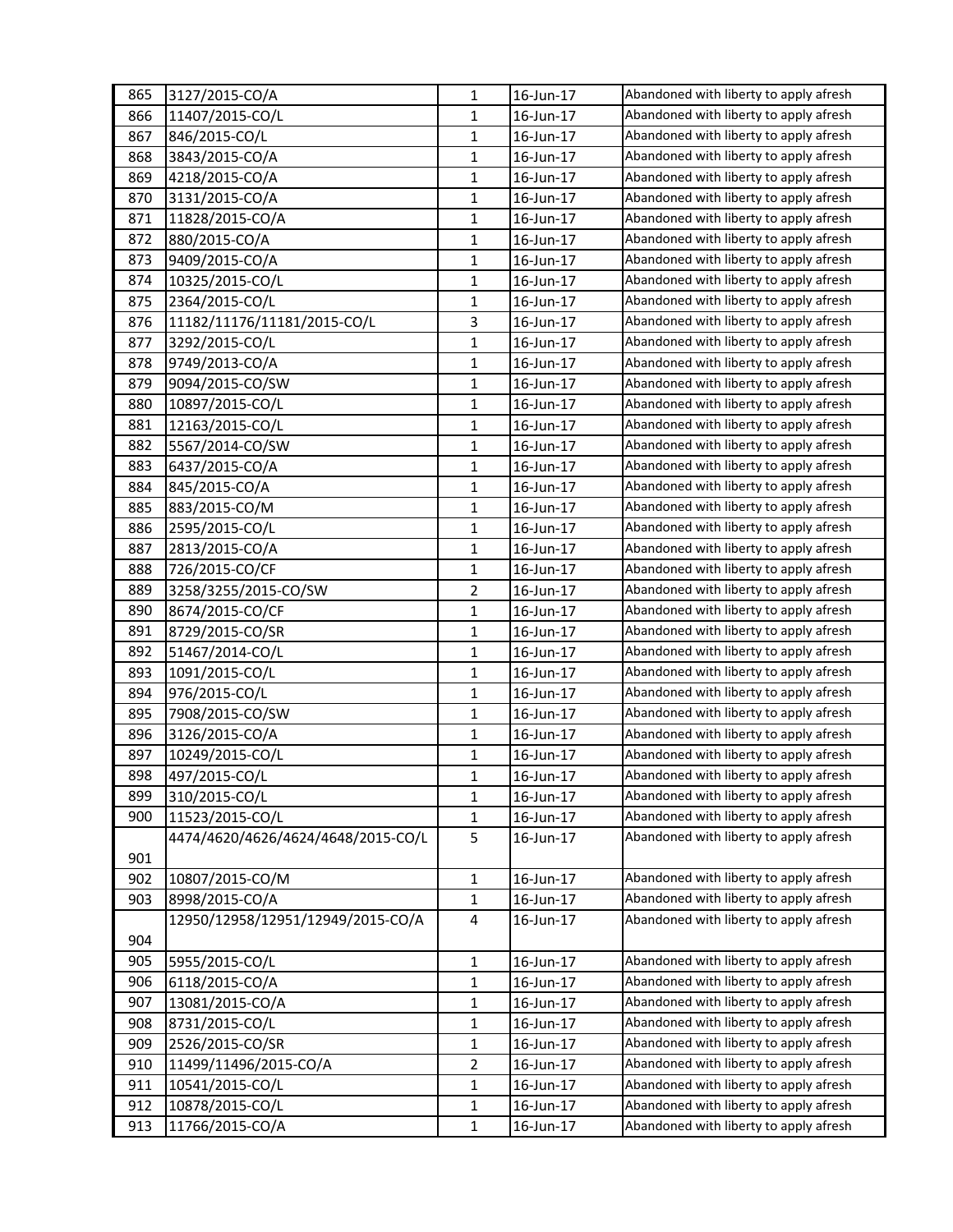| 914 | 8773/2015-CO/A                     | 1              | 16-Jun-17              | Abandoned with liberty to apply afresh |
|-----|------------------------------------|----------------|------------------------|----------------------------------------|
| 915 | 3974/2015-CO/L                     | 1              | 16-Jun-17              | Abandoned with liberty to apply afresh |
| 916 | 7214/2015-CO/M                     | $\mathbf{1}$   | 16-Jun-17              | Abandoned with liberty to apply afresh |
|     | 56247/5532/56243/56857/56250/57204 | $\overline{7}$ | 16-Jun-17              | Abandoned with liberty to apply afresh |
| 917 | /57203/2015-CO/A                   |                |                        |                                        |
| 918 | 52461/2014-CO/L                    | 1              | 16-Jun-17              | Abandoned with liberty to apply afresh |
| 919 | 52125/2014-CO/L                    | $\mathbf{1}$   | 16-Jun-17              | Abandoned with liberty to apply afresh |
| 920 | 6341/2015-CO/A                     | $\mathbf{1}$   | 16-Jun-17              | Abandoned with liberty to apply afresh |
| 921 | 55497/2014-CO/L                    | $\mathbf{1}$   | 16-Jun-17              | Abandoned with liberty to apply afresh |
| 922 | 399/2015-CO/SW                     | $\mathbf{1}$   | 16-Jun-17              | Abandoned with liberty to apply afresh |
| 923 | 52337/2014-CO/A                    | 1              | 16-Jun-17              | Abandoned with liberty to apply afresh |
| 924 | 9294/2015-CO/L                     | $\mathbf{1}$   | 16-Jun-17              | Abandoned with liberty to apply afresh |
| 925 | 672/2015-CO/SR                     | 1              | 16-Jun-17              | Abandoned with liberty to apply afresh |
| 926 | 52432/52436/2014-CO/L              | $\overline{2}$ | 16-Jun-17              | Abandoned with liberty to apply afresh |
|     | 2255/2256/2262/2265/2266/2267/2268 | 8              | 16-Jun-17              | Abandoned with liberty to apply afresh |
| 927 | /2253/2015-CO/L                    |                |                        |                                        |
| 928 | 7383/2015-CO/M                     | $\mathbf 1$    | 16-Jun-17              | Abandoned with liberty to apply afresh |
| 929 | 5867/2015-CO/SW                    | $\mathbf{1}$   | 16-Jun-17              | Abandoned with liberty to apply afresh |
| 930 | 1879/2015-CO/L                     | $\mathbf{1}$   | 16-Jun-17              | Abandoned with liberty to apply afresh |
| 931 | 56454/2014-CO/L                    | 1              | 16-Jun-17              | Abandoned with liberty to apply afresh |
| 932 | 51858/51851/2014-CO/L              | $\overline{2}$ | 16-Jun-17              | Abandoned with liberty to apply afresh |
| 933 | 48128/2014-CO/M                    | $\mathbf{1}$   | 16-Jun-17              | Abandoned with liberty to apply afresh |
| 934 | 10282/2015-CO/A                    | $\mathbf{1}$   | 16-Jun-17              | Abandoned with liberty to apply afresh |
|     | 1805/1820/1817/1824/2015-CO/SW,    | $\overline{7}$ | 16-Jun-17              | Abandoned with liberty to apply afresh |
| 935 | 1827/1832/1830/2015-CO/CF          |                |                        |                                        |
|     |                                    | $\mathbf{1}$   |                        | Abandoned with liberty to apply afresh |
| 936 | 12150/2015-CO/A                    |                | 16-Jun-17<br>16-Jun-17 | Abandoned with liberty to apply afresh |
| 937 | 13182/13179/2015-CO/A              | $\overline{2}$ |                        | Abandoned with liberty to apply afresh |
|     | 8157/8179/8180/8182/8158/2015-CO/L | 5              | 16-Jun-17              |                                        |
| 938 |                                    |                |                        |                                        |
| 939 | 13131/2015-CO/L                    | 1              | 16-Jun-17              | Abandoned with liberty to apply afresh |
| 940 | 12996/2015-CO/SW                   | $\mathbf 1$    | 16-Jun-17              | Abandoned with liberty to apply afresh |
| 941 | 4484/4482/2015-CO/SW               | 2              | 16-Jun-17              | Abandoned with liberty to apply afresh |
| 942 | 12165/2015-CO/L                    | $\overline{2}$ | 16-Jun-17              | Abandoned with liberty to apply afresh |
| 943 | 7824/7821/2015-CO/L                | $\overline{2}$ | 16-Jun-17              | Abandoned with liberty to apply afresh |
| 944 | 1185/2015-CO/L                     | 1              | 20-Jun-17              | Abandoned with liberty to apply afresh |
| 945 | 1308/1313/2015-CO/A                | $\overline{2}$ | 20-Jun-17              | Abandoned with liberty to apply afresh |
| 946 | 4477/4478/2015-CO/L                | $\overline{2}$ | 20-Jun-17              | Abandoned with liberty to apply afresh |
| 947 | 10340/2015-CO/L                    | $\mathbf{1}$   | 20-Jun-17              | Abandoned with liberty to apply afresh |
| 948 | 3760/2015-CO/SW                    | $\mathbf{1}$   | 20-Jun-17              | Abandoned with liberty to apply afresh |
| 949 | 3794/2015-CO/SW                    | $\mathbf{1}$   | 20-Jun-17              | Abandoned with liberty to apply afresh |
| 950 | 640/2015-CO/SW                     | $\mathbf{1}$   | 20-Jun-17              | Abandoned with liberty to apply afresh |
| 951 | 5506/2015-CO/A                     | $\mathbf{1}$   | 20-Jun-17              | Abandoned with liberty to apply afresh |
| 952 | 1293/2015-CO/L                     | $\mathbf{1}$   | 20-Jun-17              | Abandoned with liberty to apply afresh |
| 953 | 51967/2014-CO/L                    | 1              | 20-Jun-17              | Abandoned with liberty to apply afresh |
| 954 | 51955/2014-CO/L                    | $\mathbf{1}$   | 20-Jun-17              | Abandoned with liberty to apply afresh |
| 955 | 51935/2014-CO/L                    | $\mathbf{1}$   | 21-Jun-17              | Abandoned with liberty to apply afresh |
| 956 | 52511/2014-CO/SW                   | $\mathbf{1}$   | 21-Jun-17              | Abandoned with liberty to apply afresh |
| 957 | 5499/2015-CO/L                     | $\mathbf{1}$   | 21-Jun-17              | Abandoned with liberty to apply afresh |
| 958 | 7782/2015-CO/L                     | 1              | 21-Jun-17              | Abandoned with liberty to apply afresh |
| 959 | 890/2015-CO/SR                     | $\mathbf{1}$   | 21-Jun-17              | Abandoned with liberty to apply afresh |
| 960 | 1491/2014-CO/SW                    | $\mathbf{1}$   | 21-Jun-17              | Abandoned with liberty to apply afresh |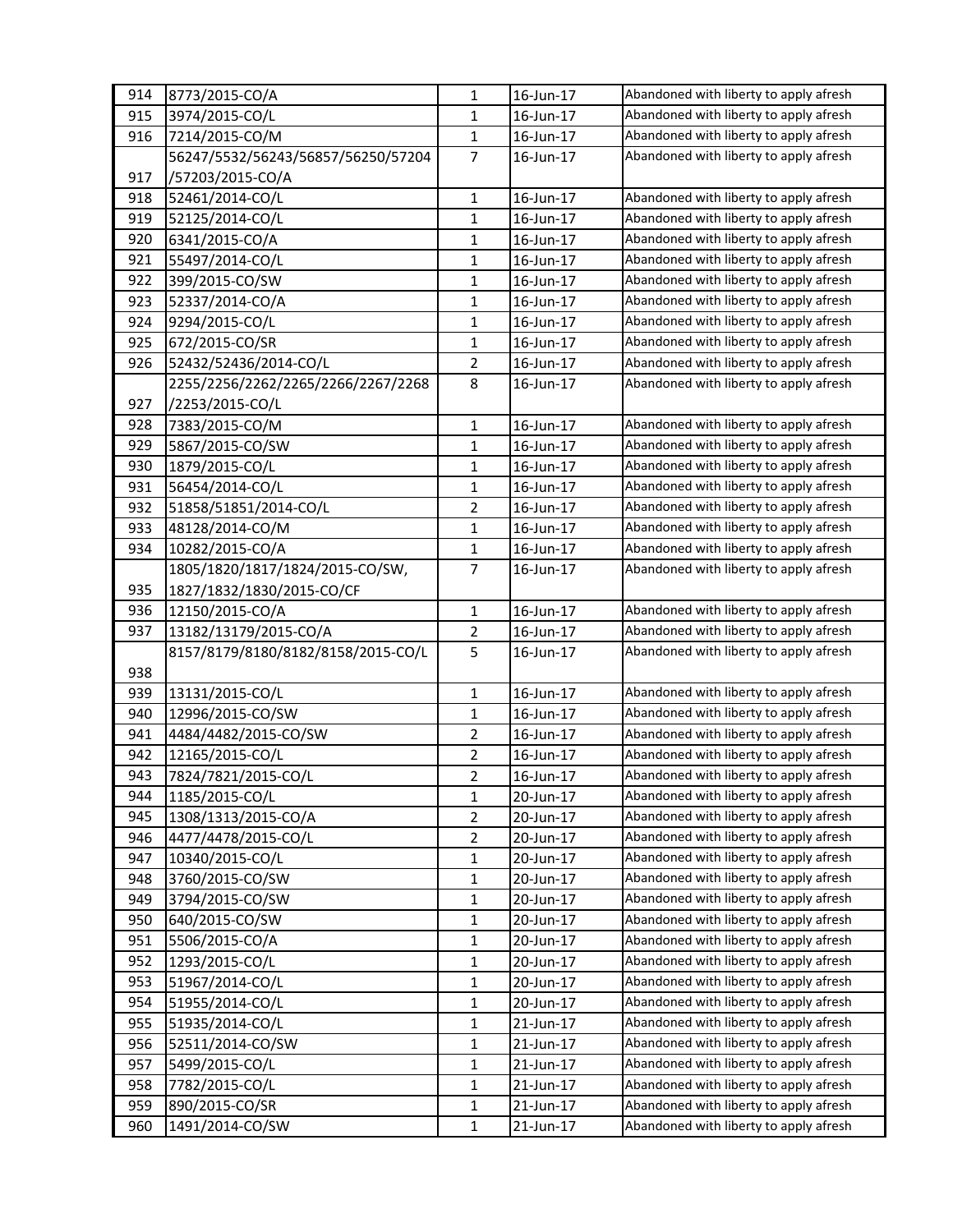| 961  | 52082/2014-CO/SW                    | $\mathbf{1}$   | 21-Jun-17 | Abandoned with liberty to apply afresh |
|------|-------------------------------------|----------------|-----------|----------------------------------------|
| 962  | 2606/2015-CO/SW                     | 1              | 21-Jun-17 | Abandoned with liberty to apply afresh |
| 963  | 5720/2015-CO/L                      | $\mathbf{1}$   | 21-Jun-17 | Abandoned with liberty to apply afresh |
| 964  | 5989/6030/2015-CO/A                 | $\overline{2}$ | 21-Jun-17 | Abandoned with liberty to apply afresh |
| 965  | 9958/2015-CO/L                      | $\mathbf{1}$   | 21-Jun-17 | Abandoned with liberty to apply afresh |
| 966  | 3548/2015-CO/L                      | 1              | 21-Jun-17 | Abandoned with liberty to apply afresh |
| 967  | 6719/2015-CO/L                      | $\mathbf{1}$   | 21-Jun-17 | Abandoned with liberty to apply afresh |
| 968  | 5128/5129/2015-CO/L                 | $\overline{2}$ | 21-Jun-17 | Abandoned with liberty to apply afresh |
| 969  | 6720/2015-CO/L                      | $\mathbf{1}$   | 21-Jun-17 | Abandoned with liberty to apply afresh |
| 970  | 4991/2015-CO/L                      | $\mathbf{1}$   | 21-Jun-17 | Abandoned with liberty to apply afresh |
| 971  | 5177/2015-CO/A                      | $\mathbf{1}$   | 21-Jun-17 | Abandoned with liberty to apply afresh |
| 972  | 5812/2015-CO/A                      | $\mathbf{1}$   | 21-Jun-17 | Abandoned with liberty to apply afresh |
| 973  | 11955/2015-CO/L                     | $\mathbf{1}$   | 21-Jun-17 | Abandoned with liberty to apply afresh |
| 974  | 12328/2015-CO/A                     | $\mathbf{1}$   | 21-Jun-17 | Abandoned with liberty to apply afresh |
| 975  | 7869/2015-CO/L                      | $\mathbf{1}$   | 21-Jun-17 | Abandoned with liberty to apply afresh |
| 976  | 13156/2015-CO/L                     | $\mathbf{1}$   | 21-Jun-17 | Abandoned with liberty to apply afresh |
| 977  | 1262/1263/2015-CO/A                 | $\overline{2}$ | 21-Jun-17 | Abandoned with liberty to apply afresh |
| 978  | 5919/2014-CO/L                      | $\mathbf{1}$   | 21-Jun-17 | Abandoned with liberty to apply afresh |
| 979  | 51961/2014-CO/L                     | $\mathbf{1}$   | 21-Jun-17 | Abandoned with liberty to apply afresh |
| 980  | 3327/2015-CO/L                      | $\mathbf{1}$   | 21-Jun-17 | Abandoned with liberty to apply afresh |
| 981  | 5113/2015-CO/L                      | $\mathbf{1}$   | 21-Jun-17 | Abandoned with liberty to apply afresh |
| 982  | 50697/2014-CO/L                     | $\mathbf{1}$   | 21-Jun-17 | Abandoned with liberty to apply afresh |
| 983  | 5903/2015-CO/L                      | $\mathbf{1}$   | 21-Jun-17 | Abandoned with liberty to apply afresh |
| 984  | 43304/2014-CO/L                     | $\mathbf{1}$   | 21-Jun-17 | Abandoned with liberty to apply afresh |
| 985  | 6074/6078/2015-CO/A                 | $\overline{2}$ | 21-Jun-17 | Abandoned with liberty to apply afresh |
|      | 10666/10667/10668/10669/10670/2015- | 5              | 21-Jun-17 | Abandoned with liberty to apply afresh |
| 986  | CO/A                                |                |           |                                        |
| 987  | 50774/2014-CO/SW                    | $\mathbf{1}$   | 21-Jun-17 | Abandoned with liberty to apply afresh |
| 988  | 50696/50698/50699/2014-CO/L         | 3              | 21-Jun-17 | Abandoned with liberty to apply afresh |
| 989  | 4615/2015-CO/L                      | $\mathbf{1}$   | 21-Jun-17 | Abandoned with liberty to apply afresh |
| 990  | 57062/2014-CO/SW                    | 1              | 21-Jun-17 | Abandoned with liberty to apply afresh |
| 991  | 5979/2015-CO/L                      | $\mathbf{1}$   | 21-Jun-17 | Abandoned with liberty to apply afresh |
| 992  | 10423/10426/10431/2015-CO/SW        | 3              | 21-Jun-17 | Abandoned with liberty to apply afresh |
| 993  | 5338/2015-CO/L                      | $\mathbf{1}$   | 21-Jun-17 | Abandoned with liberty to apply afresh |
| 994  | 5610/2015-CO/L                      | 1              | 21-Jun-17 | Abandoned with liberty to apply afresh |
| 995  | 6837/2015-CO/L                      | 1              | 21-Jun-17 | Abandoned with liberty to apply afresh |
| 996  | 5527/2015-CO/M                      | $\mathbf{1}$   | 21-Jun-17 | Abandoned with liberty to apply afresh |
| 997  | 8304/2015-CO/L                      | 1              | 21-Jun-17 | Abandoned with liberty to apply afresh |
| 998  | 1096/2015-CO/L                      | $\mathbf{1}$   | 21-Jun-17 | Abandoned with liberty to apply afresh |
| 999  | 1825/1829/2015-CO/L                 | $\overline{2}$ | 21-Jun-17 | Abandoned with liberty to apply afresh |
| 1000 | 4681/2015-CO/L                      | $\mathbf{1}$   | 21-Jun-17 | Abandoned with liberty to apply afresh |
| 1001 | 9802/2015-CO/L                      | $\mathbf{1}$   | 21-Jun-17 | Abandoned with liberty to apply afresh |
| 1002 | 5635/2015-CO/L                      | 1              | 21-Jun-17 | Abandoned with liberty to apply afresh |
| 1003 | 6392/2015-CO/A                      | $\mathbf{1}$   | 21-Jun-17 | Abandoned with liberty to apply afresh |
| 1004 | 4317/2015-CO/L                      | 1              | 21-Jun-17 | Abandoned with liberty to apply afresh |
| 1005 | 9147/9148/2015-CO/L                 | $\overline{2}$ | 21-Jun-17 | Abandoned with liberty to apply afresh |
| 1006 | 10322/2015-CO/L                     | $\mathbf{1}$   | 21-Jun-17 | Abandoned with liberty to apply afresh |
|      | 4345/4350/4359/4362/4363/2015-CO/L  | 5              | 21-Jun-17 | Abandoned with liberty to apply afresh |
| 1007 |                                     |                |           |                                        |
| 1008 | 1874/2015-CO/A                      | 1              | 21-Jun-17 | Abandoned with liberty to apply afresh |
| 1009 | 9825/2015-CO/A                      | $\mathbf{1}$   | 21-Jun-17 | Abandoned with liberty to apply afresh |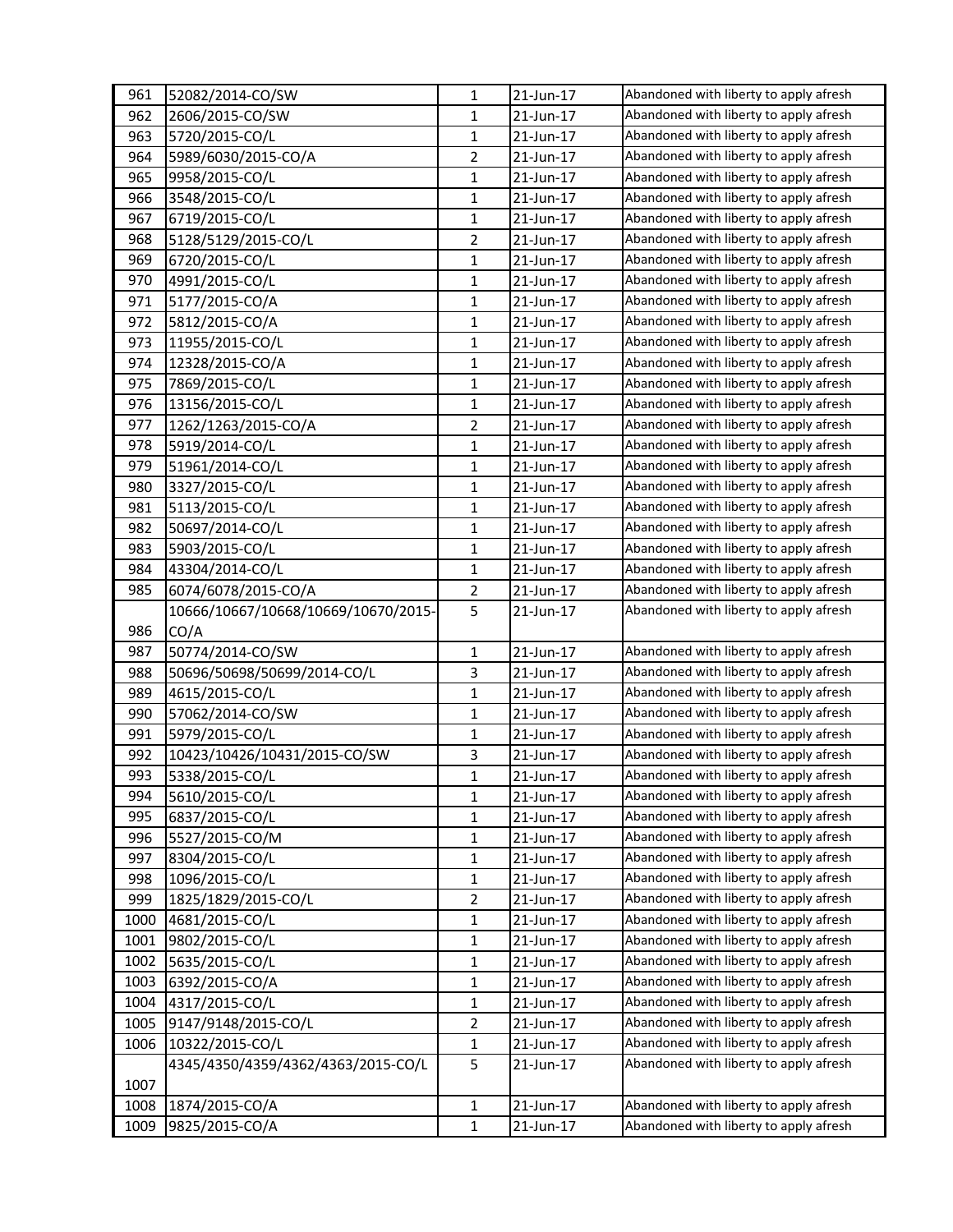| 1010 | 5557/2015-CO/A                     | $\mathbf{1}$            | 21-Jun-17 | Abandoned with liberty to apply afresh |
|------|------------------------------------|-------------------------|-----------|----------------------------------------|
| 1011 | 1897/2015-CO/L                     | 1                       | 21-Jun-17 | Abandoned with liberty to apply afresh |
| 1012 | 1084/2015-CO/L                     | $\mathbf{1}$            | 21-Jun-17 | Abandoned with liberty to apply afresh |
| 1013 | 9721/2015-CO/M                     | 1                       | 21-Jun-17 | Abandoned with liberty to apply afresh |
| 1014 | 2956/2015-CO/A                     | $\mathbf{1}$            | 21-Jun-17 | Abandoned with liberty to apply afresh |
| 1015 | 12855/2015-CO/L                    | 1                       | 21-Jun-17 | Abandoned with liberty to apply afresh |
| 1016 | 7496/2015-CO/L                     | $\mathbf{1}$            | 21-Jun-17 | Abandoned with liberty to apply afresh |
| 1017 | 5435/5462/2015-CO/L                | $\overline{2}$          | 21-Jun-17 | Abandoned with liberty to apply afresh |
| 1018 | 13001/2015-CO/SW                   | $\mathbf{1}$            | 21-Jun-17 | Abandoned with liberty to apply afresh |
| 1019 | 8495/2015-CO/L                     | $\mathbf{1}$            | 21-Jun-17 | Abandoned with liberty to apply afresh |
| 1020 | 5020/2015-CO/L                     | $\mathbf{1}$            | 21-Jun-17 | Abandoned with liberty to apply afresh |
| 1021 | 4583/2015-CO/SW                    | $\mathbf{1}$            | 21-Jun-17 | Abandoned with liberty to apply afresh |
| 1022 | 5550/2015-CO/L                     | $\mathbf{1}$            | 21-Jun-17 | Abandoned with liberty to apply afresh |
| 1023 | 6225/2015-CO/L                     | $\mathbf{1}$            | 21-Jun-17 | Abandoned with liberty to apply afresh |
| 1024 | 89/2015-CO/CF                      | $\mathbf{1}$            | 21-Jun-17 | Abandoned with liberty to apply afresh |
| 1025 | 12326/2015-CO/A                    | $\mathbf{1}$            | 21-Jun-17 | Abandoned with liberty to apply afresh |
| 1026 | 3661/2015-CO/SW                    | $\mathbf{1}$            | 21-Jun-17 | Abandoned with liberty to apply afresh |
| 1027 | 9395/2015-CO/L                     | $\mathbf{1}$            | 21-Jun-17 | Abandoned with liberty to apply afresh |
| 1028 | 928/929/2015-CO/M                  | $\overline{2}$          | 21-Jun-17 | Abandoned with liberty to apply afresh |
| 1029 | 1101/1102/1103/1104/2015-CO/L      | $\overline{\mathbf{4}}$ | 21-Jun-17 | Abandoned with liberty to apply afresh |
| 1030 | 11827/2015-CO/A                    | 1                       | 21-Jun-17 | Abandoned with liberty to apply afresh |
| 1031 | 2407/2015-CO/L                     | $\mathbf{1}$            | 21-Jun-17 | Abandoned with liberty to apply afresh |
| 1032 | 829/2015-CO/L                      | $\mathbf{1}$            | 21-Jun-17 | Abandoned with liberty to apply afresh |
| 1033 | 799/798/2015-CO/L                  | $\overline{2}$          | 21-Jun-17 | Abandoned with liberty to apply afresh |
| 1034 | 8189/2015-CO/A                     | $\mathbf{1}$            | 21-Jun-17 | Abandoned with liberty to apply afresh |
| 1035 | 8877/9169/2015-CO/A                | $\overline{2}$          | 21-Jun-17 | Abandoned with liberty to apply afresh |
| 1036 | 6363/2015-CO/L                     | 1                       | 21-Jun-17 | Abandoned with liberty to apply afresh |
| 1037 | 9123/2015-CO/L                     | $\mathbf{1}$            | 21-Jun-17 | Abandoned with liberty to apply afresh |
| 1038 | 8199/2015-CO/A                     | $\mathbf{1}$            | 21-Jun-17 | Abandoned with liberty to apply afresh |
| 1039 | 9677/9671/2015-CO/A                | $\overline{2}$          |           | Abandoned with liberty to apply afresh |
| 1040 | 53099/2015-CO/L                    |                         | 21-Jun-17 | Abandoned with liberty to apply afresh |
|      |                                    | $\mathbf{1}$            | 21-Jun-17 | Abandoned with liberty to apply afresh |
| 1041 | 11839/2015-CO/L                    | $\mathbf{1}$            | 21-Jun-17 |                                        |
|      | 55323/56093/56238/56854/56855/5531 | 9                       | 21-Jun-17 | Abandoned with liberty to apply afresh |
| 1042 | 7/55318/57183/57184/2014-CO/A      |                         |           |                                        |
| 1043 | 10117/2015-CO/SW                   | 1                       | 21-Jun-17 | Abandoned with liberty to apply afresh |
| 1044 | 12732/2015-CO/A                    | $\mathbf{1}$            | 21-Jun-17 | Abandoned with liberty to apply afresh |
| 1045 | 13184/2015-CO/A                    | $\mathbf{1}$            | 21-Jun-17 | Abandoned with liberty to apply afresh |
| 1046 | 8176/2015-CO/L                     | $\mathbf{1}$            | 21-Jun-17 | Abandoned with liberty to apply afresh |
| 1047 | 6048/6047/2015-CO/A                | $\overline{2}$          | 21-Jun-17 | Abandoned with liberty to apply afresh |
| 1048 | 4821/2015-CO/SW                    | $\mathbf{1}$            | 21-Jun-17 | Abandoned with liberty to apply afresh |
|      | 10634/10559/10560/10561/10562/1063 | $\overline{7}$          | 27-Jun-17 | Abandoned with liberty to apply afresh |
| 1049 | 1/10633/2015-CO/A                  |                         |           |                                        |
| 1050 | 5083/2015-CO/A                     | $\mathbf{1}$            | 27-Jun-17 | Abandoned with liberty to apply afresh |
| 1051 | 6280/2015-CO/L                     | $\mathbf{1}$            | 27-Jun-17 | Abandoned with liberty to apply afresh |
| 1052 | 11794/2015-CO/A                    | 1                       | 27-Jun-17 | Abandoned with liberty to apply afresh |
| 1053 | 6547/2015-CO/L                     | $\mathbf{1}$            | 27-Jun-17 | Abandoned with liberty to apply afresh |
| 1054 | 5505/2015-CO/A                     | $\mathbf{1}$            | 27-Jun-17 | Abandoned with liberty to apply afresh |
| 1055 | 1545/2010-CO/L                     | $\mathbf{1}$            | 27-Jun-17 | Abandoned with liberty to apply afresh |
| 1056 | 47036/2014-CO/SW                   | $\mathbf{1}$            | 27-Jun-17 | Abandoned with liberty to apply afresh |
| 1057 | 53369/53370/2014-CO/L              | $\overline{2}$          | 27-Jun-17 | Abandoned with liberty to apply afresh |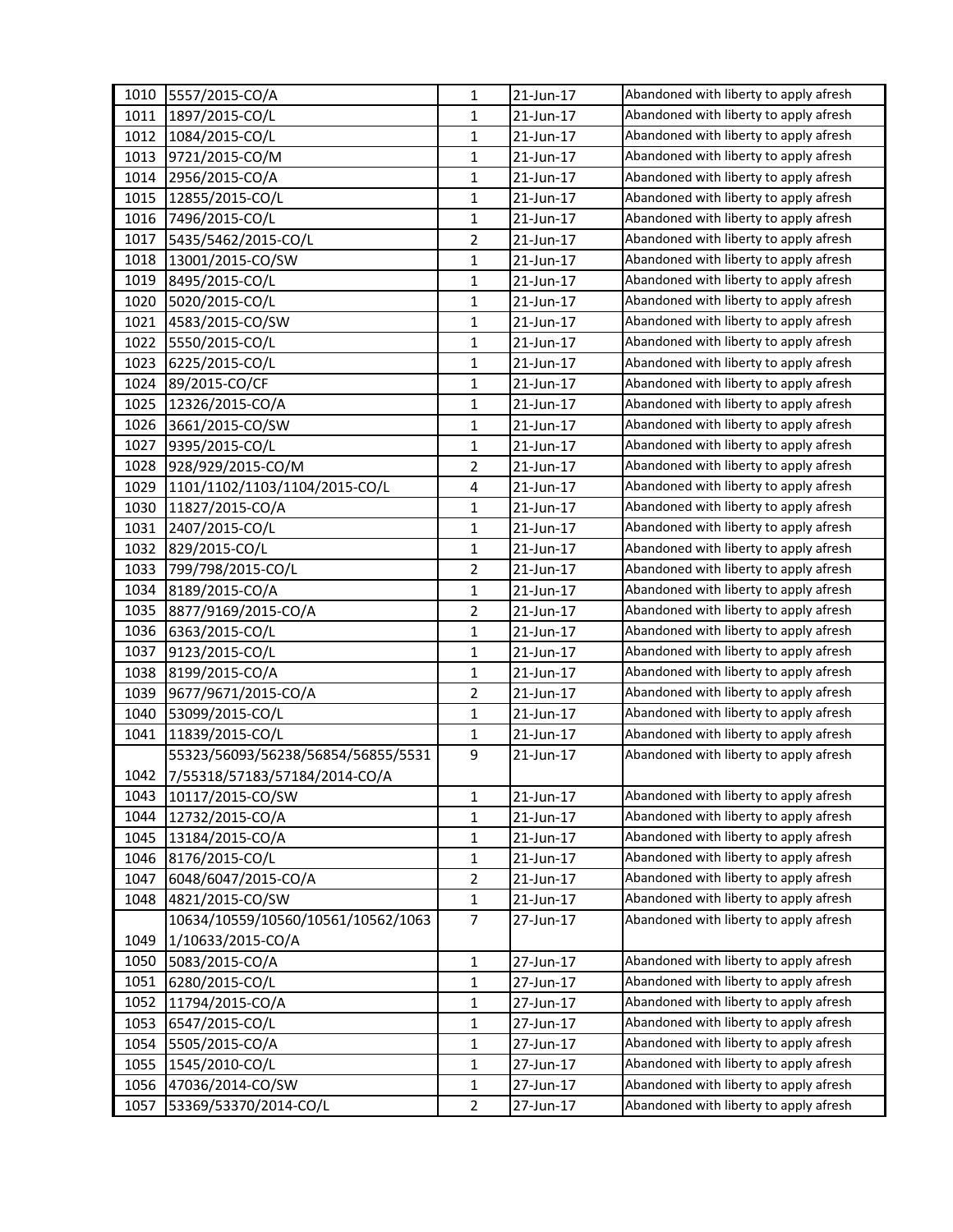|      | 43938/43940/43943/43942/43941/2014- | 5              | 27-Jun-17 | Abandoned with liberty to apply afresh |
|------|-------------------------------------|----------------|-----------|----------------------------------------|
| 1058 | CO/CF                               |                |           |                                        |
| 1059 | 47854/2014-CO/L                     | $\mathbf{1}$   | 27-Jun-17 | Abandoned with liberty to apply afresh |
| 1060 | 43902/2014-CO/L                     | $\mathbf{1}$   | 27-Jun-17 | Abandoned with liberty to apply afresh |
| 1061 | 53533/53534//2014-CO/SW             | $\overline{2}$ | 28-Jun-17 | Abandoned with liberty to apply afresh |
|      | 52879/52880/52882/52884/52885/5288  | 7              | 28-Jun-17 | Abandoned with liberty to apply afresh |
| 1062 | 6/52878/2014-CO/SW                  |                |           |                                        |
| 1063 | 52664/2014-CO/SW                    | $\mathbf{1}$   | 28-Jun-17 | Abandoned with liberty to apply afresh |
| 1064 | 1473/2015-CO/SW                     | 1              | 28-Jun-17 | Abandoned with liberty to apply afresh |
| 1065 | 54389/2014-CO/SW                    | $\mathbf{1}$   | 28-Jun-17 | Abandoned with liberty to apply afresh |
| 1066 | 3014/3015/2015-CO/L                 | 1              | 28-Jun-17 | Abandoned with liberty to apply afresh |
| 1067 | 4121/2015-CO/SW                     | $\mathbf{1}$   | 28-Jun-17 | Abandoned with liberty to apply afresh |
| 1068 | 54903/2014-CO/SW                    | 1              | 28-Jun-17 | Abandoned with liberty to apply afresh |
| 1069 | 5587/2015-CO/SW                     | $\mathbf{1}$   | 28-Jun-17 | Abandoned with liberty to apply afresh |
| 1070 | 48300/2014-CO/L                     | $\mathbf{1}$   | 28-Jun-17 | Abandoned with liberty to apply afresh |
| 1071 | 53422/2014-CO/SW                    | 1              | 28-Jun-17 | Abandoned with liberty to apply afresh |
| 1072 | 7966/2015-CO/SW                     | $\mathbf{1}$   | 28-Jun-17 | Abandoned with liberty to apply afresh |
| 1073 | 9162/9163/9161/2015-CO/M            | 3              | 28-Jun-17 | Abandoned with liberty to apply afresh |
| 1074 | 7061/2015-CO/SW                     | $\mathbf{1}$   | 28-Jun-17 | Abandoned with liberty to apply afresh |
| 1075 | 56387/2014-CO/SW                    | 1              | 28-Jun-17 | Abandoned with liberty to apply afresh |
| 1076 | 50526/2014-CO/L                     | 1              | 28-Jun-17 | Abandoned with liberty to apply afresh |
| 1077 | 3308/2015-CO/L                      | $\mathbf{1}$   | 28-Jun-17 | Abandoned with liberty to apply afresh |
| 1078 | 10328/2015-CO/L                     | 1              | 28-Jun-17 | Abandoned with liberty to apply afresh |
| 1079 | 54136/2014-CO/SW                    | $\mathbf{1}$   | 30-Jun-17 | Abandoned with liberty to apply afresh |
| 1080 | 6073/2015-CO/SW                     | 1              | 30-Jun-17 | Abandoned with liberty to apply afresh |
| 1081 | 51053/2014-CO/SW                    | 1              | 30-Jun-17 | Abandoned with liberty to apply afresh |
|      | 55827/55829/55830/55831/55824/2014- | 5              | 30-Jun-17 | Abandoned with liberty to apply afresh |
| 1082 | CO/SW                               |                |           |                                        |
| 1083 | 4970/2015-CO/SW                     | $\mathbf{1}$   | 30-Jun-17 | Abandoned with liberty to apply afresh |
| 1084 | 7796/2012-CO/A                      | 1              | 30-Jun-17 | Abandoned with liberty to apply afresh |
| 1085 | 3172/2013-CO/SW                     | $\mathbf{1}$   | 30-Jun-17 | Abandoned with liberty to apply afresh |
| 1086 | 7838/2015-CO/SW                     | 1              | 30-Jun-17 | Abandoned with liberty to apply afresh |
| 1087 | 4168/4181/4166/2015-CO/SW           | 3              | 30-Jun-17 | Abandoned with liberty to apply afresh |
| 1088 | 52681/2014-CO/SW                    | $\mathbf{1}$   | 30-Jun-17 | Abandoned with liberty to apply afresh |
| 1089 | 52508/2014-CO/SW                    | 1              | 30-Jun-17 | Abandoned with liberty to apply afresh |
| 1090 | 802/2015-CO/SW                      | $\mathbf{1}$   | 30-Jun-17 | Abandoned with liberty to apply afresh |
| 1091 | 1796/2015-CO/SW                     | 1              | 30-Jun-17 | Abandoned with liberty to apply afresh |
| 1092 | 51104/2014-CO/L                     | 1              | 30-Jun-17 | Abandoned with liberty to apply afresh |
| 1093 | 3254/2015-CO/SW                     | 1              | 30-Jun-17 | Abandoned with liberty to apply afresh |
| 1094 | 5077/2015-CO/L                      | $\mathbf{1}$   | 4-Jun-17  | Abandoned with liberty to apply afresh |
| 1095 | 2399/2015-CO/L                      | 1              | 4-Jun-17  | Abandoned with liberty to apply afresh |
| 1096 | 9145/2015-CO/L                      | $\mathbf{1}$   | 4-Jun-17  | Abandoned with liberty to apply afresh |
| 1097 | 8095/2015-CO/L                      | $\mathbf{1}$   | 4-Jun-17  | Abandoned with liberty to apply afresh |
| 1098 | 6130/2015-CO/L                      | 1              | 4-Jun-17  | Abandoned with liberty to apply afresh |
| 1099 | 12552/2015-CO/L                     | 1              | 4-Jun-17  | Abandoned with liberty to apply afresh |
| 1100 | 8869/8841/8866/2015-CO/A            | 3              | 4-Jun-17  | Abandoned with liberty to apply afresh |
| 1101 | 6633/6631/2015-CO/L                 | $\overline{2}$ | 4-Jun-17  | Abandoned with liberty to apply afresh |
| 1102 | 13304/2015-CO/A                     | $\mathbf{1}$   | 4-Jun-17  | Abandoned with liberty to apply afresh |
| 1103 | 4033/4032/2015-CO/A                 | 2              | 4-Jun-17  | Abandoned with liberty to apply afresh |
| 1104 | 3813/2015-CO/L                      | $\mathbf{1}$   | 4-Jun-17  | Abandoned with liberty to apply afresh |
| 1105 | 3634/2015-CO/A                      | $\mathbf{1}$   | 4-Jun-17  | Abandoned with liberty to apply afresh |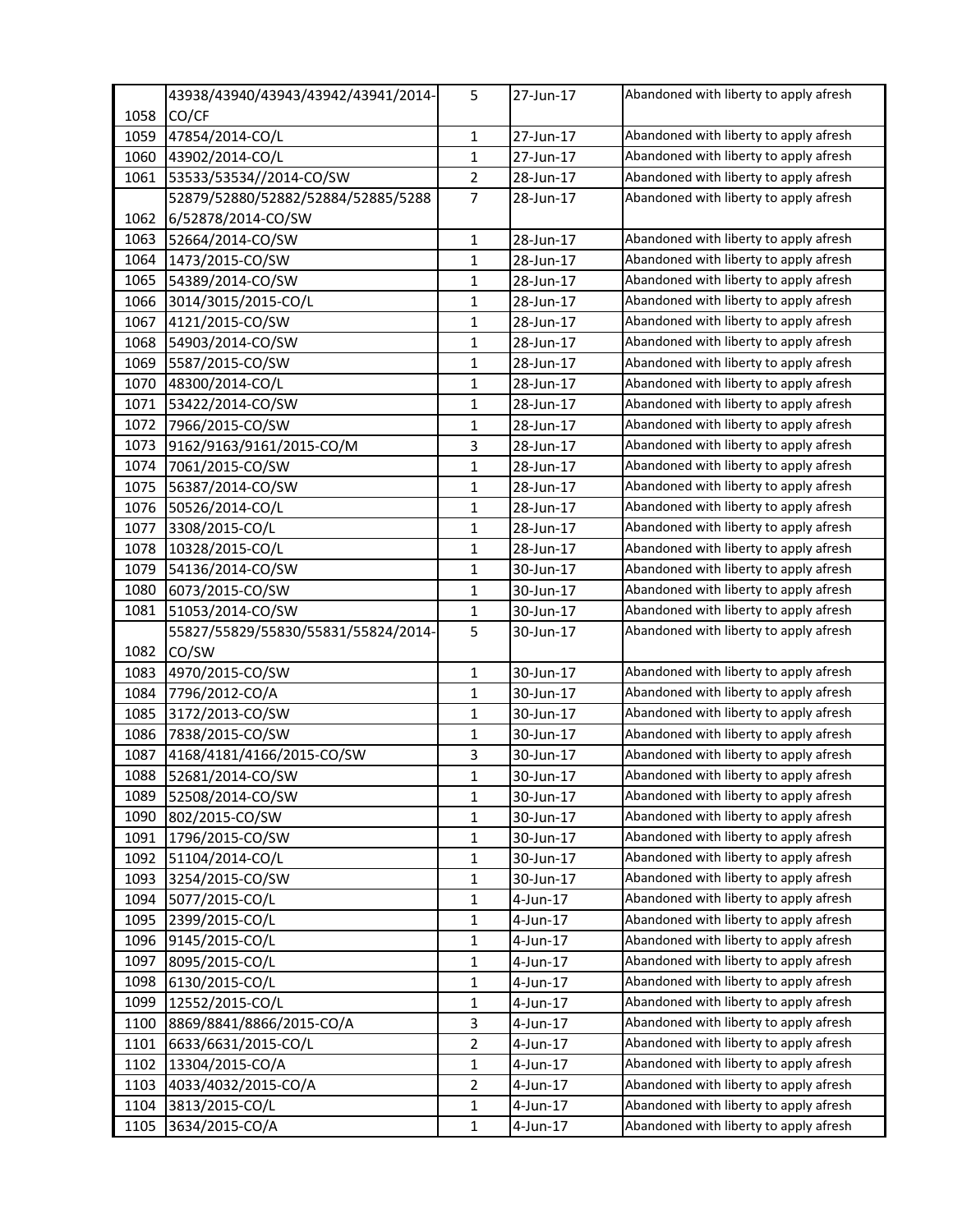| 1106 | 1137/2015-CO/M                      | 1              | 4-Jun-17    | Abandoned with liberty to apply afresh |
|------|-------------------------------------|----------------|-------------|----------------------------------------|
| 1107 | 12799/2015-CO/L                     | 1              | 4-Jun-17    | Abandoned with liberty to apply afresh |
| 1108 | 4110/4117/4131/4107/2015-CO/L       | 4              | 4-Jun-17    | Abandoned with liberty to apply afresh |
| 1109 | 990/2015-CO/L                       | 1              | 4-Jun-17    | Abandoned with liberty to apply afresh |
| 1110 | 2861/2015-CO/L                      | $\mathbf{1}$   | 4-Jun-17    | Abandoned with liberty to apply afresh |
| 1111 | 8114/2015-CO/L                      | 1              | 4-Jun-17    | Abandoned with liberty to apply afresh |
| 1112 | 675/2015-CO/A                       | 1              | 4-Jun-17    | Abandoned with liberty to apply afresh |
| 1113 | 4962/2015-CO/A                      | $\mathbf{1}$   | 4-Jun-17    | Abandoned with liberty to apply afresh |
| 1114 | 12315/2015-CO/L                     | $\mathbf{1}$   | 4-Jun-17    | Abandoned with liberty to apply afresh |
| 1115 | 12176/2015-CO/A                     | $\mathbf{1}$   | 4-Jun-17    | Abandoned with liberty to apply afresh |
|      | 4049/4048/4057/4052/4046/4045/4060  | 15             | 4-Jun-17    | Abandoned with liberty to apply afresh |
|      | /4058/4056/4055/4054/4053/4051/404  |                |             |                                        |
| 1116 | 7/4059/2015-CO/A                    |                |             |                                        |
| 1117 | 673/2015-CO/SW                      | $\mathbf{1}$   | 4-Jun-17    | Abandoned with liberty to apply afresh |
| 1118 | 3234/3228 TO 3230/2015-CO/L         | 4              | 4-Jun-17    | Abandoned with liberty to apply afresh |
| 1119 | 2633/2635/2015-CO/A                 | 2              | 4-Jun-17    | Abandoned with liberty to apply afresh |
|      | 12125/12126/12129/12130/12132/1211  | 6              | 4-Jun-17    | Abandoned with liberty to apply afresh |
| 1120 | 7/2015-CO/SW                        |                |             |                                        |
|      | 2033/2042/2046/2027/2030/2015-CO/L  | 5              | 4-Jun-17    | Abandoned with liberty to apply afresh |
| 1121 |                                     |                |             |                                        |
| 1122 | 7582/2015-CO/L                      | 1              | 4-Jun-17    | Abandoned with liberty to apply afresh |
|      | 1546/1556/1560/1561/1562/2015-      | 5              | 4-Jun-17    | Abandoned with liberty to apply afresh |
| 1123 | CO/SW                               |                |             |                                        |
| 1124 | 6907/2015-CO/L                      | $\mathbf{1}$   | 4-Jun-17    | Abandoned with liberty to apply afresh |
|      | 5428/5429/5431/5432/5433/5427/2015- | 6              | 4-Jun-17    | Abandoned with liberty to apply afresh |
| 1125 | CO/SR                               |                |             |                                        |
| 1126 | 3830/3829/2015-CO/A                 | $\overline{2}$ | 4-Jun-17    | Abandoned with liberty to apply afresh |
| 1127 | 3880/2015-CO/SW                     | $\mathbf{1}$   | 4-Jun-17    | Abandoned with liberty to apply afresh |
| 1128 | 11235/2013-CO/SW                    | $\mathbf{1}$   | 4-Jun-17    | Abandoned with liberty to apply afresh |
| 1129 | 8475/2015-CO/M                      | 1              | 4-Jun-17    | Abandoned with liberty to apply afresh |
| 1130 | 12399/12406/12397/2015-CO/L         | 3              | $5$ -Jul-17 | Abandoned with liberty to apply afresh |
| 1131 | 49567/49565/49566/2014-CO/SW        | 3              | 5-Jul-17    | Abandoned with liberty to apply afresh |
| 1132 | 5659/2015-CO/SW                     | $\mathbf{1}$   | 5-Jul-17    | Abandoned with liberty to apply afresh |
| 1133 | 11327/11330/11326/2015-CO/A         | 3              | 5-Jul-17    | Abandoned with liberty to apply afresh |
| 1134 | 9146/2015-CO/M                      | 1              | 5-Jul-17    | Abandoned with liberty to apply afresh |
| 1135 | 2891/2015-CO/SW                     | 1              | $5$ -Jul-17 | Abandoned with liberty to apply afresh |
| 1136 | 51573/2014-CO/SW                    | $\mathbf{1}$   | 5-Jul-17    | Abandoned with liberty to apply afresh |
| 1137 | 51584/2014-CO/SW                    | $\mathbf{1}$   | 5-Jul-17    | Abandoned with liberty to apply afresh |
| 1138 | 1318/2015-CO/SW                     | 1              | 5-Jul-17    | Abandoned with liberty to apply afresh |
| 1139 | 8596/8595/2015-CO/SR                | 2              | 5-Jul-17    | Abandoned with liberty to apply afresh |
| 1140 | 4220/2015-CO/A                      | $\mathbf{1}$   | 5-Jul-17    | Abandoned with liberty to apply afresh |
| 1141 | 10698 TO 10701/10697/2015-CO/A      | 5              | $5$ -Jul-17 | Abandoned with liberty to apply afresh |
| 1142 | 12649/2015-CO/L                     | $\mathbf{1}$   | 5-Jul-17    | Abandoned with liberty to apply afresh |
| 1143 | 90/92/95/97/88/2015-CO/L            | 5              | 5-Jul-17    | Abandoned with liberty to apply afresh |
| 1144 | 5119/5124/5118/2015-CO/SR           | 3              | $5$ -Jul-17 | Abandoned with liberty to apply afresh |
| 1145 | 12110/2015-CO/A                     | $\mathbf{1}$   | 5-Jul-17    | Abandoned with liberty to apply afresh |
| 1146 | 4272/2015-CO/A                      | 1              | $5$ -Jul-17 | Abandoned with liberty to apply afresh |
| 1147 | 265/2015-CO/SW                      | $\mathbf{1}$   | 5-Jul-17    | Abandoned with liberty to apply afresh |
| 1148 | 805/807/808/810/804/2015-CO/M       | 5              | 5-Jul-17    | Abandoned with liberty to apply afresh |
| 1149 | 7411/2015-CO/A                      | $\mathbf{1}$   | 5-Jul-17    | Abandoned with liberty to apply afresh |
| 1150 | 3060/2015-CO/L                      | $\mathbf{1}$   | 5-Jul-17    | Abandoned with liberty to apply afresh |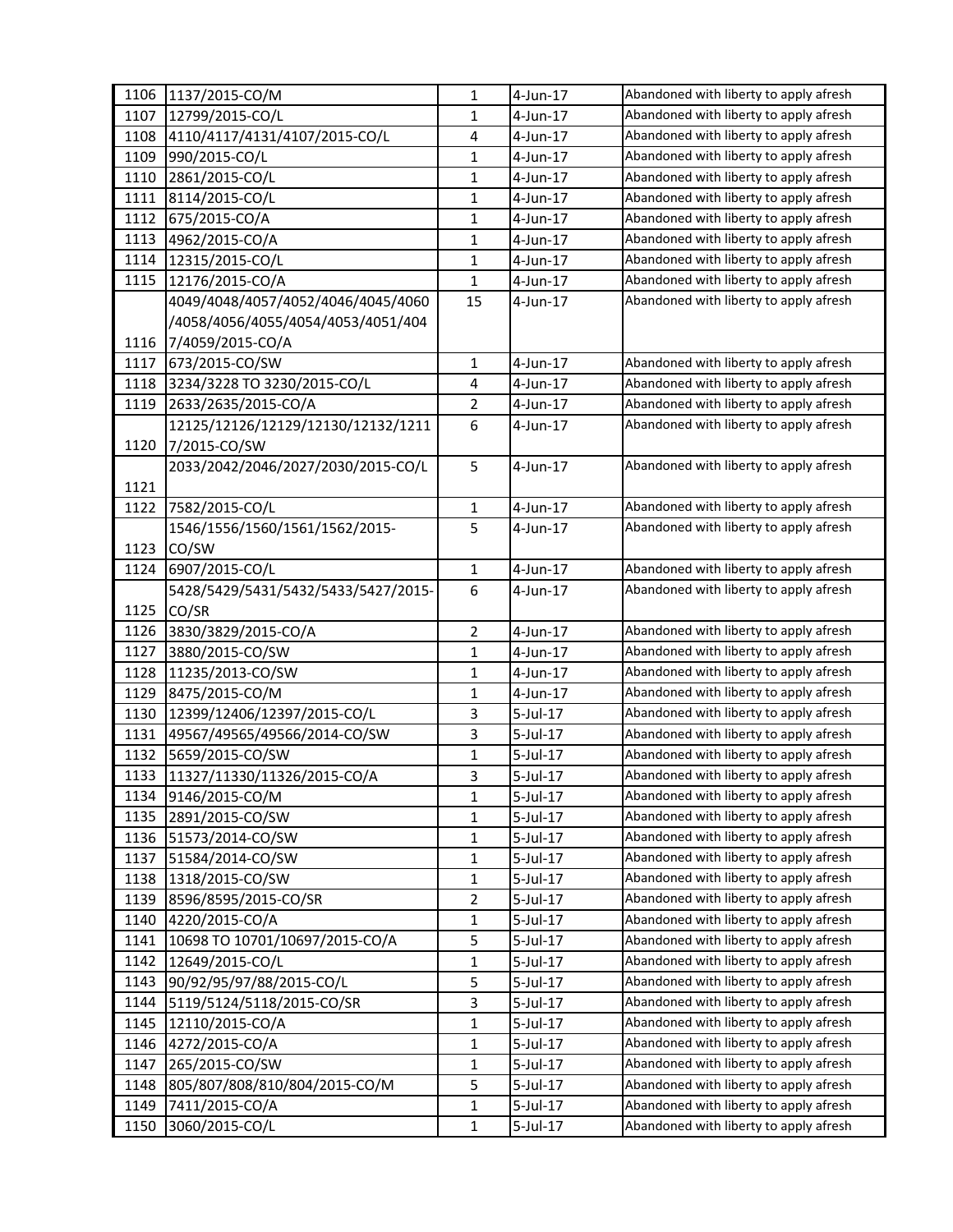| 1151 | 5034/2015-CO/SR                    | 1              | 5-Jul-17    | Abandoned with liberty to apply afresh |
|------|------------------------------------|----------------|-------------|----------------------------------------|
| 1152 | 55698/2014-CO/L                    | 1              | 5-Jul-17    | Abandoned with liberty to apply afresh |
| 1153 | 45844/2014-CO/L                    | $\mathbf{1}$   | 5-Jul-17    | Abandoned with liberty to apply afresh |
| 1154 | 55023/2014-CO/L                    | 1              | 5-Jul-17    | Abandoned with liberty to apply afresh |
| 1155 | 8417/2015-CO/L                     | $\mathbf{1}$   | 5-Jul-17    | Abandoned with liberty to apply afresh |
| 1156 | 10253/2015-CO/L                    | 1              | 5-Jul-17    | Abandoned with liberty to apply afresh |
| 1157 | 11314/2015-CO/A                    | 1              | 5-Jul-17    | Abandoned with liberty to apply afresh |
| 1158 | 48307/2014-CO/A                    | 1              | 5-Jul-17    | Abandoned with liberty to apply afresh |
| 1159 | 4729/2015-CO/CF                    | $\mathbf{1}$   | 5-Jul-17    | Abandoned with liberty to apply afresh |
| 1160 | 49748/2014-CO/L                    | $\mathbf{1}$   | 5-Jul-17    | Abandoned with liberty to apply afresh |
| 1161 | 7651/2015-CO/L                     | 1              | 5-Jul-17    | Abandoned with liberty to apply afresh |
| 1162 | 12068/2015-CO/SW                   | 1              | 5-Jul-17    | Abandoned with liberty to apply afresh |
| 1163 | 6564/6562/2015-CO/A                | $\overline{2}$ | 5-Jul-17    | Abandoned with liberty to apply afresh |
| 1164 | 12616/2015-CO/A                    | 1              | 5-Jul-17    | Abandoned with liberty to apply afresh |
| 1165 | 3130/2015-CO/A                     | $\mathbf{1}$   | 5-Jul-17    | Abandoned with liberty to apply afresh |
| 1166 | 5198/2015-CO/L                     | 1              | 5-Jul-17    | Abandoned with liberty to apply afresh |
| 1167 | 1706/2015-CO/A                     | 1              | 5-Jul-17    | Abandoned with liberty to apply afresh |
| 1168 | 1708/2015-CO/L                     | $\mathbf{1}$   | 5-Jul-17    | Abandoned with liberty to apply afresh |
| 1169 | 49269/2014-CO/A                    | $\mathbf{1}$   | 5-Jul-17    | Abandoned with liberty to apply afresh |
| 1170 | 52569/2014-CO/A                    | $\mathbf{1}$   | 5-Jul-17    | Abandoned with liberty to apply afresh |
| 1171 | 46728/2014-CO/A                    | 1              | 5-Jul-17    | Abandoned with liberty to apply afresh |
| 1172 | 45829/45832/2014-CO/A              | 2              | 5-Jul-17    | Abandoned with liberty to apply afresh |
| 1173 | 50471/2014-CO/A                    | 1              | 5-Jul-17    | Abandoned with liberty to apply afresh |
| 1174 | 13700/2015-CO/A                    | 1              | 5-Jul-17    | Abandoned with liberty to apply afresh |
| 1175 | 8848/2015-CO/A                     | 1              | 5-Jul-17    | Abandoned with liberty to apply afresh |
| 1176 | 3072/2015-CO/L                     | 1              | 5-Jul-17    | Abandoned with liberty to apply afresh |
| 1177 | 2408/2015-CO/SW                    | 1              | 5-Jul-17    | Abandoned with liberty to apply afresh |
| 1178 | 8723/2015-CO/L                     | $\mathbf{1}$   | 5-Jul-17    | Abandoned with liberty to apply afresh |
| 1179 | 948/949/884/2015-CO/M              | 3              | 5-Jul-17    | Abandoned with liberty to apply afresh |
| 1180 | 8888/2015-CO/A                     | $\mathbf{1}$   | 5-Jul-17    | Abandoned with liberty to apply afresh |
| 1181 | 10991/2015-CO/A                    | 1              | 5-Jul-17    | Abandoned with liberty to apply afresh |
| 1182 | 2406/2015-CO/A                     | 1              | 5-Jul-17    | Abandoned with liberty to apply afresh |
| 1183 | 11993/2015-CO/A                    | 1              | $5$ -Jul-17 | Abandoned with liberty to apply afresh |
| 1184 | 13203/2015-CO/A                    | 1              | 5-Jul-17    | Abandoned with liberty to apply afresh |
| 1185 | 2681/2015-CO/A                     | 1              | 5-Jul-17    | Abandoned with liberty to apply afresh |
| 1186 | 11916/2015-CO/L                    | 1              | 5-Jul-17    | Abandoned with liberty to apply afresh |
| 1187 | 13193/2015-CO/L                    | $\mathbf{1}$   | 5-Jul-17    | Abandoned with liberty to apply afresh |
| 1188 | 3818/2015-CO/A                     | 1              | 5-Jul-17    | Abandoned with liberty to apply afresh |
| 1189 | 5750/2015-CO/L                     | $\mathbf{1}$   | 5-Jul-17    | Abandoned with liberty to apply afresh |
| 1190 | 2731/2015-CO/A                     | 1              | 5-Jul-17    | Abandoned with liberty to apply afresh |
| 1191 | 1582/2015-CO/A                     | 1              | $5$ -Jul-17 | Abandoned with liberty to apply afresh |
| 1192 | 2116/2015-CO/SW                    | $\mathbf{1}$   | $5$ -Jul-17 | Abandoned with liberty to apply afresh |
| 1193 | 8082/2015-CO/L                     | 1              | 5-Jul-17    | Abandoned with liberty to apply afresh |
|      | 6968/7218/8021/8103/8108/8151/8209 | 9              | 5-Jul-17    | Abandoned with liberty to apply afresh |
| 1194 | /8211/8215/2015-CO/L               |                |             |                                        |
| 1195 | 475/2015-CO/L                      | 1              | 5-Jul-17    | Abandoned with liberty to apply afresh |
| 1196 | 1147/1148/2015-CO/L                | 2              | $5$ -Jul-17 | Abandoned with liberty to apply afresh |
| 1197 | 10221/2015-CO/SW                   | 1              | 5-Jul-17    | Abandoned with liberty to apply afresh |
| 1198 | 12199/2015-CO/A                    | 1              | 5-Jul-17    | Abandoned with liberty to apply afresh |
| 1199 | 2952/3003/2015-CO/L                | 2              | 5-Jul-17    | Abandoned with liberty to apply afresh |
| 1200 | 2832/2015-CO/SR                    | $\mathbf{1}$   | 5-Jul-17    | Abandoned with liberty to apply afresh |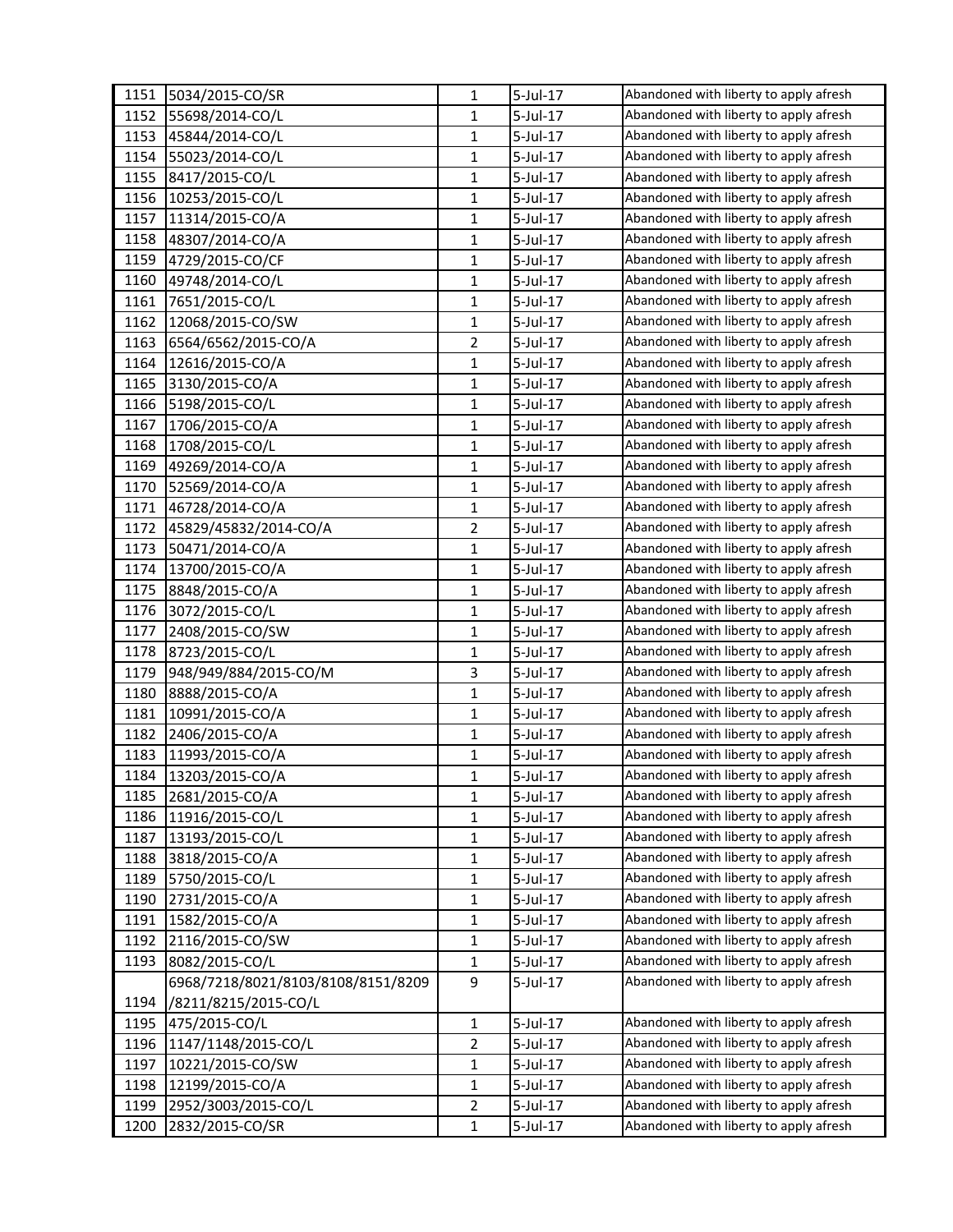| 1201 | 12762/2015-CO/L                | 1              | 5-Jul-17    | Abandoned with liberty to apply afresh |
|------|--------------------------------|----------------|-------------|----------------------------------------|
| 1202 | 6142/6143/2015-CO/L            | $\overline{2}$ | 5-Jul-17    | Abandoned with liberty to apply afresh |
| 1203 | 5875/5878/2015-CO/L            | $\overline{2}$ | 5-Jul-17    | Abandoned with liberty to apply afresh |
| 1204 | 5622/2015-CO/L                 | $\mathbf{1}$   | 5-Jul-17    | Abandoned with liberty to apply afresh |
| 1205 | 13152/13154/13151/2015-CO/L    | 3              | 5-Jul-17    | Abandoned with liberty to apply afresh |
| 1206 | 3121/2015-CO/L                 | $\mathbf{1}$   | 5-Jul-17    | Abandoned with liberty to apply afresh |
| 1207 | 6836/2015-CO/A                 | $\mathbf{1}$   | 5-Jul-17    | Abandoned with liberty to apply afresh |
| 1208 | 6450/2015-CO/L                 | $\mathbf 1$    | 5-Jul-17    | Abandoned with liberty to apply afresh |
| 1209 | 6467/2015-CO/L                 | $\mathbf{1}$   | 5-Jul-17    | Abandoned with liberty to apply afresh |
| 1210 | 9269/2015-CO/L                 | $\mathbf{1}$   | 5-Jul-17    | Abandoned with liberty to apply afresh |
| 1211 | 11531/2015-CO/L                | $\mathbf{1}$   | 5-Jul-17    | Abandoned with liberty to apply afresh |
| 1212 | 11820/11798/2015-CO/A          | $\overline{2}$ | 5-Jul-17    | Abandoned with liberty to apply afresh |
| 1213 | 8666/2015-CO/SR                | 1              | 5-Jul-17    | Abandoned with liberty to apply afresh |
| 1214 | 5609/2015-CO/L                 | $\mathbf{1}$   | 5-Jul-17    | Abandoned with liberty to apply afresh |
| 1215 | 9132/2015-CO/A                 | $\mathbf{1}$   | 5-Jul-17    | Abandoned with liberty to apply afresh |
| 1216 | 7927/2015-CO/L                 | $\mathbf{1}$   | 5-Jul-17    | Abandoned with liberty to apply afresh |
| 1217 | 780/783/2015-CO/A              | $\overline{2}$ | 5-Jul-17    | Abandoned with liberty to apply afresh |
| 1218 | 1699/2015-CO/A                 | $\mathbf{1}$   | 5-Jul-17    | Abandoned with liberty to apply afresh |
| 1219 | 4011/2015-CO/A                 | $\mathbf{1}$   | 5-Jul-17    | Abandoned with liberty to apply afresh |
| 1220 | 3808/2015-CO/A                 | $\mathbf{1}$   | 5-Jul-17    | Abandoned with liberty to apply afresh |
| 1221 | 9023/9026/9043/2015-CO/L       | 3              | 5-Jul-17    | Abandoned with liberty to apply afresh |
| 1222 | 8746/2015-CO/M                 | $\mathbf{1}$   | 5-Jul-17    | Abandoned with liberty to apply afresh |
| 1223 | 9008/2015-CO/L                 | $\mathbf{1}$   | 5-Jul-17    | Abandoned with liberty to apply afresh |
| 1224 | 11029/2015-CO/L                | $\mathbf{1}$   | 5-Jul-17    | Abandoned with liberty to apply afresh |
| 1225 | 54839/2014-CO/SW               | $\mathbf{1}$   | 5-Jul-17    | Abandoned with liberty to apply afresh |
| 1226 | 15559/2014-CO/L                | $\mathbf{1}$   | 5-Jul-17    | Abandoned with liberty to apply afresh |
| 1227 | 5769/2015-CO/A                 | $\mathbf{1}$   | 5-Jul-17    | Abandoned with liberty to apply afresh |
| 1228 | 13244 TO 13248/13240/2012-CO/A | 6              | 5-Jul-17    | Abandoned with liberty to apply afresh |
| 1229 | 7717/2015-CO/SW                | $\mathbf{1}$   | 5-Jul-17    | Abandoned with liberty to apply afresh |
| 1230 | 681/2015-CO/L                  | $\mathbf{1}$   | 5-Jul-17    | Abandoned with liberty to apply afresh |
| 1231 | 9565/2015-CO/CF                | 1              | 5-Jul-17    | Abandoned with liberty to apply afresh |
| 1232 | 5301/2015-CO/SR                | $\mathbf{1}$   | 5-Jul-17    | Abandoned with liberty to apply afresh |
| 1233 | 13629/2015-CO/L                | 1              | 5-Jul-17    | Abandoned with liberty to apply afresh |
| 1234 | 7929/2015-CO/L                 | $\mathbf{1}$   | $5$ -Jul-17 | Abandoned with liberty to apply afresh |
| 1235 | 3792/2015-CO/L                 | $\mathbf{1}$   | 5-Jul-17    | Abandoned with liberty to apply afresh |
| 1236 | 4932/2015-CO/M                 | 1              | 5-Jul-17    | Abandoned with liberty to apply afresh |
| 1237 | 9506/2015-CO/L                 | $\mathbf{1}$   | $5$ -Jul-17 | Abandoned with liberty to apply afresh |
| 1238 | 12348/2015-CO/L                | $\mathbf{1}$   | 5-Jul-17    | Abandoned with liberty to apply afresh |
| 1239 | 11215/2015-CO/L                | $\mathbf{1}$   | 5-Jul-17    | Abandoned with liberty to apply afresh |
| 1240 | 11802/2015-CO/A                | 1              | 5-Jul-17    | Abandoned with liberty to apply afresh |
| 1241 | 1354/2015-CO/L                 | $\mathbf{1}$   | 5-Jul-17    | Abandoned with liberty to apply afresh |
| 1242 | 9417/2015-CO/L                 | $\mathbf{1}$   | 5-Jul-17    | Abandoned with liberty to apply afresh |
| 1243 | 9067/2015-CO/M                 | $\mathbf{1}$   | 5-Jul-17    | Abandoned with liberty to apply afresh |
| 1244 | 5972/2015-CO/A                 | $\mathbf{1}$   | 5-Jul-17    | Abandoned with liberty to apply afresh |
| 1245 | 1350/2015-CO/A                 | 1              | 5-Jul-17    | Abandoned with liberty to apply afresh |
| 1246 | 2696/2015-CO/L                 | $\mathbf{1}$   | 5-Jul-17    | Abandoned with liberty to apply afresh |
| 1247 | 1393/2015-CO/SR                | $\mathbf{1}$   | 5-Jul-17    | Abandoned with liberty to apply afresh |
| 1248 | 6277/2015-CO/L                 | $\mathbf{1}$   | 5-Jul-17    | Abandoned with liberty to apply afresh |
| 1249 | 11481/2015-CO/A                | $\mathbf{1}$   | 5-Jul-17    | Abandoned with liberty to apply afresh |
| 1250 | 12040/2015-CO/M                | $\mathbf{1}$   | 5-Jul-17    | Abandoned with liberty to apply afresh |
| 1251 | 8014/2015-CO/L                 | $\mathbf{1}$   | 5-Jul-17    | Abandoned with liberty to apply afresh |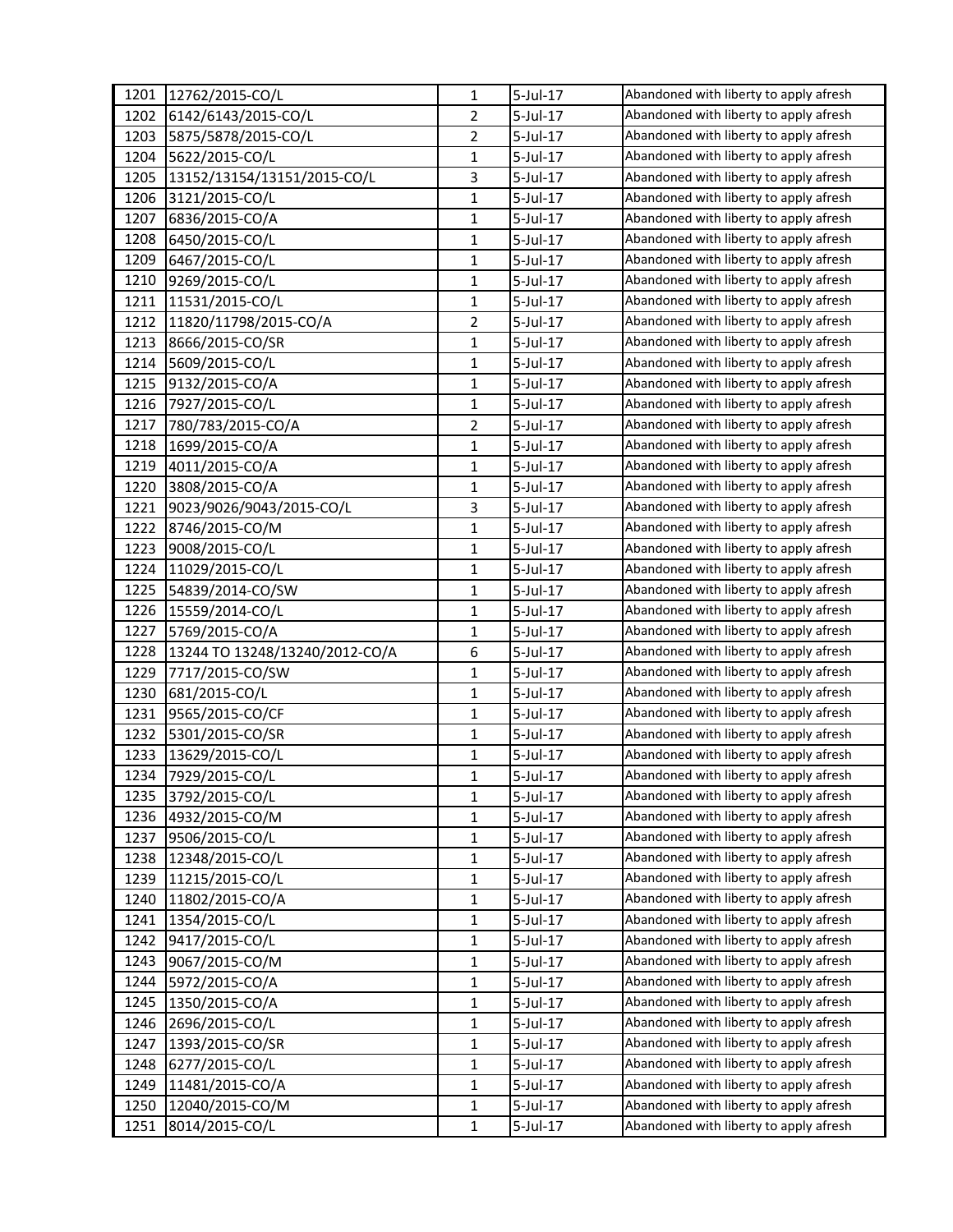| 1252 | 2598/2015-CO/L                     | 1              | 5-Jul-17    | Abandoned with liberty to apply afresh |
|------|------------------------------------|----------------|-------------|----------------------------------------|
| 1253 | 11253/2015-CO/A                    | 1              | 5-Jul-17    | Abandoned with liberty to apply afresh |
| 1254 | 2017/2015-CO/L                     | 1              | 5-Jul-17    | Abandoned with liberty to apply afresh |
| 1255 | 3456/2015-CO/SR                    | 1              | 5-Jul-17    | Abandoned with liberty to apply afresh |
| 1256 | 634/2015-CO/L                      | $\mathbf{1}$   | 5-Jul-17    | Abandoned with liberty to apply afresh |
| 1257 | 3807/2015-CO/A                     | 1              | 5-Jul-17    | Abandoned with liberty to apply afresh |
| 1258 | 1420/2015-CO/L                     | 1              | 5-Jul-17    | Abandoned with liberty to apply afresh |
| 1259 | 11250/2015-CO/A                    | 1              | 5-Jul-17    | Abandoned with liberty to apply afresh |
| 1260 | 8348/2015-CO/A                     | $\mathbf{1}$   | $5$ -Jul-17 | Abandoned with liberty to apply afresh |
| 1261 | 9683/2015-CO/A                     | $\mathbf{1}$   | 5-Jul-17    | Abandoned with liberty to apply afresh |
| 1262 | 7401/2015-CO/L                     | 1              | 5-Jul-17    | Abandoned with liberty to apply afresh |
| 1263 | 5575/2015-CO/L                     | 1              | 5-Jul-17    | Abandoned with liberty to apply afresh |
| 1264 | 50689/2014-CO/L                    | 1              | 5-Jul-17    | Abandoned with liberty to apply afresh |
| 1265 | 5182/2015-CO/L                     | 1              | 5-Jul-17    | Abandoned with liberty to apply afresh |
| 1266 | 8126/2015-CO/L                     | $\mathbf{1}$   | 5-Jul-17    | Abandoned with liberty to apply afresh |
| 1267 | 6838/2015-CO/A                     | 1              | 5-Jul-17    | Abandoned with liberty to apply afresh |
| 1268 | 2863/2015-CO/A                     | 1              | 5-Jul-17    | Abandoned with liberty to apply afresh |
| 1269 | 9133/2015-CO/A                     | $\mathbf{1}$   | 5-Jul-17    | Abandoned with liberty to apply afresh |
| 1270 | 8610/2015-CO/L                     | $\mathbf{1}$   | $5$ -Jul-17 | Abandoned with liberty to apply afresh |
| 1271 | 5441/2015-CO/SW                    | 1              | 5-Jul-17    | Abandoned with liberty to apply afresh |
| 1272 | 55227/2014-CO/SW                   | 1              | 5-Jul-17    | Abandoned with liberty to apply afresh |
| 1273 | 10088/2015-CO/L                    | 1              | 5-Jul-17    | Abandoned with liberty to apply afresh |
| 1274 | 9805/2015-CO/L                     | 1              | 5-Jul-17    | Abandoned with liberty to apply afresh |
| 1275 | 11039/2015-CO/A                    | 1              | 5-Jul-17    | Abandoned with liberty to apply afresh |
| 1276 | 11200/2015-CO/A                    | 1              | 5-Jul-17    | Abandoned with liberty to apply afresh |
| 1277 | 44683/2014-CO/L                    | 1              | 5-Jul-17    | Abandoned with liberty to apply afresh |
| 1278 | 54883/2014-CO/SW                   | 1              | 5-Jul-17    | Abandoned with liberty to apply afresh |
| 1279 | 51646/2014-CO/SW                   | $\mathbf{1}$   | $5$ -Jul-17 | Abandoned with liberty to apply afresh |
| 1280 | 8878/2015-CO/L                     | 1              | 5-Jul-17    | Abandoned with liberty to apply afresh |
| 1281 | 7499/2015-CO/A                     | $\mathbf{1}$   | 5-Jul-17    | Abandoned with liberty to apply afresh |
| 1282 | 12977/2015-CO/SW                   | 1              | 5-Jul-17    | Abandoned with liberty to apply afresh |
| 1283 | 6487/6509/6543/6517/2015-CO/L      | 4              | 5-Jul-17    | Abandoned with liberty to apply afresh |
| 1284 | 8083/8071/8081/8073/2015-CO/L      | 4              | $5$ -Jul-17 | Abandoned with liberty to apply afresh |
| 1285 | 3280/3282/2015-CO/L                | 2              | $6$ -Jul-17 | Abandoned with liberty to apply afresh |
| 1286 | 7589/2015-CO/A                     | 1              | 6-Jul-17    | Abandoned with liberty to apply afresh |
|      | 3799/3800/3801/3798/3802/3803/3804 | 9              | $6$ -Jul-17 | Abandoned with liberty to apply afresh |
| 1287 | /3795/3796/2015-CO/SW              |                |             |                                        |
| 1288 | 6628/2015-CO/L                     | 1              | 6-Jul-17    | Abandoned with liberty to apply afresh |
| 1289 | 5555/2015-CO/SW                    | $\mathbf{1}$   | 6-Jul-17    | Abandoned with liberty to apply afresh |
| 1290 | 3716/2015-CO/SW                    | 1              | $6$ -Jul-17 | Abandoned with liberty to apply afresh |
| 1291 | 7349/2015-CO/A                     | 1              | $6$ -Jul-17 | Abandoned with liberty to apply afresh |
| 1292 | 6449/2015-CO/SW                    | $\mathbf{1}$   | $6$ -Jul-17 | Abandoned with liberty to apply afresh |
| 1293 | 1490/2015-CO/L                     | 1              | 6-Jul-17    | Abandoned with liberty to apply afresh |
|      | 4938/4887/4936/4935/4934/2015-CO/M | 5              | 6-Jul-17    | Abandoned with liberty to apply afresh |
| 1294 |                                    |                |             |                                        |
| 1295 | 9921/2015-CO/L                     | 1              | $6$ -Jul-17 | Abandoned with liberty to apply afresh |
| 1296 | 5176/2015-CO/SW                    | 1              | 6-Jul-17    | Abandoned with liberty to apply afresh |
| 1297 | 6400/2015-CO/L                     | 1              | 6-Jul-17    | Abandoned with liberty to apply afresh |
| 1298 | 8720/8716/2015-CO/A                | $\overline{2}$ | 6-Jul-17    | Abandoned with liberty to apply afresh |
| 1299 | 8221/8150/8153/2015-CO/L           | 3              | 6-Jul-17    | Abandoned with liberty to apply afresh |
| 1300 | 4557/2015-CO/A                     | $\mathbf{1}$   | $6$ -Jul-17 | Abandoned with liberty to apply afresh |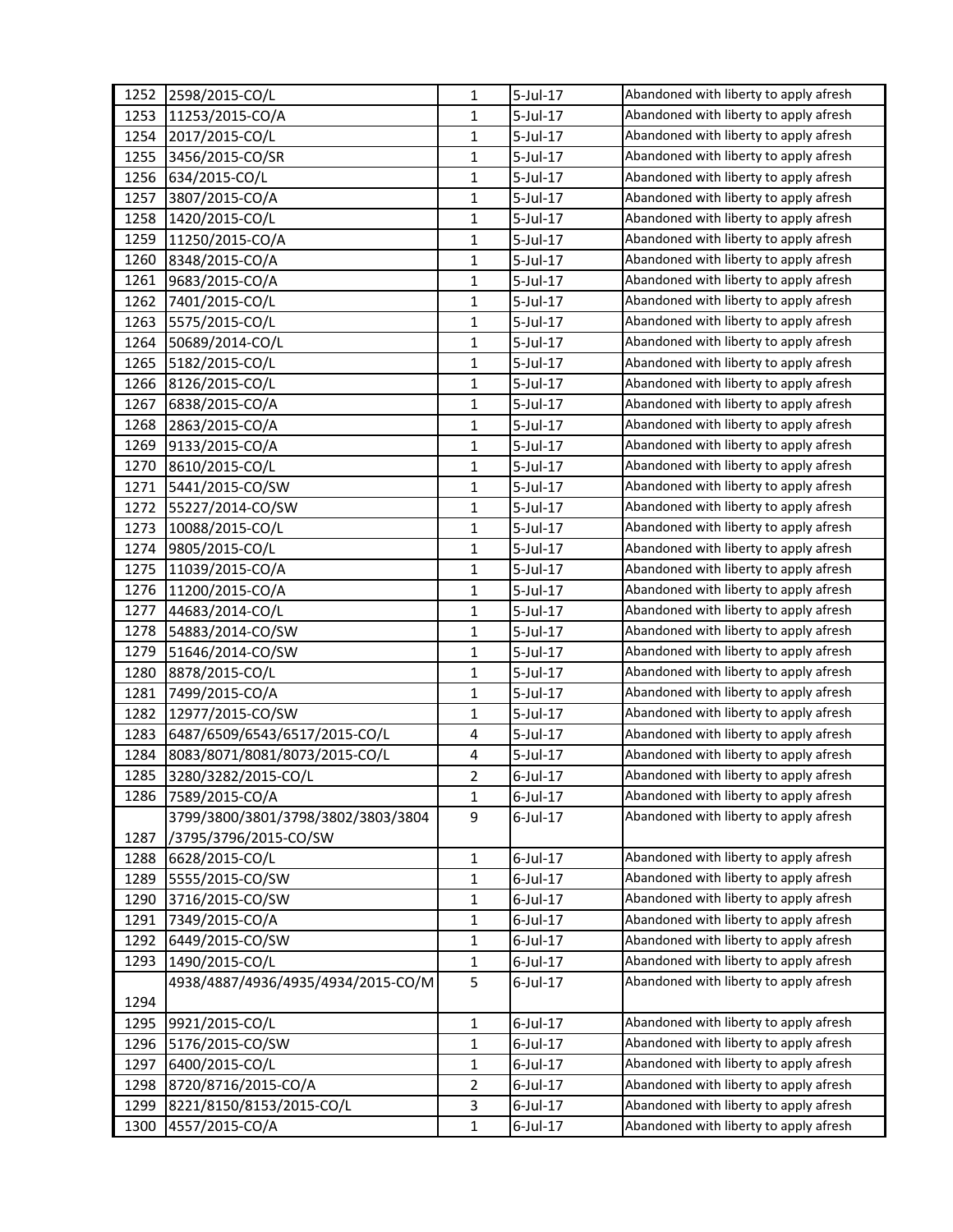| 1301 | 7591/2015-CO/L                      | 1            | 6-Jul-17        | Abandoned with liberty to apply afresh |
|------|-------------------------------------|--------------|-----------------|----------------------------------------|
| 1302 | 6498/2015-CO/A                      | 1            | 6-Jul-17        | Abandoned with liberty to apply afresh |
| 1303 | 3864/2015-CO/CF                     | $\mathbf{1}$ | $6$ -Jul-17     | Abandoned with liberty to apply afresh |
| 1304 | 8698/8697/8694/2015-CO/L            | 3            | 6-Jul-17        | Abandoned with liberty to apply afresh |
| 1305 | 8513/2015-CO/CF                     | $\mathbf{1}$ | 6-Jul-17        | Abandoned with liberty to apply afresh |
| 1306 | 5677/2015-CO/SW                     | 1            | 6-Jul-17        | Abandoned with liberty to apply afresh |
| 1307 | 7406/2015-CO/L                      | 1            | 6-Jul-17        | Abandoned with liberty to apply afresh |
| 1308 | 5544/2015-CO/SW                     | $\mathbf{1}$ | 6-Jul-17        | Abandoned with liberty to apply afresh |
| 1309 | 3048/2015-CO/A                      | $\mathbf{1}$ | 7-Jul-17        | Abandoned with liberty to apply afresh |
| 1310 | 11476/2015-CO/A                     | $\mathbf{1}$ | 7-Jul-17        | Abandoned with liberty to apply afresh |
| 1311 | 4698/2015-CO/A                      | $\mathbf{1}$ | 7-Jul-17        | Abandoned with liberty to apply afresh |
| 1312 | 5824/5827/5828/2015-CO/L            | 3            | 7-Jul-17        | Abandoned with liberty to apply afresh |
| 1313 | 4020/2015-CO/A                      | 1            | 7-Jul-17        | Abandoned with liberty to apply afresh |
| 1314 | 4786/2015-CO/A                      | 1            | 7-Jul-17        | Abandoned with liberty to apply afresh |
| 1315 | 3375/2015-CO/A                      | $\mathbf{1}$ | 7-Jul-17        | Abandoned with liberty to apply afresh |
| 1316 | 4504/2015-CO/L                      | 1            | 7-Jul-17        | Abandoned with liberty to apply afresh |
| 1317 | 4319/2015-CO/L                      | 1            | 7-Jul-17        | Abandoned with liberty to apply afresh |
| 1318 | 7388/2015-CO/A                      | $\mathbf{1}$ | 7-Jul-17        | Abandoned with liberty to apply afresh |
| 1319 | 7600/2015-CO/M                      | $\mathbf{1}$ | 7-Jul-17        | Abandoned with liberty to apply afresh |
| 1320 | 6969/2015-CO/L                      | $\mathbf{1}$ | 7-Jul-17        | Abandoned with liberty to apply afresh |
| 1321 | 4670/2015-CO/L                      | 1            | 7-Jul-17        | Abandoned with liberty to apply afresh |
| 1322 | 38/2015-CO/L                        | 1            | 7-Jul-17        | Abandoned with liberty to apply afresh |
| 1323 | 9298/2015-CO/L                      | 1            | 7-Jul-17        | Abandoned with liberty to apply afresh |
| 1324 | 9382/2015-CO/SR                     | 1            | 7-Jul-17        | Abandoned with liberty to apply afresh |
| 1325 | 700/2015-CO/A                       | 1            | 7-Jul-17        | Abandoned with liberty to apply afresh |
| 1326 | 9006/2015-CO/A                      | 1            | 7-Jul-17        | Abandoned with liberty to apply afresh |
| 1327 | 5222/2015-CO/L                      | 1            | 7-Jul-17        | Abandoned with liberty to apply afresh |
| 1328 | 6290/2015-CO/L                      | $\mathbf{1}$ | 7-Jul-17        | Abandoned with liberty to apply afresh |
| 1329 | 5325/2015-CO/L                      | 1            | 7-Jul-17        | Abandoned with liberty to apply afresh |
| 1330 | 4585/2015-CO/L                      | $\mathbf{1}$ | 7-Jul-17        | Abandoned with liberty to apply afresh |
| 1331 | 9928/2015-CO/M                      | 1            | 7-Jul-17        | Abandoned with liberty to apply afresh |
| 1332 | 9979/2015-CO/L                      | 1            | 7-Jul-17        | Abandoned with liberty to apply afresh |
| 1333 | 11372/2015-CO/L                     | 1            | 7-Jul-17        | Abandoned with liberty to apply afresh |
| 1334 | 747/2015-CO/L                       | 1            | 7-Jul-17        | Abandoned with liberty to apply afresh |
| 1335 | 4940/2015-CO/L                      | 1            | 7-Jul-17        | Abandoned with liberty to apply afresh |
| 1336 | 9761/2015-CO/L                      | 1            | 7-Jul-17        | Abandoned with liberty to apply afresh |
| 1337 | 9861/2015-CO/L                      | $\mathbf{1}$ | 7-Jul-17        | Abandoned with liberty to apply afresh |
| 1338 | 4702/2015-CO/A                      | 1            | 7-Jul-17        | Abandoned with liberty to apply afresh |
|      | 5577/2015-CO/L, 5581/5579/2015-CO/A | 3            | 11-Jul-17       | Abandoned with liberty to apply afresh |
| 1339 |                                     |              |                 |                                        |
| 1340 | 13870/2015-CO/L                     | 1            | 11-Jul-17       | Abandoned with liberty to apply afresh |
| 1341 | 8648/2015-CO/CF                     | $\mathbf{1}$ | 11-Jul-17       | Abandoned with liberty to apply afresh |
| 1342 | 9982/2015-CO/SR                     | 1            | $11$ -Jul- $17$ | Abandoned with liberty to apply afresh |
| 1343 | 5228/2015-CO/L                      | 1            | 11-Jul-17       | Abandoned with liberty to apply afresh |
| 1344 | 10916/2015-CO/L                     | 1            | 11-Jul-17       | Abandoned with liberty to apply afresh |
| 1345 | 4560/2015-CO/M                      | $\mathbf{1}$ | 11-Jul-17       | Abandoned with liberty to apply afresh |
| 1346 | 4326/4328/2015-CO/L                 | 2            | 11-Jul-17       | Abandoned with liberty to apply afresh |
| 1347 | 3185/3176/3170/2015-CO/L            | 3            | 11-Jul-17       | Abandoned with liberty to apply afresh |
| 1348 | 8146/2015-CO/L                      | $\mathbf{1}$ | 11-Jul-17       | Abandoned with liberty to apply afresh |
| 1349 | 5829/2015-CO/L                      | 1            | 11-Jul-17       | Abandoned with liberty to apply afresh |
| 1350 | 3401/2015-CO/L                      | $\mathbf{1}$ | $11$ -Jul- $17$ | Abandoned with liberty to apply afresh |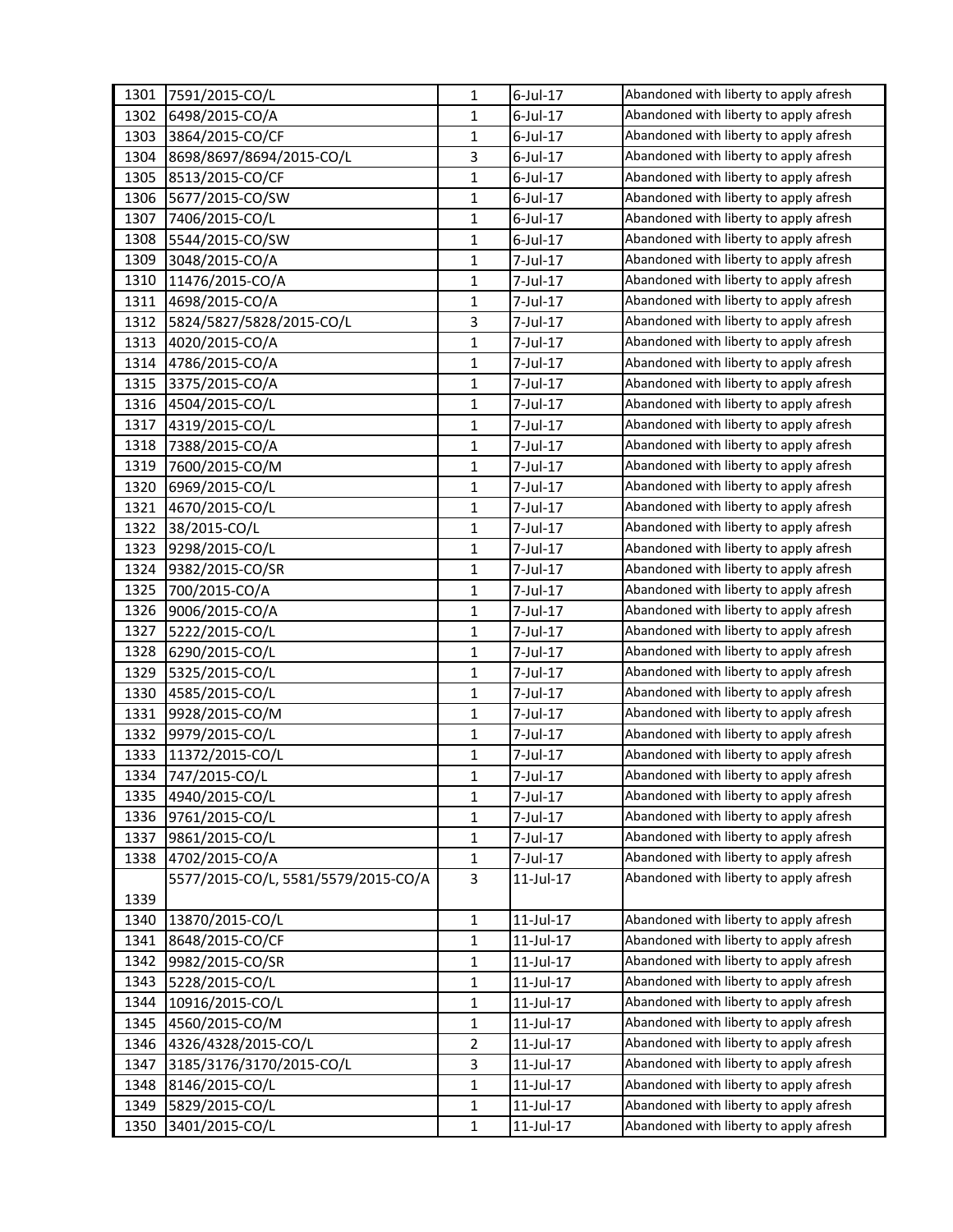| 1351 | 494/2015-CO/L                       | $\mathbf{1}$   | 11-Jul-17       | Abandoned with liberty to apply afresh |
|------|-------------------------------------|----------------|-----------------|----------------------------------------|
| 1352 | 8326/2015-CO/L                      | 1              | 11-Jul-17       | Abandoned with liberty to apply afresh |
|      | 569/601/594/590/566/577/591/595/574 | 9              | $11$ -Jul-17    | Abandoned with liberty to apply afresh |
| 1353 | /2015-CO/L                          |                |                 |                                        |
| 1354 | 6364/2015-CO/L                      | $\mathbf{1}$   | 11-Jul-17       | Abandoned with liberty to apply afresh |
| 1355 | 7095/2015-CO/SW                     | 1              | 11-Jul-17       | Abandoned with liberty to apply afresh |
| 1356 | 5833/2015-CO/L                      | 1              | 11-Jul-17       | Abandoned with liberty to apply afresh |
| 1357 | 8743/2015-CO/L                      | $\mathbf{1}$   | $11$ -Jul- $17$ | Abandoned with liberty to apply afresh |
| 1358 | 12134/2015-CO/L                     | 1              | 11-Jul-17       | Abandoned with liberty to apply afresh |
| 1359 | 3104/2015-CO/L                      | $\mathbf{1}$   | 11-Jul-17       | Abandoned with liberty to apply afresh |
| 1360 | 3316/2015-CO/L                      | 1              | 11-Jul-17       | Abandoned with liberty to apply afresh |
| 1361 | 3097/2015-CO/L                      | $\mathbf{1}$   | 11-Jul-17       | Abandoned with liberty to apply afresh |
| 1362 | 13626/2015-CO/L                     | $\mathbf{1}$   | 11-Jul-17       | Abandoned with liberty to apply afresh |
| 1363 | 3136/2015-CO/A                      | $\mathbf{1}$   | 11-Jul-17       | Abandoned with liberty to apply afresh |
| 1364 | 7746/2015-CO/L                      | $\mathbf{1}$   | 11-Jul-17       | Abandoned with liberty to apply afresh |
| 1365 | 2972/2015-CO/A                      | 1              | 11-Jul-17       | Abandoned with liberty to apply afresh |
| 1366 | 4864/2015-CO/L                      | $\mathbf{1}$   | 11-Jul-17       | Abandoned with liberty to apply afresh |
| 1367 | 8668/2015-CO/A                      | 1              | $11$ -Jul-17    | Abandoned with liberty to apply afresh |
| 1368 | 1451/2015-CO/L                      | $\mathbf{1}$   | 11-Jul-17       | Abandoned with liberty to apply afresh |
| 1369 | 3754/2015-CO/SW                     | 1              | 11-Jul-17       | Abandoned with liberty to apply afresh |
| 1370 | 2880/2015-CO/L                      | 1              | 11-Jul-17       | Abandoned with liberty to apply afresh |
| 1371 | 3408/2015-CO/L                      | $\mathbf{1}$   | $11$ -Jul- $17$ | Abandoned with liberty to apply afresh |
| 1372 | 528/2015-CO/M                       | $\mathbf{1}$   | $11$ -Jul- $17$ | Abandoned with liberty to apply afresh |
| 1373 | 52687/2014-CO/SW                    | $\mathbf{1}$   | 11-Jul-17       | Abandoned with liberty to apply afresh |
| 1374 | 55600/2014-CO/SW                    | 1              | 11-Jul-17       | Abandoned with liberty to apply afresh |
| 1375 | 49052/2014-CO/SW                    | 1              | 11-Jul-17       | Abandoned with liberty to apply afresh |
| 1376 | 4417/2015-CO/A                      | 1              | $11$ -Jul- $17$ | Abandoned with liberty to apply afresh |
| 1377 | 1505/2015-CO/A                      | $\mathbf{1}$   | 11-Jul-17       | Abandoned with liberty to apply afresh |
| 1378 | 5894/2015-CO/SW                     | $\mathbf{1}$   | 11-Jul-17       | Abandoned with liberty to apply afresh |
| 1379 | 50024/2014-CO/SW                    | 1              | 11-Jul-17       | Abandoned with liberty to apply afresh |
| 1380 | 46090/46088/2014-CO/SW              | $\overline{2}$ | 11-Jul-17       | Abandoned with liberty to apply afresh |
| 1381 | 56030/2014-CO/SW                    | $\mathbf{1}$   | $11$ -Jul- $17$ | Abandoned with liberty to apply afresh |
|      | 3733/3734/3735/3736/3738/3739/2015- | 6              | 11-Jul-17       | Abandoned with liberty to apply afresh |
| 1382 | CO/A                                |                |                 |                                        |
| 1383 | 54225/2014-CO/SW                    | 1              | 11-Jul-17       | Abandoned with liberty to apply afresh |
| 1384 | 52013 TO 52017/2014-CO/SW           | 5              | 11-Jul-17       | Abandoned with liberty to apply afresh |
| 1385 | 469/2015-CO/SW                      | 1              | $11$ -Jul- $17$ | Abandoned with liberty to apply afresh |
| 1386 | 462/2015-CO/SW                      | 1              | $11$ -Jul- $17$ | Abandoned with liberty to apply afresh |
| 1387 | 13470/13463/2015-CO/SW              | 2              | 11-Jul-17       | Abandoned with liberty to apply afresh |
| 1388 | 50724/2014-CO/SW                    | 1              | 11-Jul-17       | Abandoned with liberty to apply afresh |
| 1389 | 3270/2015-CO/SW                     | $\mathbf{1}$   | 11-Jul-17       | Abandoned with liberty to apply afresh |
| 1390 | 8026/2015-CO/SW                     | 1              | 11-Jul-17       | Abandoned with liberty to apply afresh |
| 1391 | 12876/2015-CO/L                     | 1              | 11-Jul-17       | Abandoned with liberty to apply afresh |
| 1392 | 3122/2015-CO/L                      | 1              | 11-Jul-17       | Abandoned with liberty to apply afresh |
| 1393 | 3222/2015-CO/M                      | 1              | 11-Jul-17       | Abandoned with liberty to apply afresh |
| 1394 | 8229/2015-CO/L                      | $\mathbf{1}$   | 11-Jul-17       | Abandoned with liberty to apply afresh |
| 1395 | 8155/2015-CO/L                      | $\mathbf{1}$   | 11-Jul-17       | Abandoned with liberty to apply afresh |
| 1396 | 11349/2015-CO/SR                    | 1              | 11-Jul-17       | Abandoned with liberty to apply afresh |
| 1397 | 711/2015-CO/SW                      | 1              | 11-Jul-17       | Abandoned with liberty to apply afresh |
| 1398 | 508/2015-CO/M                       | 1              | 11-Jul-17       | Abandoned with liberty to apply afresh |
| 1399 | 599/2015-CO/SW                      | $\mathbf{1}$   | $11$ -Jul- $17$ | Abandoned with liberty to apply afresh |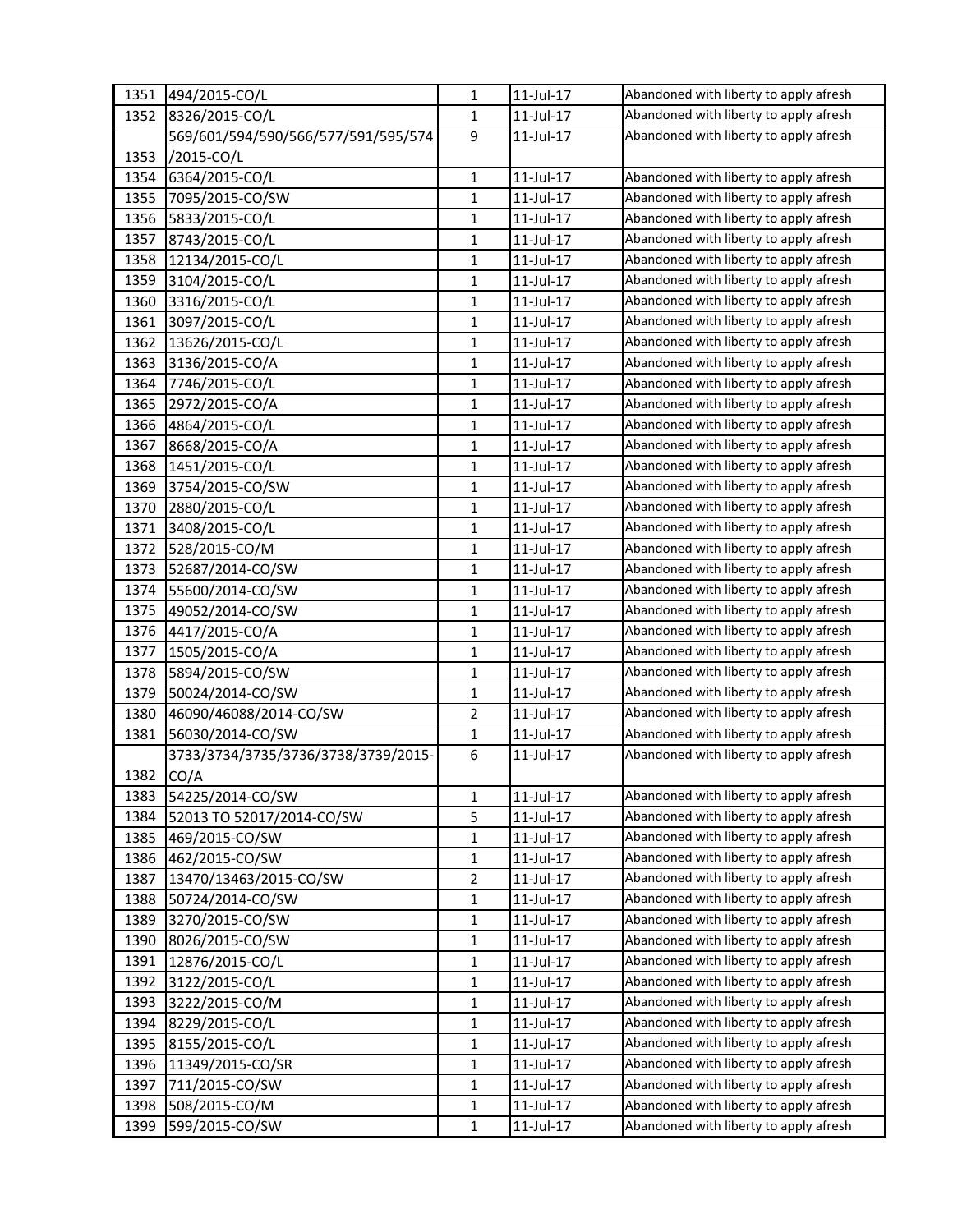| 1400 | 6586/2015-CO/SW                    | $\mathbf{1}$   | 11-Jul-17 | Abandoned with liberty to apply afresh |
|------|------------------------------------|----------------|-----------|----------------------------------------|
| 1401 | 4280/2015-CO/SR                    | $\mathbf{1}$   | 11-Jul-17 | Abandoned with liberty to apply afresh |
| 1402 | 12901/2015-CO/L                    | $\mathbf{1}$   | 11-Jul-17 | Abandoned with liberty to apply afresh |
| 1403 | 11528/2015-CO/SW                   | $\mathbf{1}$   | 11-Jul-17 | Abandoned with liberty to apply afresh |
| 1404 | 5836/2015-CO/L                     | $\mathbf{1}$   | 11-Jul-17 | Abandoned with liberty to apply afresh |
| 1405 | 10988/2015-CO/A                    | $\mathbf{1}$   | 11-Jul-17 | Abandoned with liberty to apply afresh |
| 1406 | 7586/7587/2015-CO/L                | $\overline{2}$ | 11-Jul-17 | Abandoned with liberty to apply afresh |
| 1407 | 11103/2015-CO/L                    | $\mathbf{1}$   | 11-Jul-17 | Abandoned with liberty to apply afresh |
| 1408 | 6287/6274/2015-CO/L                | $\overline{2}$ | 11-Jul-17 | Abandoned with liberty to apply afresh |
| 1409 | 6232/2015-CO/SW                    | $\mathbf{1}$   | 11-Jul-17 | Abandoned with liberty to apply afresh |
| 1410 | 7738/2015-CO/L                     | 1              | 11-Jul-17 | Abandoned with liberty to apply afresh |
| 1411 | 4666/2015-CO/L                     | $\mathbf{1}$   | 11-Jul-17 | Abandoned with liberty to apply afresh |
| 1412 | 4108/2015-CO/L                     | $\mathbf{1}$   | 11-Jul-17 | Abandoned with liberty to apply afresh |
| 1413 | 12054/2015-CO/L                    | $\mathbf{1}$   | 11-Jul-17 | Abandoned with liberty to apply afresh |
| 1414 | 11870/2010-CO/A                    | $\mathbf{1}$   | 12-Jul-17 | Abandoned with liberty to apply afresh |
| 1415 | 6100/2015-CO/A                     | 1              | 12-Jul-17 | Abandoned with liberty to apply afresh |
| 1416 | 11084/2015-CO/L                    | $\mathbf{1}$   | 12-Jul-17 | Abandoned with liberty to apply afresh |
| 1417 | 6610/2015-CO/L                     | $\mathbf{1}$   | 12-Jul-17 | Abandoned with liberty to apply afresh |
| 1418 | 11023/2015-CO/L                    | $\mathbf{1}$   | 12-Jul-17 | Abandoned with liberty to apply afresh |
| 1419 | 5946/2015-CO/L                     | $\mathbf{1}$   | 12-Jul-17 | Abandoned with liberty to apply afresh |
| 1420 | 10443/2015-CO/M                    | $\mathbf{1}$   | 12-Jul-17 | Abandoned with liberty to apply afresh |
| 1421 | 4207/2015-CO/L                     | $\mathbf{1}$   | 12-Jul-17 | Abandoned with liberty to apply afresh |
| 1422 | 8676/2015-CO/SW                    | $\mathbf{1}$   | 12-Jul-17 | Abandoned with liberty to apply afresh |
| 1423 | 5832/2015-CO/L                     | $\mathbf{1}$   | 12-Jul-17 | Abandoned with liberty to apply afresh |
| 1424 | 9963/2015-CO/A                     | $\mathbf{1}$   | 12-Jul-17 | Abandoned with liberty to apply afresh |
| 1425 | 5132/2015-CO/L                     | $\mathbf{1}$   | 12-Jul-17 | Abandoned with liberty to apply afresh |
| 1426 | 5835/2015-CO/L                     | $\mathbf{1}$   | 12-Jul-17 | Abandoned with liberty to apply afresh |
|      | 3925/3926/3927/3928/3929/3930/3710 | 12             | 13-Jul-17 | Abandoned with liberty to apply afresh |
|      | /3711/3766/37964/3765/3924/2015-   |                |           |                                        |
| 1427 | CO/SR                              |                |           |                                        |
| 1428 | 10636 TO 10644/10635/2015-CO/A     | 9              | 13-Jul-17 | Abandoned with liberty to apply afresh |
| 1429 | 7443/7444/2011-CO/L                | $\overline{2}$ | 13-Jul-17 | Abandoned with liberty to apply afresh |
| 1430 | 5703/2010-CO/SW                    | $\mathbf{1}$   | 13-Jul-17 | Abandoned with liberty to apply afresh |
| 1431 | 6176/6174/2015-CO/L                | $\overline{2}$ | 13-Jul-17 | Abandoned with liberty to apply afresh |
|      | 7419/7422/7423/7424/7418/2015-     | 5              | 13-Jul-17 | Abandoned with liberty to apply afresh |
| 1432 | CO/SR                              |                |           |                                        |
| 1433 | 12389/2015-CO/A                    | $\mathbf{1}$   | 13-Jul-17 | Abandoned with liberty to apply afresh |
|      | 9326/9332/9327/9309/9311/9307/9308 | $10\,$         | 13-Jul-17 | Abandoned with liberty to apply afresh |
| 1434 | /9312/9306/9305/2015-CO/A          |                |           |                                        |
| 1435 | 7259/7257/2015-CO/A                | $\overline{2}$ | 13-Jul-17 | Abandoned with liberty to apply afresh |
| 1436 | 6816/6818/6815/2015-CO/L           | 3              | 13-Jul-17 | Abandoned with liberty to apply afresh |
| 1437 | 10125/2015-CO/SW                   | $\mathbf{1}$   | 13-Jul-17 | Abandoned with liberty to apply afresh |
|      | 5144/5145/5146/5147/5223/2015-     | 6              | 13-Jul-17 | Abandoned with liberty to apply afresh |
| 1438 | CO/SR, 5016/2015-CO/M              |                |           |                                        |
| 1439 | 7158 & 7155/7156/2015-CO/A         | 3              | 13-Jul-17 | Abandoned with liberty to apply afresh |
| 1440 | 9203/9205/2015-CO/A                | $\overline{2}$ | 13-Jul-17 | Abandoned with liberty to apply afresh |
| 1441 | 3588/2015-CO/L                     | $\mathbf{1}$   | 13-Jul-17 | Abandoned with liberty to apply afresh |
| 1442 | 2069/2015-CO/L                     | $\mathbf{1}$   | 13-Jul-17 | Abandoned with liberty to apply afresh |
| 1443 | 6776/2015-CO/L                     | 1              | 17-Jul-17 | Abandoned with liberty to apply afresh |
| 1444 | 9767/2015-CO/L                     | $\mathbf{1}$   | 17-Jul-17 | Abandoned with liberty to apply afresh |
| 1445 | 8667/2015-CO/L                     | $\mathbf{1}$   | 17-Jul-17 | Abandoned with liberty to apply afresh |